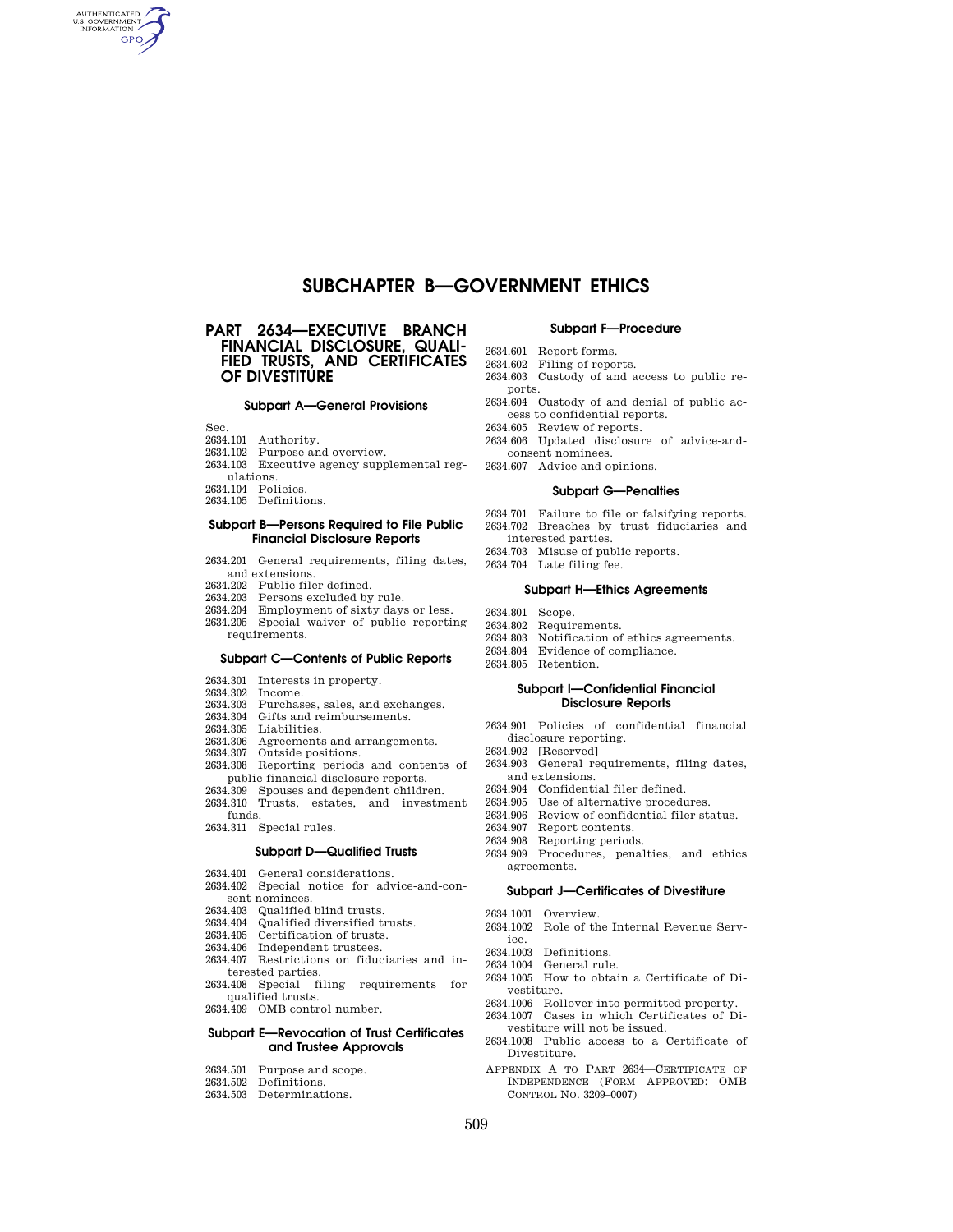- APPENDIX B TO PART 2634—CERTIFICATE OF COMPLIANCE (FORM APPROVED: OMB CON-TROL NO. 3209–0007)
- APPENDIX C TO PART 2634—PRIVACY ACT AND PAPERWORK REDUCTION ACT NOTICES FOR APPENDIXES A AND B

AUTHORITY: 5 U.S.C. App. (Ethics in Government Act of 1978); 26 U.S.C. 1043; Pub. L. 101–410, 104 Stat. 890, 28 U.S.C. 2461 note (Federal Civil Penalties Inflation Adjustment Act of 1990), as amended by Sec. 31001, Pub. L. 104–134, 110 Stat. 1321 (Debt Collection Improvement Act of 1996); E.O. 12674, 54 FR 15159, 3 CFR, 1989 Comp., p. 215, as modified by E.O. 12731, 55 FR 42547, 3 CFR, 1990 Comp., p. 306.

# **Subpart A—General Provisions**

SOURCE: 57 FR 11804, Apr. 7, 1992, unless otherwise noted.

#### **§ 2634.101 Authority.**

The regulation in this part is issued pursuant to the authority of the Ethics in Government Act of 1978, as amended; 26 U.S.C. 1043; the Federal Civil Penalties Inflation Adjustment Act of 1990, as amended by the Debt Collection Improvement Act of 1996; and Executive Order 12674 of April 12, 1989, as modified by Executive Order 12731 of October 17, 1990.

[64 FR 47096, Aug. 30, 1999]

### **§ 2634.102 Purpose and overview.**

(a) This regulation supplements and implements title I of the Act and section 201(d) of Executive Order 12674 (as modified by Executive Order 12731) with respect to executive branch employees, by setting forth more specifically the uniform procedures and requirements for financial disclosure and for the certification and use of qualified blind and diversified trusts. Additionally, this regulation implements section 502 of the Reform Act by establishing procedures for executive branch personnel to obtain Certificates of Divestiture, which permit deferred recognition of capital gain in certain instances.

(b) The rules in this part govern both public and confidential (nonpublic) financial disclosure systems. Subpart I of this part contains the rules applica-

**§ 2634.101 5 CFR Ch. XVI (1–1–11 Edition)** 

ble to the confidential disclosure system.

[57 FR 11804, Apr. 7, 1992, as amended at 71 FR 28233, May 16, 2006]

#### **§ 2634.103 Executive agency supplemental regulations.**

(a) This regulation is intended to provide uniformity for executive branch financial disclosure systems. However, an agency may, subject to the prior written approval of the Office of Government Ethics, issue supplemental regulations implementing this part, if necessary to address special or unique agency circumstances. Such regulations:

(1) Shall be consistent with the Act, Executive Orders 12674 and 12731, and this part; and

(2) Shall impose no additional reporting requirements on either public or confidential filers, unless specifically authorized by the Office of Government Ethics as supplemental confidential reporting.

NOTE: Supplemental regulations will not be used to satisfy the separate requirement of 5 U.S.C. App. (Ethics in Government Act of 1978, Section  $402(d)(1)$  that each agency have established written procedures on how to collect, review, evaluate, and, where appropriate, make publicly available, financial disclosure statements filed with it.

(b) Requests for approval of supplemental regulations under paragraph (a) of this section shall be submitted in writing to the Office of Government Ethics, and shall set forth the agency's need for any proposed supplemental reporting requirements. See §2634.901 (b) and (c).

(c) Agencies should review all of their existing financial disclosure regulations to determine which of those regulations must be modified or revoked in order to conform with the requirements of this part. Any amendatory agency regulations shall be processed in accordance with paragraphs (a) and (b) of this section.

## **§ 2634.104 Policies.**

(a) Title I of the Act requires that high-level Federal officials disclose publicly their personal financial interests, to ensure confidence in the integrity of the Federal Government by demonstrating that they are able to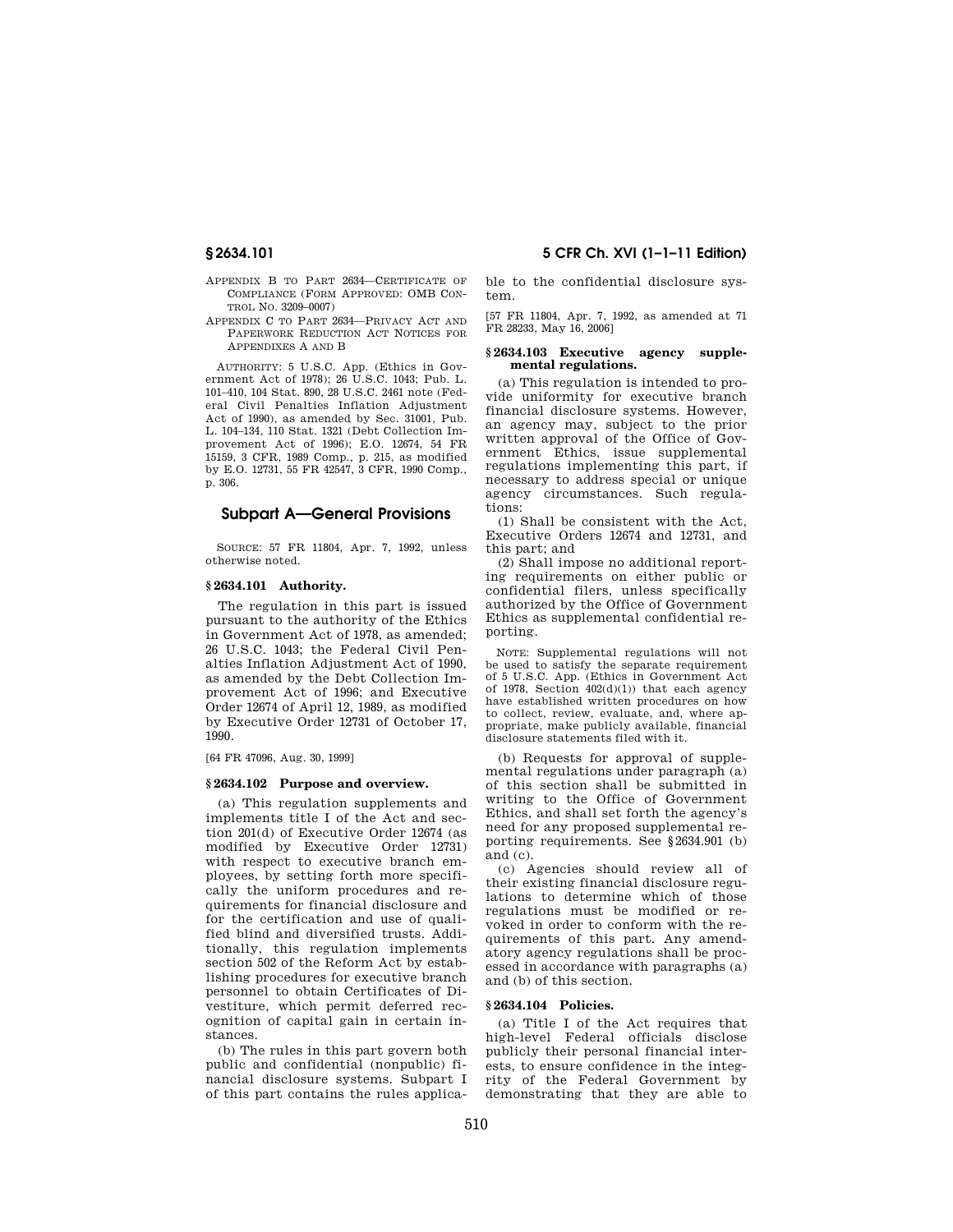carry out their duties without compromising the public trust. Title I also authorizes the Office of Government Ethics to establish a confidential (nonpublic) financial disclosure system for less senior executive branch personnel in certain designated positions, to facilitate internal agency conflict-of-interest review.

(b) Public and confidential financial disclosure serves to prevent conflicts of interest and to identify potential conflicts, by providing for a systematic review of the financial interests of both current and prospective officers and employees. These reports assist agencies in administering their ethics programs and providing counseling to employees.

(c) Financial disclosure reports are not net worth statements. Financial disclosure systems seek only the information that the President, Congress, or OGE as the supervising ethics office for the executive branch has deemed relevant to the administration and application of the criminal conflict of interest laws, other statutes on ethical conduct or financial interests, and Executive orders or regulations on standards of ethical conduct.

(d) Nothing in the Act or this part requiring reporting of information or the filing of any report shall be deemed to authorize receipt of income, honoraria, gifts, or reimbursements; holding of assets, liabilities, or positions; or involvement in transactions that are prohibited by law, Executive order or regulation.

(e) The provisions of title I of the Act and this part requiring the reporting of information shall supersede any general requirement under any other provision of law or regulation on the reporting of information required for purposes of preventing conflicts of interest or apparent conflicts of interest. However, the provisions of title I and this part shall not supersede the requirements of 5 U.S.C. 7342 (the Foreign Gifts and Decorations Act).

(f) This regulation is intended to be gender-neutral; therefore, use of the terms he, his, and him include she, hers, and her, and vice versa.

### **§ 2634.105 Definitions.**

For purposes of this part:

(a) *Act* means the Ethics in Government Act of 1978 (Pub. L. 95–521, as amended), as modifed by the Ethics Reform Act of 1989 (Pub. L. 101–194, as amended).

(b) *Agency* means any executive agency as defined in 5 U.S.C. 105 (any executive department, Government corporation, or independent establishment in the executive branch), any military department as defined in 5 U.S.C. 102, and the Postal Service and the Postal Rate Commission. It does not include the General Accounting Office.

(c) *Confidential filer.* For the definition of ''confidential filer,'' see §2634.904.

(d) *Dependent child* means, when used with respect to any reporting individual, any individual who is a son, daughter, stepson, or stepdaughter and who:

(1) Is unmarried, under age 21, and living in the household of the reporting individual; or

(2) Is a dependent of the reporting individual within the meaning of section 152 of the Internal Revenue Code of 1986, 26 U.S.C. 152.

(e) *Designated agency ethics official*  means the primary officer or employee who is designated by the head of an agency to administer the provisions of title I of the Act and this part within an agency, and in his absence the alternate who is designated by the head of the agency. The term also includes a delegate of such an official, unless otherwise indicated. See subpart B of part 2638 of this chapter on the appointment and additional responsibilities of a designated agency ethics official and alternate.

(f) *Executive branch* means any agency as defined in paragraph (b) of this section and any other entity or administrative unit in the executive branch.

(g) *Filer* is used interchangeably with ''reporting individual,'' and may refer to a ''confidential filer'' as defined in paragraph (c) of this section, a ''public filer'' as defined in paragraph (m) of this section, or a nominee or candidate as described in §2634.201.

(h) *Gift* means a payment, advance, forbearance, rendering, or deposit of money, or anything of value, unless consideration of equal or greater value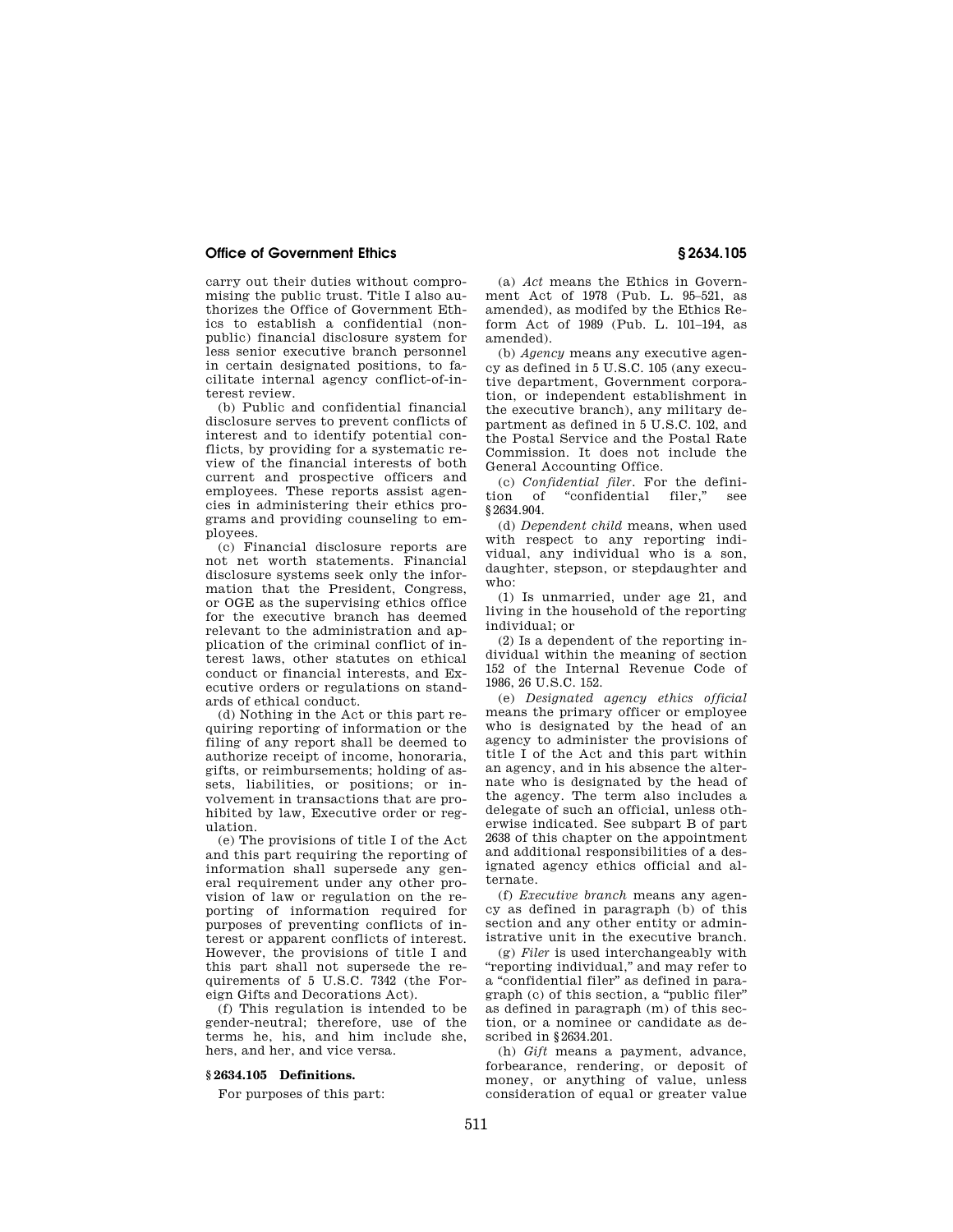**§ 2634.105 5 CFR Ch. XVI (1–1–11 Edition)** 

is received by the donor, but does not include:

(1) Bequests and other forms of inheritance;

(2) Suitable mementos of a function honoring the reporting individual;

(3) Food, lodging, transportation, and entertainment provided by a foreign government within a foreign country or by the United States Government, the District of Columbia, or a State or local government or political subdivision thereof;

(4) Food and beverages which are not consumed in connection with a gift of overnight lodging;

(5) Communications to the offices of a reporting individual, including subscriptions to newspapers and periodicals;

(6) Consumable products provided by home-State businesses to the offices of the President or Vice President, if those products are intended for consumption by persons other than the President or Vice President; or

(7) Exclusions and exceptions as described at §2634.304(c) and (d).

(i) *Honorarium* means a payment of money or anything of value for an appearance, speech, or article.

(j) *Income* means all income from whatever source derived. It includes but is not limited to the following items: earned income such as compensation for services, fees, commissions, salaries, wages and similar items; gross income derived from business (and net income if the individual elects to include it); gains derived from dealings in property including capital gains; interest; rents; royalties; dividends; annuities; income from the investment portion of life insurance and endowment contracts; pensions; income from discharge of indebtedness; distributive share of partnership income; and income from an interest in an estate or trust. The term includes all income items, regardless of whether they are taxable for Federal income tax purposes, such as interest on municipal bonds. Generally, income means "gross income" as determined in conformity with the Internal Revenue Service principles at 26 CFR 1.61–1 through 1.61–15 and 1.61–21.

(k) *Personal hospitality of any individual* means hospitality extended for a nonbusiness purpose by an individual, not a corporation or organization, at the personal residence of or on property or facilities owned by that individual or his family.

(l) *Personal residence* means any real property used exclusively as a private dwelling by the reporting individual or his spouse, which is not rented out during any portion of the reporting period. The term is not limited to one's domicile; there may be more than one personal residence, including a vacation home.

(m) *Public filer.* For the definition of 'public filer," see §2634.202.

(n) *Reimbursement* means any payment or other thing of value received by the reporting individual (other than gifts, as defined in paragraph (h) of this section) to cover travel-related expenses of such individual, other than those which are:

(1) Provided by the United States Government, the District of Columbia, or a State or local government or political subdivision thereof;

(2) Required to be reported by the reporting individual under 5 U.S.C. 7342 (the Foreign Gifts and Decorations Act); or

(3) Required to be reported under section 304 of the Federal Election Campaign Act of 1971 (2 U.S.C. 434) (relating to reports of campaign contributions).

NOTE: Payments which are not made to the individual are not reimbursements for purposes of this part. Thus, payments made to the filer's employing agency to cover official travel-related expenses do not fit this definition of reimbursement. For example, payments being accepted by the agency pursuant to statutory authority such as 31 U.S.C. 1353, as implemented by 41 CFR part 304–1, are not considered reimbursements under this part 2634, because they are not payments received by the reporting individual. On the other hand, travel payments made to the employee by an outside entity for private travel are considered reimbursements for purposes of this part. Likewise, travel payments received from certain nonprofit entities under authority of 5 U.S.C. 4111 are considered reimbursements, even though for official travel, since that statute specifies that such payments must be made to the individual directly (with prior approval from the individual's agency).

(o) *Relative* means an individual who is related to the reporting individual, as father, mother, son, daughter,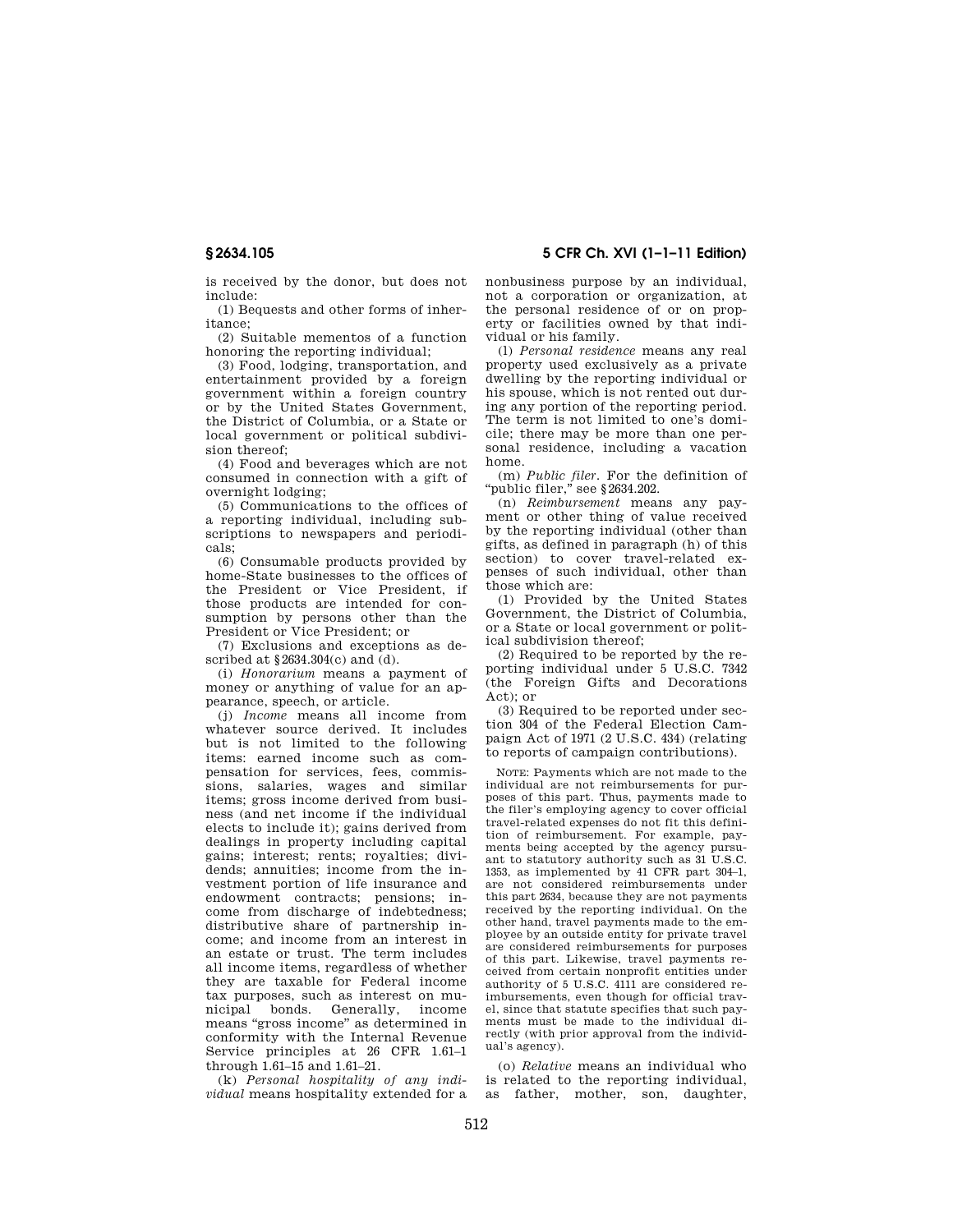brother, sister, uncle, aunt, great uncle, great aunt, first cousin, nephew, niece, husband, wife, grandfather, grandmother, grandson, granddaughter, father-in-law, mother-in-law, son-in-law, daughter-in-law, brotherin-law, sister-in-law, stepfather, stepmother, stepson, stepdaughter, stepbrother, stepsister, half brother, half sister, or who is the grandfather or grandmother of the spouse of the reporting individual, and shall be deemed to include the fiance or fiancee of the reporting individual.

(p) *Reporting individual* is used interchangeably with "filer," and may refer to a ''confidential filer'' as defined in §2634.904, a ''public filer'' as defined in §2634.202, or a nominee or candidate as described in §2634.201.

(q) *Reviewing official* means the designated agency ethics official or his delegate, the Secretary concerned, the head of the agency, or the Director of the Office of Government Ethics.

(r) *Secretary concerned* has the meaning set forth in 10 U.S.C. 101(8) (relating to the Secretaries of the Army, Navy, Air Force, and for certain Coast Guard matters, the Secretary of Transportation); and, in addition, means:

(1) The Secretary of Commerce, in matters concerning the National Oceanic and Atmospheric Administration;

(2) The Secretary of Health and Human Services, with respect to matters concerning the Public Health Service; and

(3) The Secretary of State with respect to matters concerning the Foreign Service.

(s) *Special Government employee* has the meaning given to that term by the first sentence of 18 U.S.C. 202(a): an officer or employee of an agency who is retained, designated, appointed, or employed to perform temporary duties, with or without compensation, for not to exceed 130 days during any period of 365 consecutive days, either on a fulltime or intermittent basis.

(t) *Value* means a good faith estimate of the fair market value if the exact value is neither known nor easily obtainable by the reporting individual without undue hardship or expense. In the case of any interest in property, see the alternative valuation options in

§2634.301(e). For gifts and reimbursements, see §2634.304(e).

[57 FR 11804, Apr. 7, 1992; 57 FR 21854, May 22, 1992; 62 FR 48747, Sept. 17, 1997; 63 FR 69992, Dec. 18, 1998]

# **Subpart B—Persons Required To File Public Financial Disclosure Reports**

SOURCE: 57 FR 11806, Apr. 7, 1992, unless otherwise noted.

### **§ 2634.201 General requirements, filing dates, and extensions.**

(a) *Incumbents.* A public filer as defined in §2634.202 of this subpart who, during any calendar year, performs the duties of his position or office, as described in that section, for a period in excess of 60 days shall file a public financial disclosure report containing the information prescribed in subpart  $\check{\mathbf{C}}$ of this part, on or before May 15 of the succeeding year.

*Example 1.* An SES official commences performing the duties of his position on November 15. He will not be required to file an incumbent report for that calendar year.

*Example 2.* An employee, who is classified at GS–15, is assigned to fill an SES position in an acting capacity, from October 15 through December 31. Having performed the duties of a covered position for more than 60 days during the calendar year, he will be required to file an incumbent report. In addition, he must file a new entrant report the first time he serves more than 60 days in a calendar year in the position, in accordance with §2634.201(b) and §2634.204(c)(1).

(b) *New entrants.* (1) Within 30 days of assuming a public filer position or office described in §2634.202 of this subpart, an individual shall file a public financial disclosure report containing the information prescribed in subpart C of this part.

(2) However, no report shall be required if the individual:

(i) Has, within 30 days prior to assuming such position, left another position or office for which a public financial disclosure report under the Act was required to be filed; or

(ii) Has already filed such a report as a nominee or candidate for the position.

*Example:* Y, an employee of the Treasury Department who has previously filed reports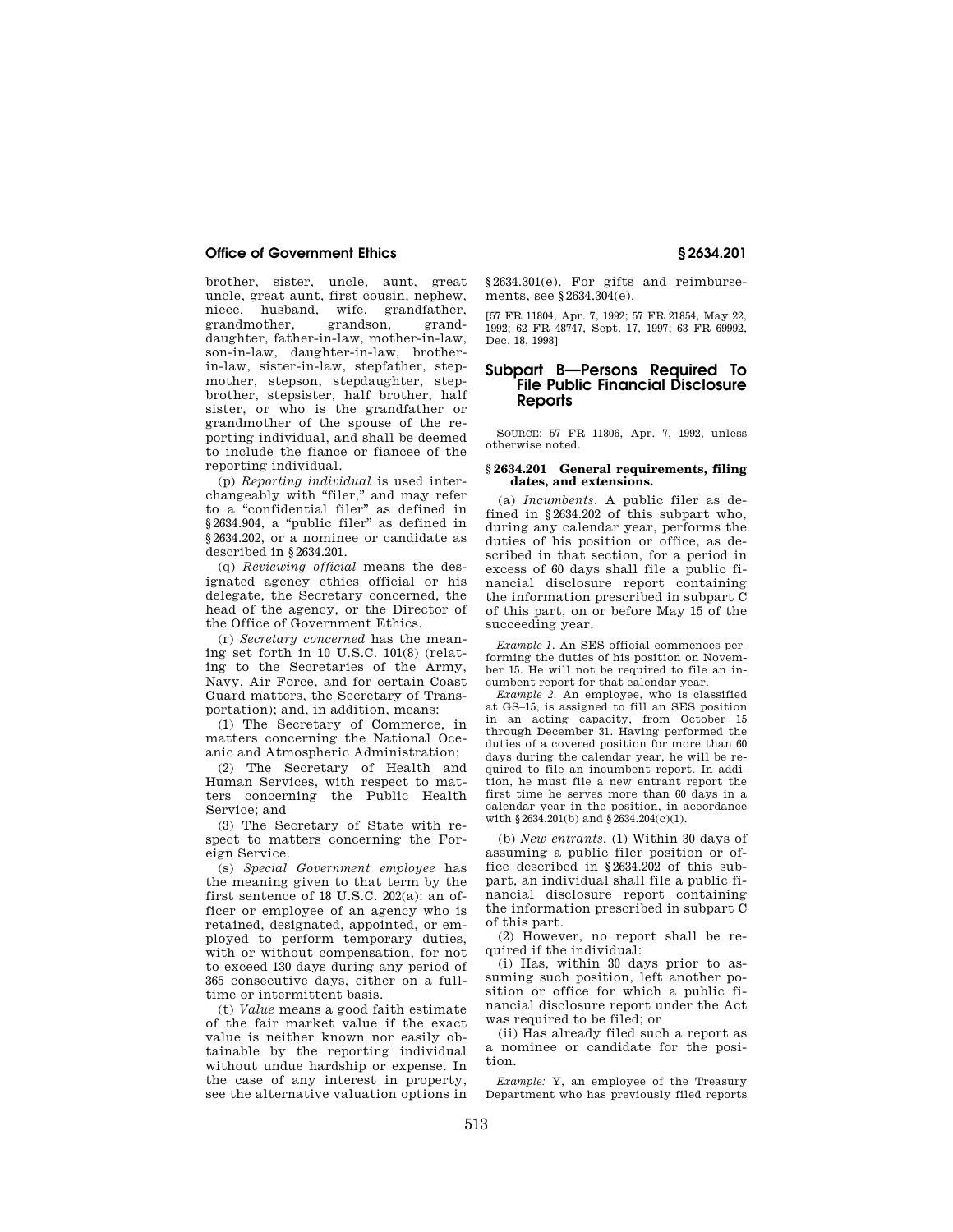in accordance with the rules of this section, terminates employment with that Department on January 12, 1991, and begins employment with the Commerce Department on February 10, 1991, in a Senior Executive Service position. Y is not a new entrant since he has assumed a position described in §2634.202 of this subpart within thirty days of leaving another position so described. Accordingly, he need not file a new report with the Commerce Department.

NOTE: While Y did not have to file a new entrant report with the Commerce Department, that Department should request a copy of the last report which he filed with the Treasury Department, so that Commerce could determine whether or not there would be any conflicts or potential conflicts in connection with Y's new employment. Additionally, Y will have to file an incumbent report covering the 1990 calendar year, in accordance with paragraph (a) of this section, due not later than May 15, 1991, with Commerce, which should provide a copy to Treasury so that both may review it.

(c) *Nominees.* (1) At any time after a public announcement by the President or President-elect of his intention to nominate an individual to an executive branch position, appointment to which requires the advice and consent of the Senate, such individual may, and in any event within five days after the transmittal of the nomination to the Senate shall, file a public financial disclosure report containing the information prescribed in subpart C of this part.

(2) This requirement shall not apply to any individual who is nominated to a position as:

(i) An officer of the uniformed services; or

(ii) A Foreign Service Officer.

NOTE: Although the statute, 5 U.S.C. app. (Ethics in Government Act of 1978, section 101(b)(1)), exempts uniformed service officers only if they are nominated for appointment to a grade or rank for which the pay grade is 0–6 or below, the Senate confirmation committees have adopted a practice of exempting all uniformed service officers, unless otherwise specified by the committee assigned.

(3) Section 2634.605(c) provides expedited procedures in the case of individuals described in paragraph (c)(1) of this section. Those individuals referred to in paragraph  $(c)(2)$  of this section as being exempt from filing nominee reports shall file new entrant reports, if

**§ 2634.201 5 CFR Ch. XVI (1–1–11 Edition)** 

required by paragraph (b) of this section.

(d) *Candidates.* A candidate (as defined in section 301 of the Federal Election Campaign Act of 1971, 2 U.S.C. 431) for nomination or election to the office of President or Vice President (other than an incumbent) shall file a public financial disclosure report containing the information prescribed in subpart C of this part, in accordance with the following:

(1) Within 30 days of becoming a candidate or on or before May 15 of the calendar year in which the individual becomes a candidate, whichever is later, but in no event later than 30 days before the election; and

(2) On or before May 15 of each successive year an individual continues to be a candidate. However, in any calendar year in which an individual continues to be a candidate but all elections relating to such candidacy were held in prior calendar years, the individual need not file a report unless he becomes a candidate for a vacancy during that year.

*Example:* P became a candidate for President in January 1991. P will be required to file a public financial disclosure report on or before May 15, 1991. If P had become a candidate on June 1, 1991, he would have been required to file a disclosure report within 30 days of that date.

(e) *Termination of employment.* (1) On or before the thirtieth day after termination of employment from a public filer position or office described in §2634.202 of this subpart, an individual shall file a public financial disclosure report containing the information prescribed in subpart C of this part.

(2) However, if within 30 days of such termination the individual assumes employment in another position or office for which a public report under the Act is required to be filed, no report shall be required by the provisions of this paragraph. See the related *Example*  in paragraph (b) of this section.

(f) *Extensions.* The reviewing official may, for good cause shown, grant to any public filer or class thereof an extension of time for filing which shall not exceed 45 days. The reviewing official may, for good cause shown, grant an additional extension of time which shall not exceed 45 days. The employee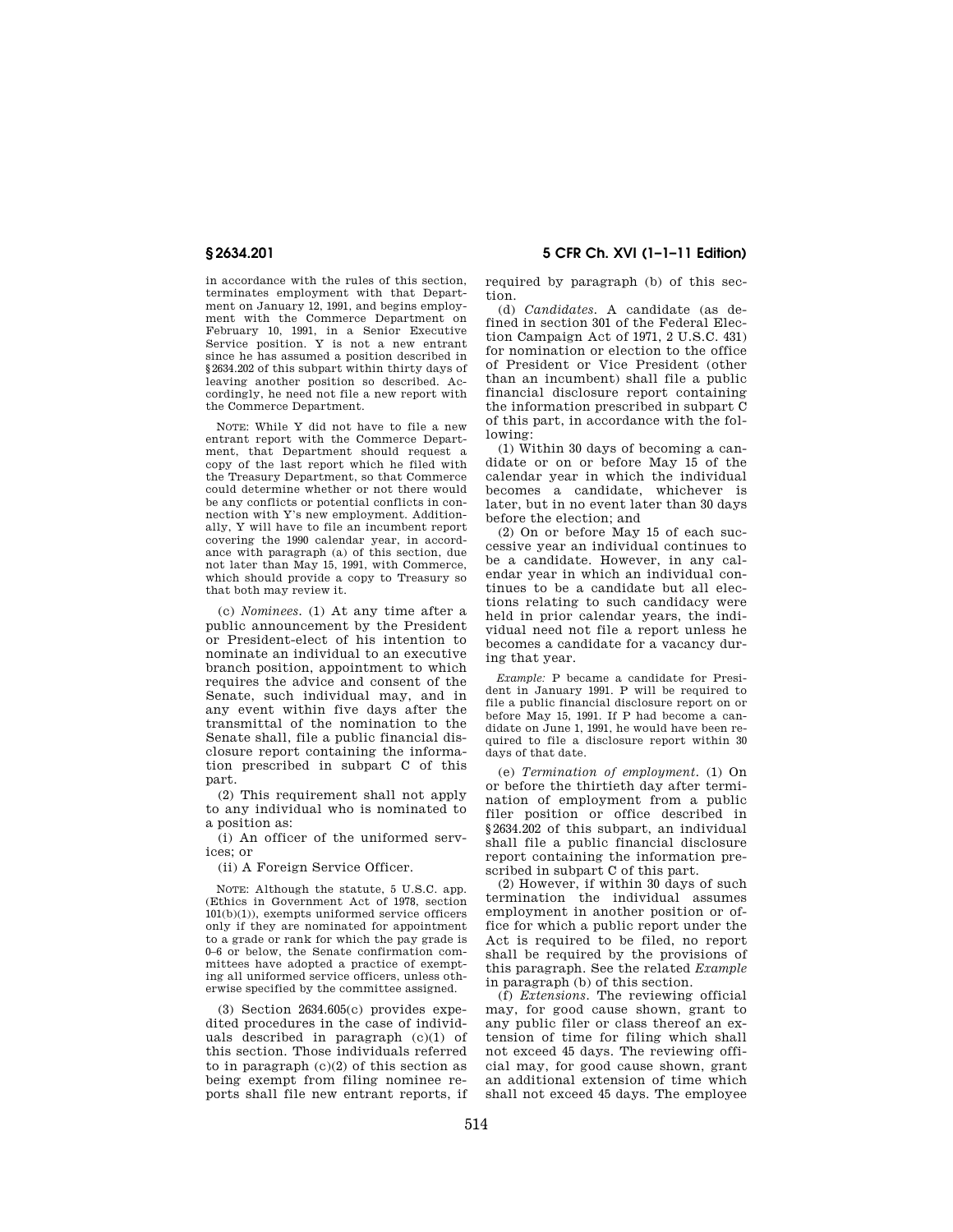shall set forth in writing specific reasons why such additional extension of time is necessary. The reviewing official must approve or deny such requests in writing. Such records shall be maintained as part of the official report file. (For extensions on confidential financial disclosure reports, see §2634.903(d).)

[57 FR 11806, Apr. 7, 1992; 57 FR 21854, May 22, 1992, as amended at 63 FR 69992, Dec. 18, 1998; 67 FR 49857, Aug. 1, 2002]

## **§ 2634.202 Public filer defined.**

The term *public filer* includes:

(a) The President;

(b) The Vice President;

(c) Each officer or employee in the executive branch, including a special Government employee as defined in 18 U.S.C. 202(a), whose position is classified above GS–15 of the General Schedule prescribed by 5 U.S.C. 5332, or the rate of basic pay for which is fixed, other than under the General Schedule, at a rate equal to or greater than 120% of the minimum rate of basic pay for GS–15 of the General Schedule; each member of a uniformed service whose pay grade is at or in excess of O–7 under 37 U.S.C. 201; and each officer or employee in any other position determined by the Director of the Office of Government Ethics to be of equal classification;

(d) Each employee who is an administrative law judge appointed pursuant to 5 U.S.C. 3105;

(e) Any employee not otherwise described in paragraph (c) of this section who is in a position in the executive branch which is excepted from the competitive service by reason of being of a confidential or policy-making character, unless excluded by virtue of a determination under §2634.203 of this subpart;

(f) The Postmaster General, the Deputy Postmaster General, each Governor of the Board of Governors of the United States Postal Service and each officer or employee of the United States Postal Service or Postal Rate Commission whose basic rate of pay is equal to or greater than 120% of the minimum rate of basic pay for GS–15 of the General Schedule;

(g) The Director of the Office of Government Ethics and each agency's primary designated agency ethics official;

(h) Any civilian employee not otherwise described in paragraph (c) of this section who is employed in the Executive Office of the President (other than a special Government employee, as defined in 18 U.S.C.  $202(a)$  and holds a commission of appointment from the President; and

(i) Anyone whose employment in a position or office described in paragraphs (a) through (h) of this section has terminated, but who has not yet satisfied the filing requirements of §2634.201(e) of this subpart.

NOTE: References in this section and in §§2634.203 and 2634.904 to position classifications have been adjusted to reflect elimination of General Schedule classifications GS–16, GS–17, and GS–18 by the Federal Employees Pay Comparability Act of 1990, as incorporated in section 529 of Public Law 101– 509.

## **§ 2634.203 Persons excluded by rule.**

(a) *In general.* Any individual or group of individuals described in §2634.202(e) of this subpart (relating to positions of a confidential or policymaking character) may be excluded by rule from the public reporting requirements of this subpart when the Director of the Office of Government Ethics determines, in his sole discretion, that such exclusion would not affect adversely the integrity of the Government or the public's confidence in the integrity of the Government.

(b) *Exclusion determination.* The determination required by paragraph (a) of this section has been made for the following group of individuals who, therefore, may be excluded from the public reporting requirements of this subpart, pursuant to the procedures in paragraph (c) of this section: Individuals in any position classified at GS–15 of the General Schedule or below, or the rate of basic pay for which is less than 120% of the minimum rate of basic pay fixed for GS–15, who have no policy-making role with respect to agency programs. Such individuals may include chauffeurs, private secretaries, stenographers, and others holding positions of a similar nature whose exclusion would be consistent with the basic criterion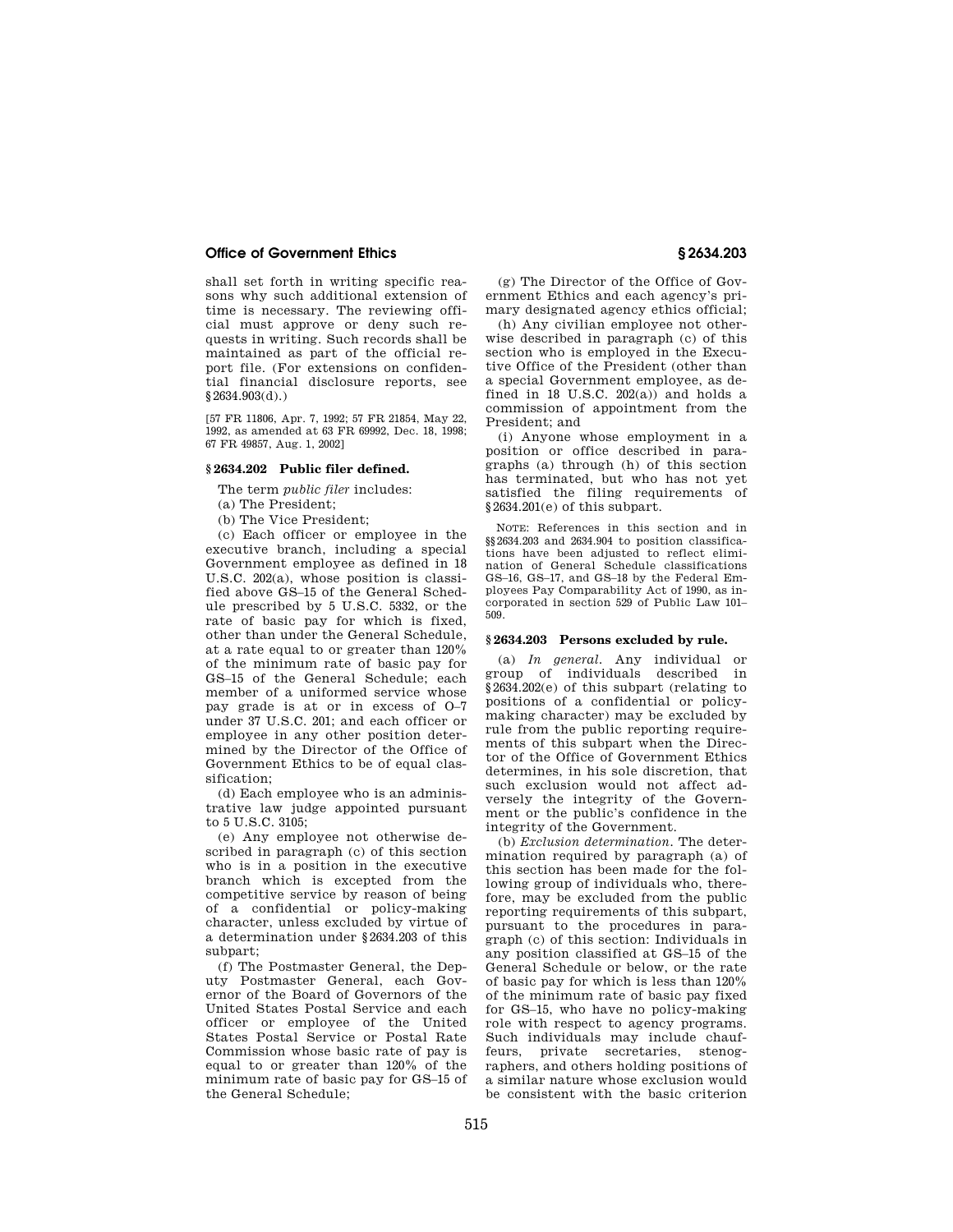set forth in paragraph (a) of this section. See  $\S$ 2634.904(a)(4) for possible coverage by confidential disclosure rules.

(c) *Procedure.* (1) The exclusion of any individual from reporting requirements pursuant to this section will be effective as of the time the employing agency files with the Office of Government Ethics a list and description of each position for which exclusion is sought, and the identity of any incumbent employees in those positions. Exclusions should be requested prior to due dates for the reports which such employees would otherwise have to file.

(2) If the Office of Government Ethics finds that one or more positions has been improperly excluded, it will advise the agency and set a date for the filing of the report.

[57 FR 11806, Apr. 7, 1992; 57 FR 21854, May 22, 1992, as amended at 58 FR 38912, July 21, 1993; 71 FR 28233, May 16, 2006]

#### **§ 2634.204 Employment of sixty days or less.**

(a) *In general.* Any public filer or nominee who, as determined by the official specified in this paragraph, is not reasonably expected to perform the duties of an office or position described in §2634.201(c) or §2634.202 of this subpart for more than 60 days in any calendar year shall not be subject to the reporting requirements of §2634.201 (b), (c), or (e) of this subpart. This determination will be made by:

(1) The designated agency ethics official or Secretary concerned, in a case to which the provisions of §2634.201 (b) or (e) of this subpart (relating to new entrant and termination reports) would otherwise apply; or

(2) The Director of the Office of Government Ethics, in a case to which the provisions of §2634.201(c) of this subpart (relating to nominee reports) would otherwise apply.

(b) *Alternative reporting.* Any new entrant who is exempted from filing a public financial report under paragraph (a) of this section and who is a special Government employee is subject to confidential reporting under §2634.903(b). See §2634.904(a)(2).

(c) *Exception.* If the public filer or nominee actually performs the duties of an office or position referred to in

**§ 2634.204 5 CFR Ch. XVI (1–1–11 Edition)** 

paragraph (a) of this section for more than 60 days in a calendar year, the public report otherwise required by:

(1) Section 2634.201 (b) or (c) of this subpart (relating to new entrant and nominee reports) shall be filed within 15 calendar days after the sixtieth day of duty; and

(2) Section 2634.201(e) of this subpart (relating to termination reports) shall be filed as provided in that paragraph.

[57 FR 11806, Apr. 7, 1992, as amended at 71 FR 28233, May 16, 2006]

### **§ 2634.205 Special waiver of public reporting requirements.**

(a) *General rule.* In unusual circumstances, the Director of the Office of Government Ethics may grant a request for a waiver of the public reporting requirements under this subpart for an individual who is reasonably expected to perform, or has performed, the duties of an office or position for fewer than 130 days in a calendar year, but only if the Director determines that:

(1) The individual is a special Government employee, as defined in 18 U.S.C. 202(a), who performs temporary duties either on a full-time or intermittent basis;

(2) The individual is able to provide services specially needed by the Government;

(3) It is unlikely that the individual's outside employment or financial interests will create a conflict of interest; and

(4) Public financial disclosure by the individual is not necessary under the circumstances.

(b) *Procedure.* (1) Requests for waivers must be submitted to the Office of Government Ethics, via the requester's agency, within 10 days after an employee learns that he will hold a position which requires reporting and that he will serve in that position for more than 60 days in any calendar year, or upon serving in such a position for more than 60 days, whichever is earlier. (2) The request shall consist of:

(i) A cover letter which identifies the individual and his position, states the approximate number of days in a calendar year which he expects to serve in that position, and requests a waiver of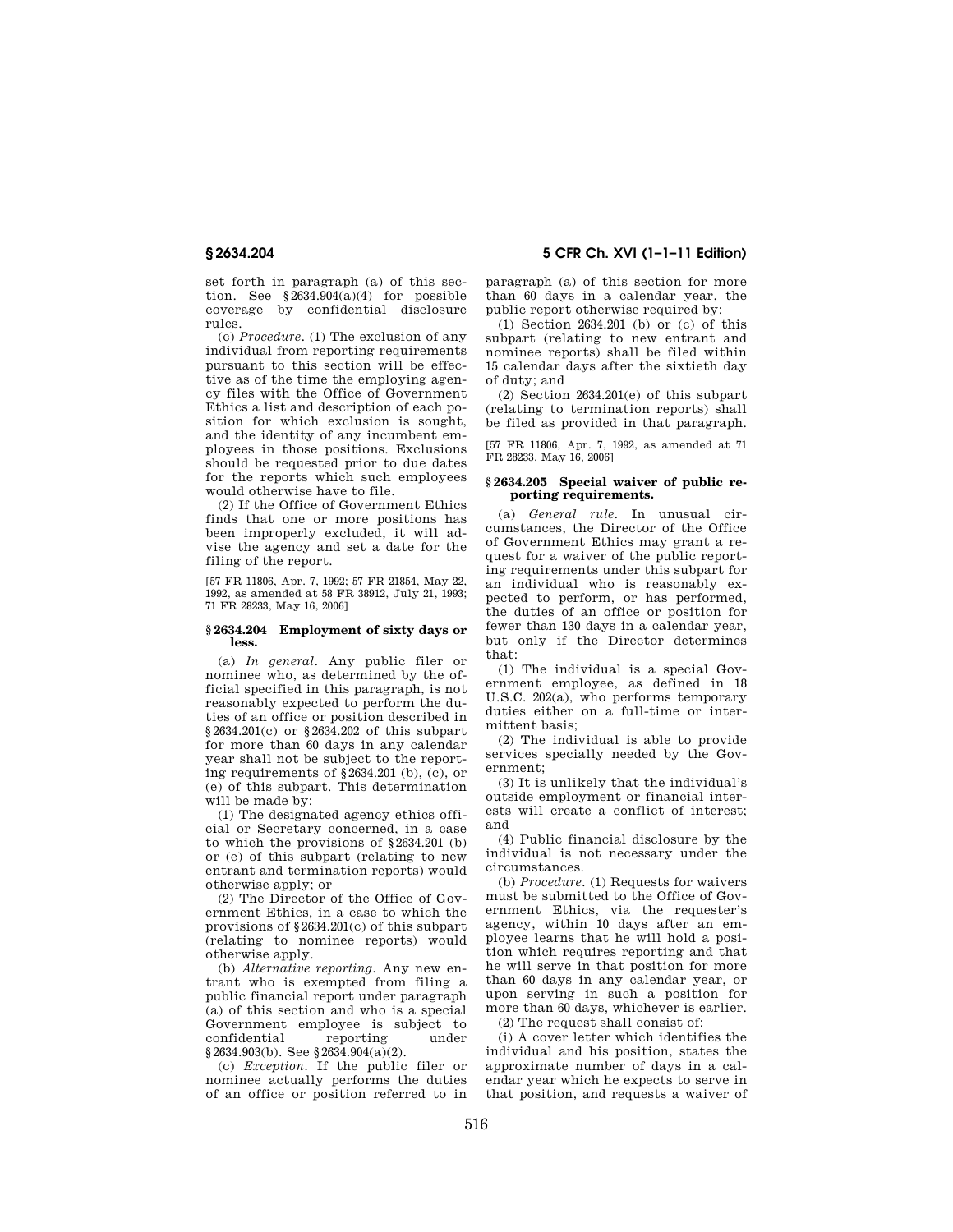public reporting requirements under this section;

(ii) An enclosure which states the reasons for the individual's belief that the conditions of paragraphs (a) (1) through (4) of this section are met in the particular case; and

(iii) The report otherwise required by this subpart B, as a factual basis for the determination required by this section. The report shall bear the legend at the top of page 1: "CONFIDENTIAL: WAIVER REQUEST PENDING PURSU-ANT TO 5 CFR 2634.205.''

(3) The agency in which the individual serves shall advise the Office of Government Ethics as to the justification for a waiver.

(4) In the event a waiver is granted, the report shall not be subject to the public disclosure requirements of §2634.603; however, the waiver request cover letter shall be subject to those requirements. In the event that a waiver is not granted, the confidential legend shall be removed from the report, and the report shall be subject to public disclosure; however, the waiver request cover letter shall not then be subject to public disclosure.

(Approved by the Office of Management and Budget under control number 3209–0004)

[57 FR 11806, Apr. 7, 1992, as amended at 59 FR 34756, July 7, 1994]

# **Subpart C—Contents of Public Reports**

SOURCE: 57 FR 11808, Apr. 7, 1992, unless otherwise noted.

#### **§ 2634.301 Interests in property.**

(a) *In general.* Each financial disclosure report filed pursuant to this subpart shall include a brief description of any interest in property held by the filer at the end of the reporting period in a trade or business, or for investment or the production of income, having a fair market value in excess of \$1,000. The report shall designate the category of value of the property in accordance with paragraph (d) of this section. Each item of real and personal property shall be disclosed separately. Note that for Individual Retirement Accounts (IRA's), brokerage accounts, trusts, mutual or pension funds and

other entities with portfolio holdings, each underlying asset must be separately disclosed, unless the entity qualifies for special treatment under §2634.310 of this subpart.

(b) *Types of property reportable.* Subject to the exceptions in paragraph (c) of this section, examples of the types of property required to be reported include, but are not limited to:

(1) Real estate;

(2) Stocks, bonds, securities, and futures contracts;

(3) Livestock owned for commercial purposes;

(4) Commercial crops, either standing or held in storage;

(5) Antiques or art held for resale or investment;

(6) Beneficial interests in trusts and estates;

(7) Deposits in banks or other financial institutions;

(8) Pensions and annuities;

(9) Mutual funds;

(10) Accounts or other funds receivable; and

(11) Capital accounts or other asset ownership in a business.

(c) *Exceptions.* The following property interests are exempt from the reporting requirements under paragraphs (a) and (b) of this section:

(1) Any personal liability owed to the filer, spouse, or dependent child by a spouse, or by a parent, brother, sister, or child of the filer, spouse, or dependent child;

(2) Personal savings accounts (defined as any form of deposit in a bank, savings and loan association, credit union, or similar financial institution) in a single financial institution or holdings in a single money market mutual fund, aggregating \$5,000 or less in that institution or fund;

(3) A personal residence of the filer or spouse, as defined in §2634.105(l); and

(4) Financial interests in any retirement system of the United States (including the Thrift Savings Plan) or under the Social Security Act.

(d) *Valuation categories.* The valuation categories specified for property items are as follows:

(1) Not more than \$15,000;

(2) Greater than \$15,000 but not more than \$50,000;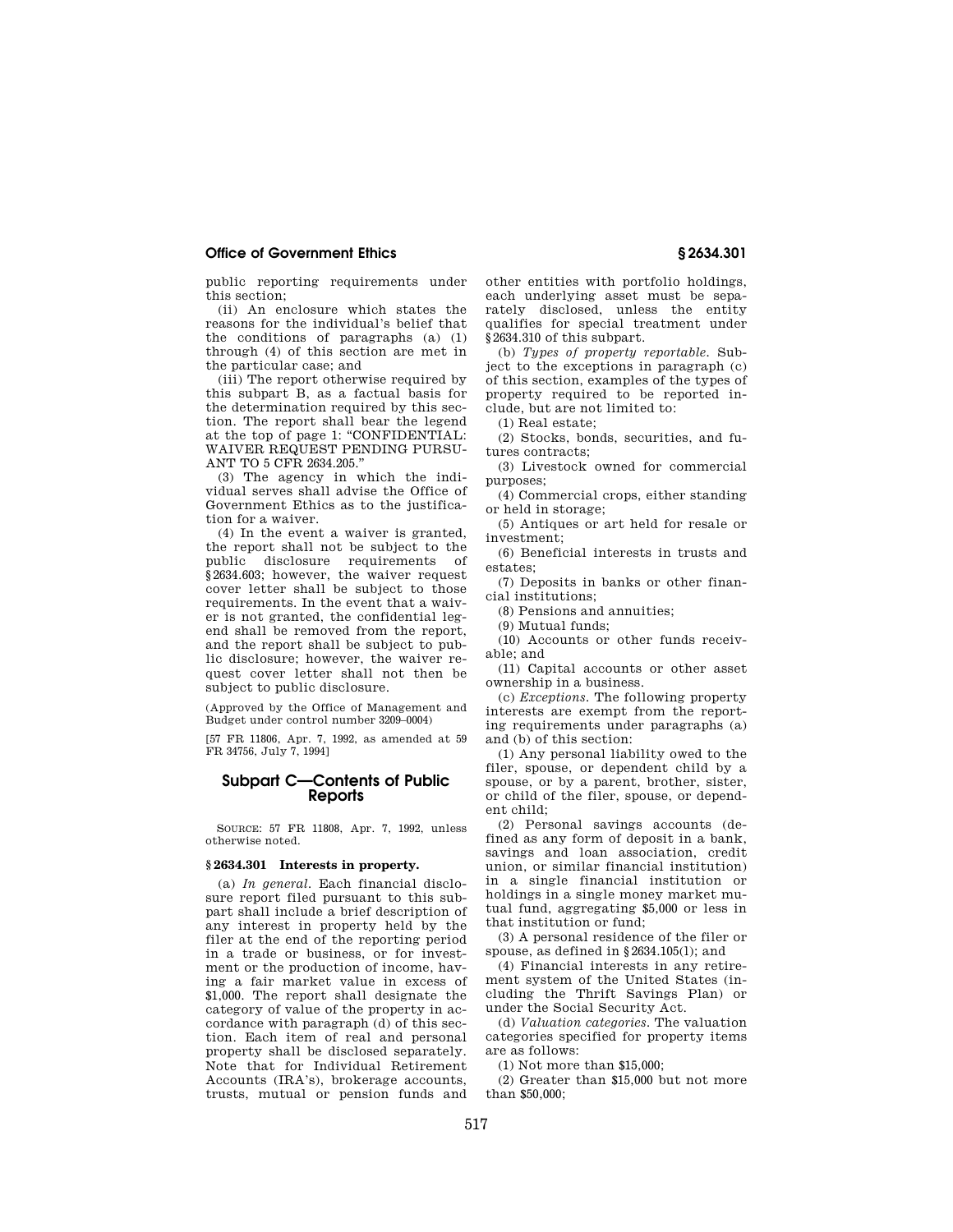(3) Greater than \$50,000 but not more than \$100,000;

(4) Greater than \$100,000 but not more than \$250,000;

(5) Greater than \$250,000 but not more  $t$ han \$500,000;

(6) Greater than \$500,000 but not more than \$1,000,000; and

(7) Greater than \$1,000,000;

(8) Provided that, with respect to items held by the filer alone or held jointly by the filer with the filer's spouse and/or dependent children, the following additional categories over \$1,000,000 shall apply:

(i) Greater than \$1,000,000 but not more than \$5,000,000;

(ii) Greater than \$5,000,000 but not more than \$25,000,000;

(iii) Greater than \$25,000,000 but not more than \$50,000,000; and

(iv) Greater than \$50,000,000.

(e) *Valuation of interests in property.* A good faith estimate of the fair market value of interests in property may be made in any case in which the exact value cannot be obtained without undue hardship or expense to the filer. Fair market value may also be determined by:

(1) The purchase price (in which case, the filer should indicate date of purchase);

(2) Recent appraisal;

(3) The assessed value for tax purposes (adjusted to reflect the market value of the property used for the assessment if the assessed value is computed at less than 100 percent of that market value);

(4) The year-end book value of nonpublicly traded stock, the year-end exchange value of corporate stock, or the face value of corporate bonds or comparable securities;

(5) The net worth of a business partnership;

(6) The equity value of an individually owned business; or

(7) Any other recognized indication of value (such as the last sale on a stock exchange).

*Example 1.* An official has a \$4,000 savings account in Bank A. His spouse has a \$2,500 certificate of deposit issued by Bank B and his dependent daughter has a \$200 savings account in Bank C. The official does not have to disclose the deposits, as the total value of the deposits in any one bank does not exceed \$5,000. Note, however, that the source and

**§ 2634.302 5 CFR Ch. XVI (1–1–11 Edition)** 

the amount of interest income from any bank is required to be reported under §2634.302(b) of this subpart if it exceeds the reporting threshold for income. See §2634.309 of this subpart for disclosure coverage of spouses and dependent children.

*Example 2.* Public filer R has a collection of post-impressionist paintings which have been carefully selected over the years. From time to time, as new paintings have been acquired to add to the collection, R has made sales of both less desirable works from his collection and paintings of various schools which he acquired through inheritance. Under these circumstances, R must report the value of all the paintings he retains as interests in property pursuant to this section, as well as income from the sales of paintings pursuant to §2634.302(b) of this subpart. Recurrent sales from a collection indicate that the collection is being held for investment or the production of income.

*Example 3.* A reporting individual has investments which her broker holds as an IRA and invests in stocks, bonds, and mutual funds. Each such asset having a fair market value in excess of \$1,000 at the close of the reporting period must be separately listed, and the value must be shown. See §2634.311(c) of this subpart for attachment of brokerage statements in lieu of listing, in the event of extensive holdings. Note that for a mutual fund held in this IRA investment account. its underlying assets must also be separately detailed, unless it qualifies as an excepted investment fund, pursuant to §2634.310 of this subpart.

[57 FR 11808, Apr. 7, 1992; 57 FR 21854, May 22, 1992, as amended at 65 FR 69656, Nov. 20, 2000; 71 FR 28233, May 16, 2006]

## **§ 2634.302 Income.**

(a) *Noninvestment income.* Each financial disclosure report filed pursuant to this subpart shall disclose the source, type, and the actual amount or value, of earned or other noninvestment income in excess of \$200 from any one source which is received by the filer or has accrued to his benefit during the reporting period, including:

(1) Salaries, fees, commissions, wages and any other compensation for personal services (other than from United States Government employment);

(2) Retirement benefits (other than from United States Government employment, including the Thrift Savings Plan, or from Social Security);

(3) Any honoraria, and the date services were provided, including payments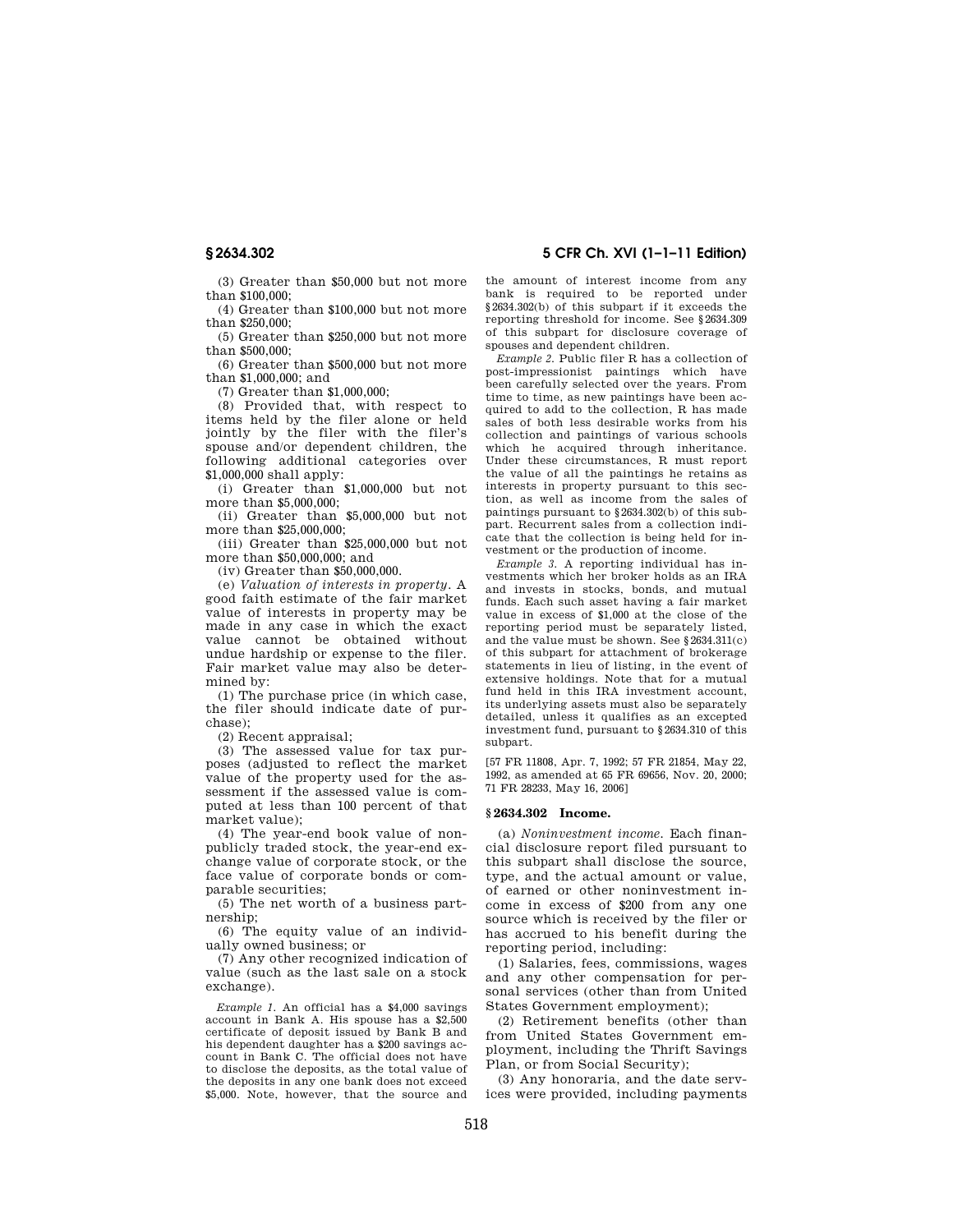made or to be made to charitable organizations on behalf of the filer in lieu of honoraria; and

(4) Any other noninvestment income, such as prizes, awards, or discharge of indebtedness.

NOTE: In calculating the amount of an honorarium, subtract any actual and necessary travel expenses incurred by the recipient and one relative. For example, if such expenses are paid or reimbursed by the honorarium source, they shall not be counted as part of the honorarium payment; if the expenses are paid or reimbursed by the individual receiving the honorarium, the amount of honorarium shall be reduced by the amount of such expenses.

*Example 1.* An official is a participant in a retirement plan of Coastal Airlines. Pursuant to such plan, the official and his spouse receive passage on some Coastal flights without charge, and they receive passage on other flights at a discounted fare. The difference between what Coastal charges members of the public generally and what the official and his spouse are charged for a particular flight is deemed income in-kind and must be disclosed by this reporting individual if it exceeds the \$200 threshold.

*Example 2.* An official serves on the board of directors at a bank, for which he receives a \$500 fee each calendar quarter. He also receives an annual fee of \$1,500 for service as trustee of a private trust. In both instances, such fees received or earned during the reporting period must be disclosed, and the actual amount must be shown.

(b) *Investment income.* Each financial disclosure report filed pursuant to this subpart shall disclose:

(1) The source and type of investment income, characterized as dividends, rents, interest, capital gains, or income from qualified or excepted trusts or excepted investment funds (see §2634.310 of this subpart), which is received by the filer or accrued to his benefit during the reporting period, and which exceeds \$200 in amount or value from any one source. Examples include, but are not limited to, income derived from real estate, collectible items, stocks, bonds, notes, copyrights, pensions, mutual funds, the investment portion of life insurance contracts, loans, and personal savings accounts (as defined in  $$2634.301(c)(2)$  of this subpart). Note that for entities with portfolio holdings, such as Individual Retirement Accounts (IRA's), brokerage accounts, trusts, and mutual or pension funds, each underlying source of income must

be separately disclosed, unless the entity qualifies for special treatment under §2634.310 of this subpart. The amount or value of income from each reported source shall also be disclosed and categorized in accordance with the following table:

(i) Not more than \$1,000;

(ii) Greater than \$1,000 but not more than \$2,500;

(iii) Greater than \$2,500 but not more than  $$5,000$ 

(iv) Greater than \$5,000 but not more than \$15,000;

(v) Greater than \$15,000 but not more than \$50,000;

(vi) Greater than \$50,000 but not more than \$100,000;

(vii) Greater than \$100,000 but not more than \$1,000,000; and

(viii) Greater than \$1,000,000;

(ix) Provided that, with respect to investment income of the filer alone or joint investment income of the filer with the filer's spouse and/or dependent children, the following additional categories over \$1,000,000 shall apply:

(A) Greater than \$1,000,000 but not more than \$5,000,000; and

(B) Greater than \$5,000,000.

(2) The source, type, andthe actual amount or value of gross income from a business, distributive share of a partnership, joint business venture income, payments from an estate or an annuity or endowment contract, or any other items of income not otherwise covered by paragraphs (a) or (b)(1) of this section which are received by the filer or accrued to his benefit during the reporting period and which exceed \$200 from any one source.

*Example 1.* An official rents out a portion of his residence. He receives rental income of \$600 from one individual for four months and \$1,200 from another individual for the remaining eight months of the year covered by his incumbent financial disclosure report. He must identify the property, specify the type of income (rent), and indicate the category of the total amount of rent received. (He must also disclose the asset information required by §2634.301 of this subpart.)

*Example 2.* A reporting individual has three savings accounts with Bank A. One is in his name and earned \$85 in interest during the reporting period. One is in a joint account with his spouse and earned \$120 in interest. One is in his name and his dependent daughter's name and earned \$35 in interest. Since the aggregate interest income from this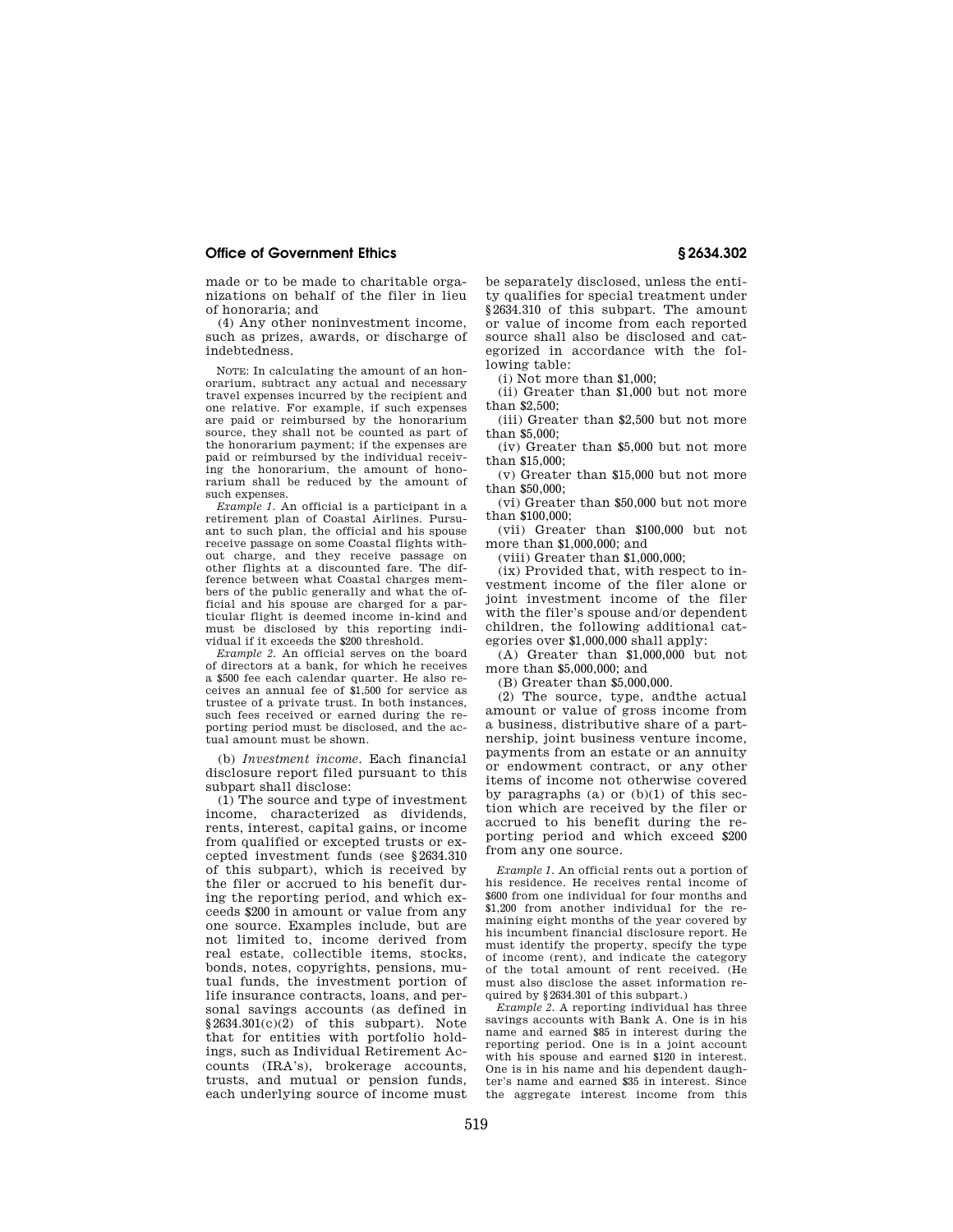source exceeds \$200, the official must disclose the name of the bank, the type of income, and the category of the total amount of interest earned from all three accounts. (He must also disclose the accounts as assets under §2634.301 of this subpart if, in the aggregate, they total more than \$5,000 in that bank.)

*Example 3.* An official has an ownership interest in a fast-food restaurant, from which she receives \$10,000 in annual income. She must specify on her financial disclosure report the type of income, such as partnership distributive share or gross business income, and indicate the actual amount of such income. (Additionally, she must describe the business and categorize its asset value, pursuant to §2634.301 of this subpart).

[57 FR 11808, Apr. 7, 1992; 57 FR 21854, May 22, 1992, as amended at 63 FR 43068, Aug. 12, 1998; 65 FR 69656, Nov. 20, 2000; 71 FR 28233, May 16, 2006; 72 FR 16986, Apr. 6, 2007]

#### **§ 2634.303 Purchases, sales, and exchanges.**

(a) *In general.* Except as indicated in §2634.308(b) of this subpart, each financial disclosure report filed pursuant to this subpart shall include a brief description, the date and value (using the categories of value in §2634.301(d) of this subpart) of any purchase, sale, or exchange by the filer during the reporting period, in which the amount involved in the transaction exceeds \$1,000:

(1) Of real property, other than a personal residence of the filer or spouse, as defined in §2634.105(l) of this part; and

(2) Of stocks, bonds, commodity futures, mutual fund shares, and other forms of securities.

(b) *Exceptions.* (1) Any transaction solely by and between the reporting individual, his spouse, and dependent children need not be reported under paragraph (a) of this section.

(2) Transactions involving Treasury bills, notes, and bonds; money market mutual funds or accounts; and personal savings accounts (as defined in §2634.301(c)(2) of this subpart) need not be reported when occurring at rates, terms, and conditions available generally to members of the public. Likewise, transactions involving portfolio holdings of trusts and investment funds described in §2634.310 (b) and (c) of this subpart need not be reported.

# **§ 2634.303 5 CFR Ch. XVI (1–1–11 Edition)**

(3) Any transaction which occurred at a time when the reporting individual was not a Federal Government officer or employee need not be reported under paragraph (a) of this section.

*Example 1.* An official sells her personal residence in Virginia for \$100,000 and purchases a personal residence in the District of Columbia for \$200,000. She need not report the sale of the Virginia residence or the purchase of the D.C. residence.

*Example 2.* An official sells his beach home in Maryland for \$50,000. Because he has rented it out for one month every summer, it does not qualify as a personal residence. He must disclose the sale under this section and any capital gain over \$200 realized on the sale under §2634.302 of this subpart.

*Example 3.* An official sells a ranch to his dependent daughter. The official need not report the sale because it is a transaction between the reporting individual and a dependent child; however, any capital gain, except for that portion attributable to a personal residence, is required to be reported under §2634.302 of this subpart.

*Example 4.* An official sells an apartment building and realizes a loss of \$100,000. He must report the sale of the building if the sale price of the property exceeds \$1,000; however, he need not report anything under §2634.302 of this subpart, as the sale did not result in a capital gain.

[57 FR 11808, Apr. 7, 1992; 57 FR 21854, May 22, 1992, as amended at 71 FR 28233, May 16, 2006]

# **§ 2634.304 Gifts and reimbursements.**

(a) *Gifts.* Except as indicated in §2634.308(b), each financial disclosure report filed pursuant to this subpart shall contain the identity of the source, a brief description, and the value of all gifts aggregating more than \$335 in value which are received by the filer during the reporting period from any one source. For in-kind travel-related gifts, include a travel itinerary, dates, and nature of expenses provided.

(b) *Reimbursements.* Except as indicated in §2634.308(b), each financial disclosure report filed pursuant to this subpart shall contain the identity of the source, a brief description (including a travel itinerary, dates, and the nature of expenses provided), and the value of any travel-related reimbursements aggregating more than \$335 in value, which are received by the filer during the reporting period from any one source.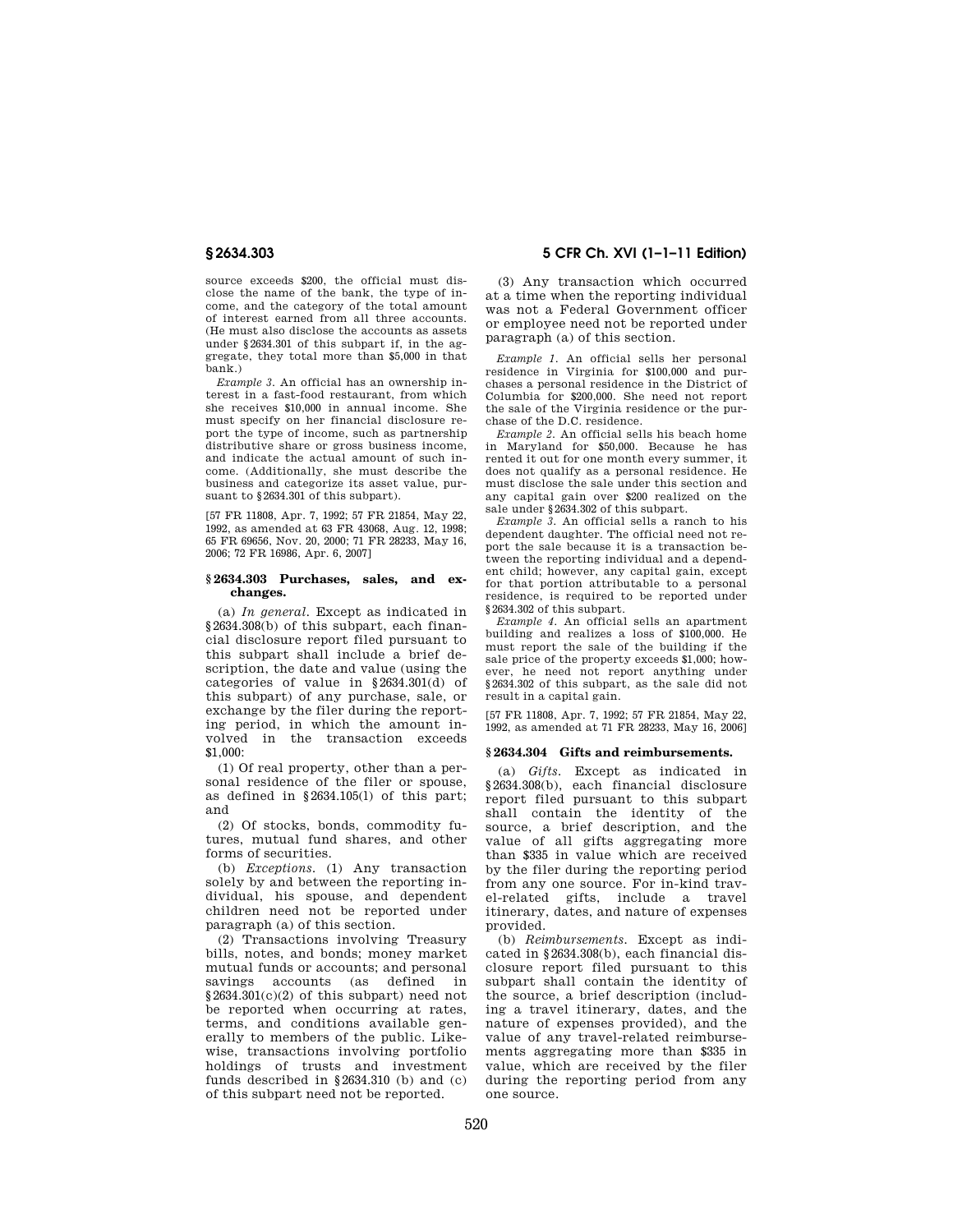(c) *Exclusions.* Reports need not contain any information about gifts and reimbursements to which the provisions of this section would otherwise apply which are received from relatives (see  $$2634.105(o)$ ) or during a period in which the filer was not an officer or employee of the Federal Government. Additionally, any food, lodging, or entertainment received as ''personal hospitality of any individual,'' as defined in §2634.105(k), need not be reported. See also exclusions specified in the definitions of gift and reimbursement, at §2634.105(h) and (n).

(d) *Aggregation exception.* Any gift or reimbursement with a fair market value of \$134 or less need not be aggregated for purposes of the reporting rules of this section. However, the acceptance of gifts, whether or not reportable, is subject to the restrictions imposed by Executive Order 12674, as modified by Executive Order 12731, and the implementing regulations on standards of ethical conduct.

*Example 1.* An official accepts a print, a pen and pencil set, and a letter opener from a community service organization he has worked with solely in his private capacity. He determines, in accordance with paragraph (e) of this section, that these gifts are valued as follows:

Gift 1—Print: \$190

Gift 2—Pen and pencil set: \$185

Gift 3—Letter opener: \$20

The official must disclose Gifts 1 and 2, since together they aggregate more than \$335 in value from the same source. Gift 3 need not be aggregated, because its value does not exceed \$134.

*Example 2.* An official receives the following gifts from a single source:

- 1. Dinner for two at a local restaurant—\$120.
- 2. Round-trip taxi fare to meet donor at the restaurant—\$25.
- 3. Dinner at donor's city residence—(value uncertain).
- 4. Round-trip airline transportation and hotel accommodations to visit Epcot Center in Florida–\$400.
- 5. Weekend at donor's country home, including duck hunting and tennis match—(value uncertain).

The official need only disclose Gift 4. Gift 1 falls within the exclusion in §2634.105(h)(4) for food and beverages not consumed in connection with a gift of overnight lodging. Gifts 3 and 5 need not be disclosed because they fall within the exception for personal hospitality of an individual. Gift 2 need not

be aggregated and reported, because its value does not exceed \$134.

*Example 3.* An official receives free tickets from an outside source for himself and his spouse to attend an awards banquet at a local club. The value of each ticket is \$170. Even though this is a gift which exceeds the more than \$335 threshold amount for disclosure, the official need not report it, because of the exclusion in §2634.105(h)(4) for food and beverages not consumed in connection with a gift of overnight lodging.

NOTE: Prior to accepting this gift of tickets, the individual should consult ethics officials at his agency to determine whether standards of conduct rules will permit acceptance, depending on whether or not the donor is a prohibited source and the exact nature of the event.

*Example 4.* An official is asked to speak at an out-of-town meeting on a matter which is unrelated to her official duties and her agency. The round-trip airfare exceeds \$335. If the official pays for the ticket and is then reimbursed by the organization to which she spoke, she must disclose this reimbursement under paragraph (b) of this section. If the organization simply provided the ticket, that must be disclosed as a gift under paragraph (a) of this section.

(e) *Valuation of gifts and reimbursements.* The value to be assigned to a gift or reimbursement is its fair market value. For most reimbursements, this will be the amount actually received. For gifts, the value should be determined in one of the following manners:

(1) If the gift has been newly purchased or is readily available in the market, the value shall be its retail price. The filer need not contact the donor, but may contact a retail establishment selling similar items to determine the present cost in the market.

(2) If the item is not readily available in the market, such as a piece of art, a handmade item, or an antique, the filer may make a good faith estimate of the value of the item.

(3) The term readily available in the market means that an item generally is available for retail purchase in the metropolitan area nearest to the official's residence.

*Example.* Items such as a pen and pencil set, letter opener, leather case or engraved pen are generally available in the market and can be determined by contacting stores which sell like items and ascertaining the retail price of each.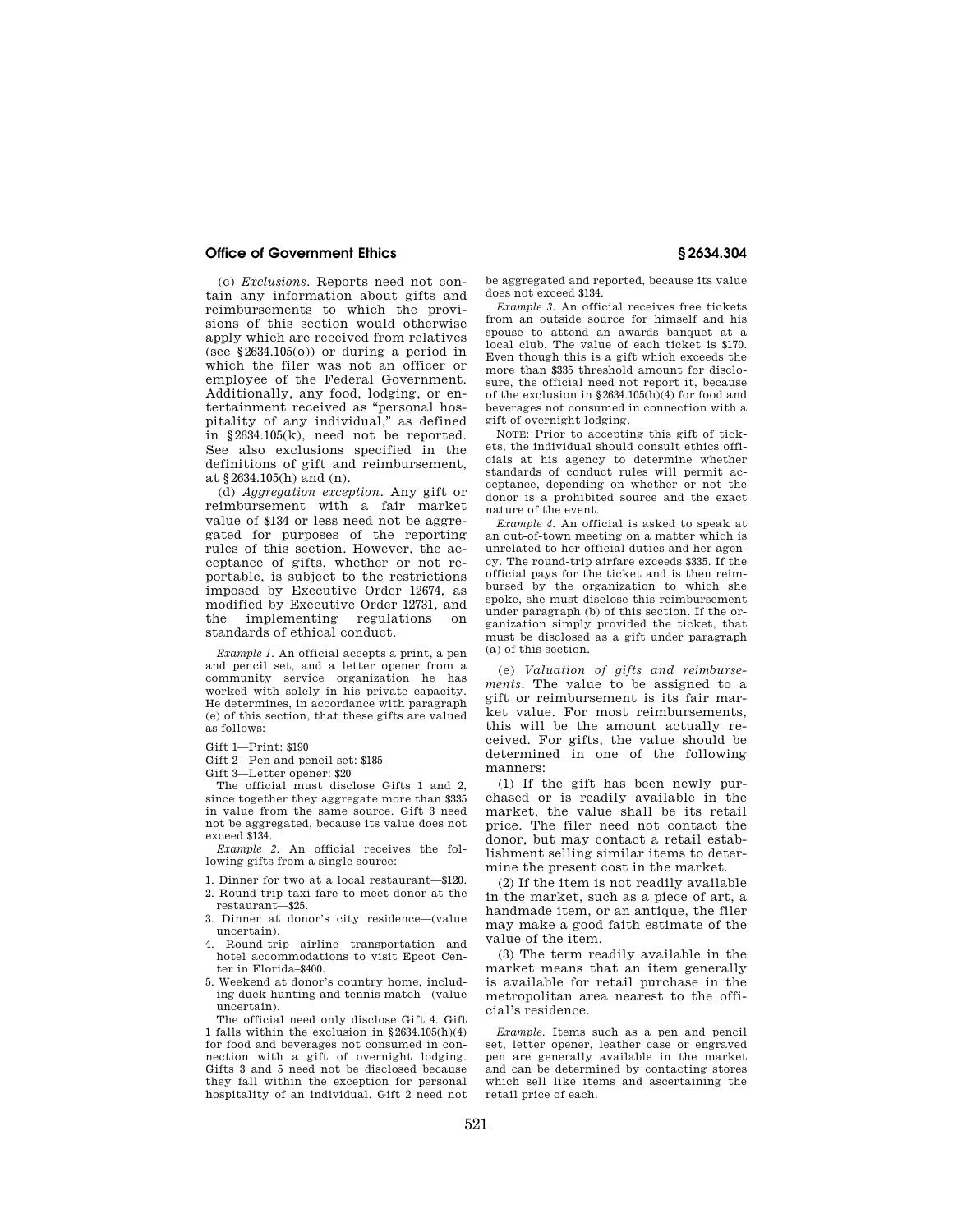NOTE: The market value of a ticket entitling the holder to attend an event which includes food, refreshments, entertainment or other benefits is the face value of the ticket, which may exceed the actual cost of the food and other benefits. The value of food and beverages may be excludable under §2634.105(h)(4), if applicable, by making a good faith estimate, or by determining their actual cost from the caterer, restaurant, or similar source.

(f) *Waiver rule in the case of certain gifts*—(1) *In general.* In unusual cases, the value of a gift as defined in §2634.105(h) need not be aggregated for reporting threshold purposes under this section, and therefore the gift need not be reported on an SF 278, if the Director of OGE receives a written request for and issues a waiver, after determining that:

(i) Both the basis of the relationship between the grantor and the grantee and the motivation behind the gift are personal; and

(ii) No countervailing public purpose requires public disclosure of the nature, source, and value of the gift.

*Example to paragraph (f)(1).* i. The Secretary of Education and her spouse receive the following two wedding gifts:

A. Gift 1—A crystal decanter valued at \$385 from the Secretary's former college roommate and lifelong friend, who is a real estate broker in Wyoming.

B. Gift 2—A gift of a print valued at \$400 from a business partner of the spouse, who owns a catering company.

ii. Under these circumstances, the Director of OGE may grant a request for a waiver of the requirement to aggregate and report on an SF 278 each of these gifts.

(2) *Public disclosure of waiver request.*  If approved in whole or in part, the cover letter requesting the waiver shall be subject to the public disclosure requirements in §2634.603 of this part.

(3) *Procedure.* (i) A public filer seeking a waiver under this paragraph (f) shall submit a request to the Office of Government Ethics, through his agency. The request shall be made by a cover letter which identifies the filer and his position and which states that a waiver is requested under this section.

(ii) On an enclosure to the cover letter, the filer shall set forth:

(A) The identity and occupation of the donor;

**§ 2634.305 5 CFR Ch. XVI (1–1–11 Edition)** 

(B) A statement that the relationship between the donor and the filer is personal in nature;

(C) A statement that neither the donor nor any person or organization who employs the donor or whom the donor represents, conducts or seeks business with, engages in activities regulated by, or is directly affected by action taken by, the agency employing the filer. If the preceding statement cannot be made without qualification, the filer shall indicate those qualifications, along with a statement demonstrating that he plays no role in any official action which might directly affect the donor or any organization for which the donor works or serves as a representative; and

(D) A brief description of the gift and the value of the gift.

(iii) With respect to the information required in paragraph  $(f)(3)(ii)$  of this section, if a gift has more than one donor, the filer shall provide the necessary information for each donor.

[57 FR 11808, Apr. 7, 1992; 57 FR 62605, Dec. 31, 1992, as amended at 63 FR 69992, Dec. 18, 1998; 64 FR 49640, Sept. 14, 1999; 65 FR 69656, Nov. 20, 2000; 67 FR 61762, Oct. 2, 2002; 70 FR 12112, Mar. 11, 2005; 71 FR 28233, May 16, 2006; 73 FR 15388, Mar. 24, 2008]

#### **§ 2634.305 Liabilities.**

(a) *In general.* Each financial disclosure report filed pursuant to this subpart shall identify and include a brief description of the filer's liabilities over \$10,000 owed to any creditor at any time during the reporting period, and the name of the creditors to whom such liabilities are owed. The report also shall designate the category of value of the liabilities in accordance with §2634.301(d) of this subpart, using the greatest amount owed to the creditor during the period.

(b) *Exceptions.* The following are not required to be reported under paragraph (a) of this section:

(1) Personal liabilities owed to a spouse or to the parent, brother, sister, or child of the filer, spouse, or dependent child;

(2) Any mortgage secured by a personal residence of the filer or his spouse;

(3) Any loan secured by a personal motor vehicle, household furniture, or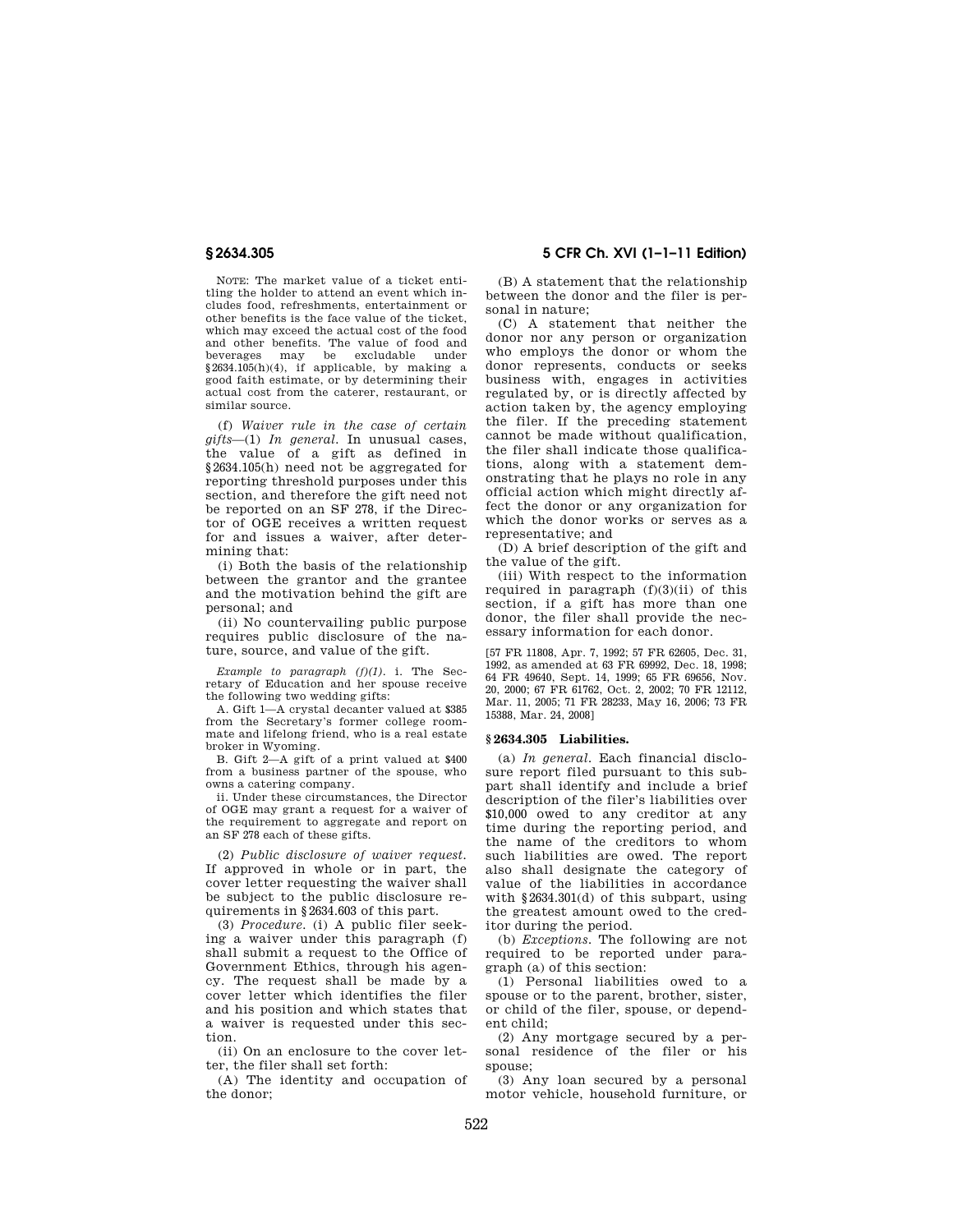appliances, provided that the loan does not exceed the purchase price of the item which secures it; and

(4) Any revolving charge account with an outstanding liability which does not exceed \$10,000 at the close of the reporting period.

*Example:* An incumbent official has the following debts outstanding at the end of the calendar year:

1. Mortgage on personal residence—\$80,000.

2. Mortgage on rental property—\$50,000.

3. VISA Card—\$1,000.

4. Master Card—\$11,000.

5. Loan balance of \$15,000, secured by family automobile purchased for \$16,200.

6. Loan balance of \$10,500, secured by antique furniture purchased for \$8,000.

7. Loan from parents—\$20,000.

The loans indicated in items 2, 4, and 6 must be disclosed. Loan 1 is exempt from disclosure under paragraph (b)(2) of this section because it is secured by the personal residence. Loan 3 need not be disclosed under paragraph (b)(4) of this section because it is considered to be a revolving charge account with an outstanding liability that does not exceed \$10,000 at the end of the reporting period. Loan 5 need not be disclosed under paragraph (b)(3) of this section because it is secured by a personal motor vehicle which was purchased for more than the value of the loan. Loan 7 need not be disclosed because the creditors are persons specified in paragraph (b)(1) of this section.

[57 FR 11808, Apr. 7, 1992, as amended at 71 FR 28233, May 16, 2006]

#### **§ 2634.306 Agreements and arrangements.**

Each financial disclosure report filed pursuant to this subpart shall identify the parties to and the date of, and shall briefly describe the terms of, any agreement or arrangement of the filer in existence at any time during the reporting period with respect to:

(a) Future employment;

(b) A leave of absence from employment during the period of the reporting individual's Government service;

(c) Continuation of payments by a former employer other than the United States Government; and

(d) Continuing participation in an employee welfare or benefit plan maintained by a former employer.

[57 FR 11808, Apr. 7, 1992, as amended at 71 FR 28234, May 16, 2006]

## **§ 2634.307 Outside positions.**

(a) *In general.* Each financial disclosure report filed pursuant to this subpart shall identify all positions held at any time by the filer during the reporting period, as an officer, director, trustee, general partner, proprietor, representative, executor, employee, or consultant of any corporation, company, firm, partnership, trust, or other business enterprise, any nonprofit organization, any labor organization, or any educational or other institution other than the United States.

(b) *Exceptions.* The following need not be reported under paragraph (a) of this section:

(1) Positions held in any religious, social, fraternal, or political entity; and

(2) Positions solely of an honorary nature, such as those with an emeritus designation.

[57 FR 11808, Apr. 7, 1992; 57 FR 21854, May 22, 1992, as amended at 71 FR 28234, May 16, 2006]

#### **§ 2634.308 Reporting periods and contents of public financial disclosure reports.**

(a) *Incumbents.* Each financial disclosure report filed pursuant to  $$2634.201(a)$  shall include on the standard form prescribed by the Office of Government Ethics consistent with subpart F of this part and in accordance with instructions issued by that Office, a full and complete statement of the information required to be reported according to the provisions of subpart C of this part, for the preceding calendar year (except for §§2634.303 and 2634.304, relating to transactions and gifts/reimbursements, for which the reporting period does not include any portion of the previous calendar year during which the filer was not a Federal employee), and in the case of §§2634.306 and 2634.307, to include the additional period up to the date of filing.

(b) *New entrants, nominees, and candidates.* Each financial disclosure report filed pursuant to §2634.201(b), (c), or (d) shall include, on the standard form prescribed by the Office of Government Ethics consistent with subpart F of this part and in accordance with instructions issued by that Office, a full and complete statement of the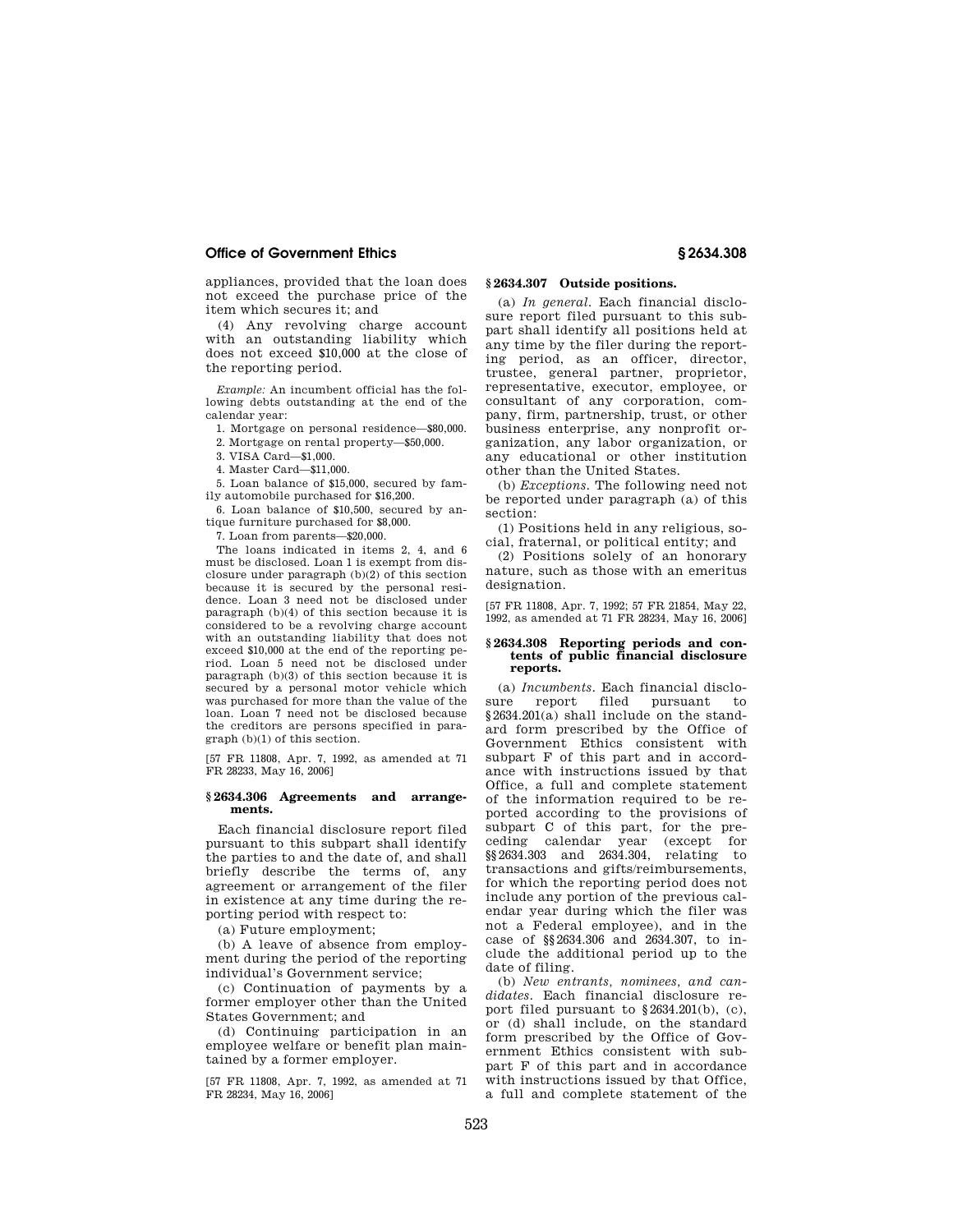information required to be reported according to the provisions of subpart C of this part, except for §2634.303 (relating to purchases, sales, and exchanges of certain property) and §2634.304 (relating to gifts and reimbursements). The following special rules apply:

(1) *Interests in property.* For purposes of §2634.301 of this subpart, the report shall include all interests in property specified by that section which are held on or after a date which is fewer than thirty-one days before the date on which the report is filed.

(2) *Income.* For puposes of §2634.302 of this subpart, the report shall include all income items specified by that section which are received or accrued during the period beginning on January 1 of the preceding calendar year and ending on the date on which the report is filed, except as otherwise provided by §2634.606 relating to updated disclosure for nominees.<br>(3) *Liabilities*.

(3) *Liabilities.* For purposes of §2634.305 of this subpart, the report shall include all liabilities specified by that section which are owed during the period beginning on January 1 of the preceding calendar year and ending fewer than thirty-one days before the date on which the report is filed.

(4) *Agreements and arrangements.* For purposes of §2634.306 of this subpart, the report shall include only those agreements and arrangements which still exist at the time of filing.

(5) *Outside positions.* For purposes of §2634.307 of this subpart, the report shall include all such positions held during the preceding two calendar years and the current calendar year up to the date of filing.

(6) *Certain sources of compensation.* Except in the case of the President, the Vice President, or a candidate referred to in §2634.201(d), the report shall also identify the filer's sources of compensation which exceed \$5,000 during either of the preceding two calendar years or during the current calendar year up to the date of filing, and shall briefly describe the nature of the duties performed or services rendered by the reporting individual for each such source of compensation. Information need not be reported, however, which is considered confidential as a result of a privileged relationship, established by

**§ 2634.309 5 CFR Ch. XVI (1–1–11 Edition)** 

law, between the reporting individual and any person. The report also need not contain any information with respect to any person for whom services were provided by any firm or association of which the reporting individual was a member, partner, or employee, unless such individual was directly involved in the provision of such services.

*Example:* A nominee who is a partner or employee of a law firm and who has worked on a matter involving a client from which the firm received over \$5,000 in fees during a calendar year must report the name of the client only if the value of the services rendered by the nominee exceeded \$5,000. The name of the client would not normally be considered confidential.

(c) *Termination reports.* Each financial disclosure report filed under §2634.201(e) shall include, on the standard form prescribed by the Office of Government Ethics consistent with subpart F of this part and in accordance with instructions issued by that Office, a full and complete statement of the information required to be reported according to the provisions of subpart C of this part, for the period beginning on the last date covered by the most recent financial disclosure report filed by the reporting individual under this part, or on January 1 of the preceding calendar year, whichever is later, and ending on the date on which the filer's employment terminates.

[57 FR 11808, Apr. 7, 1992, as amended at 67 FR 57938, Sept. 13, 2002; 71 FR 28234, May 16, 2006]

#### **§ 2634.309 Spouses and dependent children.**

(a) *Special disclosure rules.* Each report required by the provisions of subpart B of this part shall also include the following information with respect to the spouse or dependent children of the reporting individual:

(1) *Income.* For purposes of §2634.302 of this subpart:

(i) With respect to a spouse, the source but not the amount of items of earned income (other than honoraria) which exceed \$1,000 from any one source; and if items of earned income are derived from a spouse's self-employment in a business or profession, the nature of the business or profession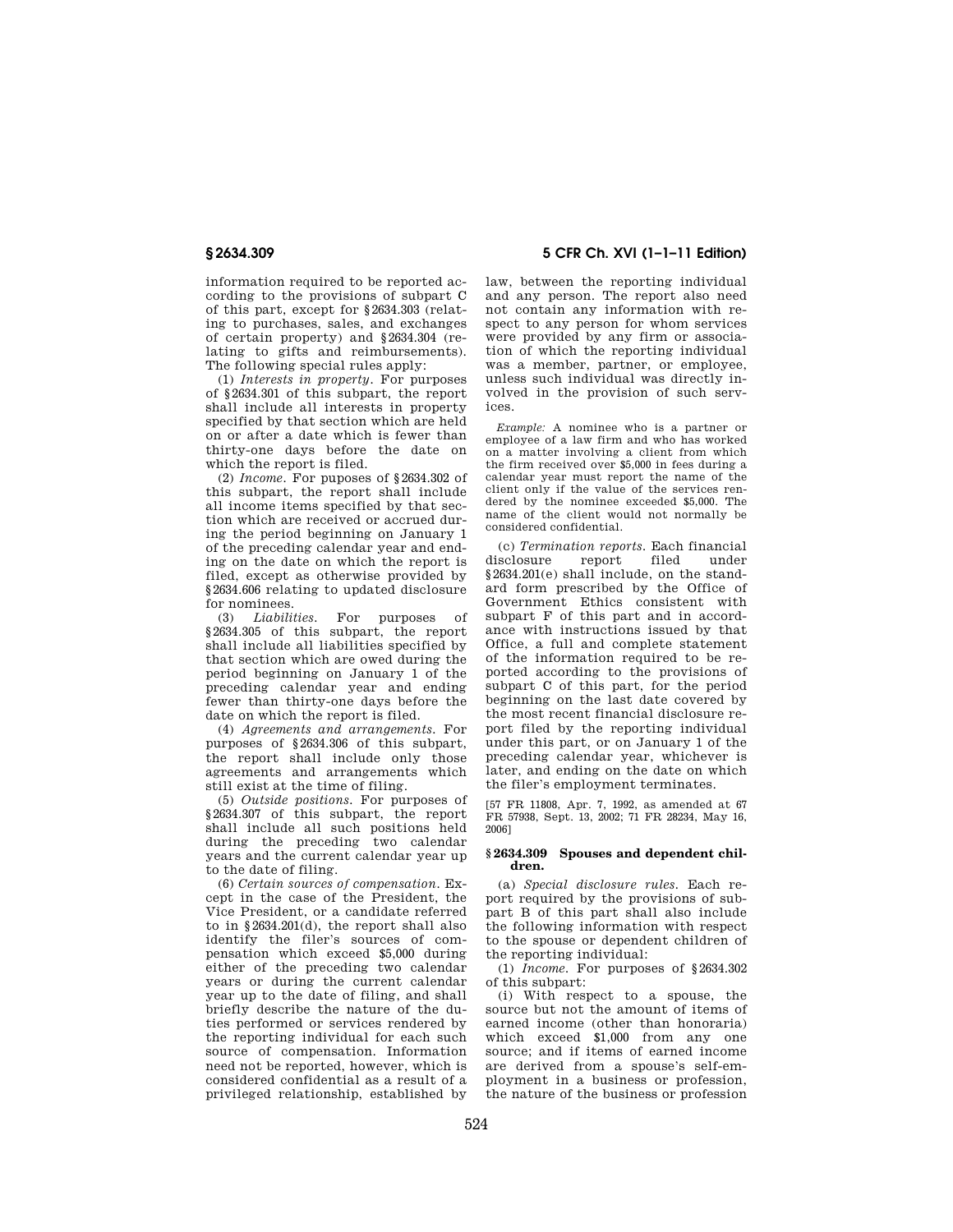but not the amount of the earned income;

(ii) With respect to a spouse, the source and the actual amount or value of any honoraria received by or accrued to the spouse (or payments made or to be made to charity on the spouse's behalf in lieu of honoraria) which exceed \$200 from any one source, and the date on which the services were provided; and

(iii) With respect to a spouse or dependent child, the type and source, and the amount or value (category or actual amount, in accordance with §2634.302 of this subpart), of all other income exceeding \$200 from any one source, such as investment income from interests in property (if the property itself is reportable according to §2634.301 of this subpart).

*Example 1.* The spouse of a filer is employed as a teller at Bank X and earns \$23,000 per year. The report must disclose that the spouse is employed by Bank X. The amount of the spouse's earnings need not be disclosed.

*Example 2.* The spouse of a reporting individual is self-employed as a pediatrician. The report must disclose that he is a physician, but need not disclose the amount of income.

(2) *Gifts and reimbursements.* For purposes of §2634.304 of this subpart, gifts and reimbursements received by a spouse or dependent child which are not received totally independent of their relationship to the filer.

(3) *Interests in property, transactions, and liabilities.* For purposes §§2634.301, 2634.303, and 2634.305 of this subpart, all information concerning property interests, transactions, or liabilities referred to by those sections of a spouse or dependent child, unless the following three conditions are satisfied:

(i) The filer certifies that the item represents the spouse's or dependent child's sole financial interest or responsibility, and that the filer has no specific knowledge regarding that item;

(ii) The item is not in any way, past or present, derived from the income, assets or activities of the filer; and

(iii) The filer neither derives, nor expects to derive, any financial or economic benefit from the item.

NOTE: One who prepares a joint tax return with his spouse will normally derive a financial or economic benefit from assets held by the spouse, and will also be charged with knowledge of such items; therefore he could not avail himself of this exception. Likewise, a trust for the education of one's minor child normally will convey a financial benefit to the parent. If so, the assets of the trust would be reportable on a financial disclosure statement.

(b) *Exception.* For reports filed as a new entrant, nominee, or candidate under §2634.201(b), (c), or (d), no information regarding gifts and reimbursements or transactions is required for a spouse or dependent child.

(c) *Divorce and separation.* A reporting individual need not report any information about:

(1) A spouse living separate and apart from the reporting individual with the intention of terminating the marriage or providing for permanent separation;

(2) A former spouse or a spouse from whom the reporting individual is permanently separated; or

(3) Any income or obligations of the reporting individual arising from dissolution of the reporting individual's marriage or permanent separation from a spouse.

[57 FR 11808, Apr. 7, 1992, as amended at 71 FR 28234, May 16, 2006]

#### **§ 2634.310 Trusts, estates, and investment funds.**

(a) *In general.* (1) Except as otherwise provided in this section, each financial disclosure report shall include the information required by this subpart about the holdings of and income from the holdings of any trust, estate, investment fund or other financial arrangement from which income is received by, or with respect to which a beneficial interest in principal or income is held by, the filer, his spouse, or dependent child.

(2) No information, however, is required about a nonvested beneficial interest in the principal or income of an estate or trust. A vested interest is a present right or title to property, which carries with it an existing right of alienation, even though the right to possession or enjoyment may be postponed to some uncertain time in the future. This includes a future interest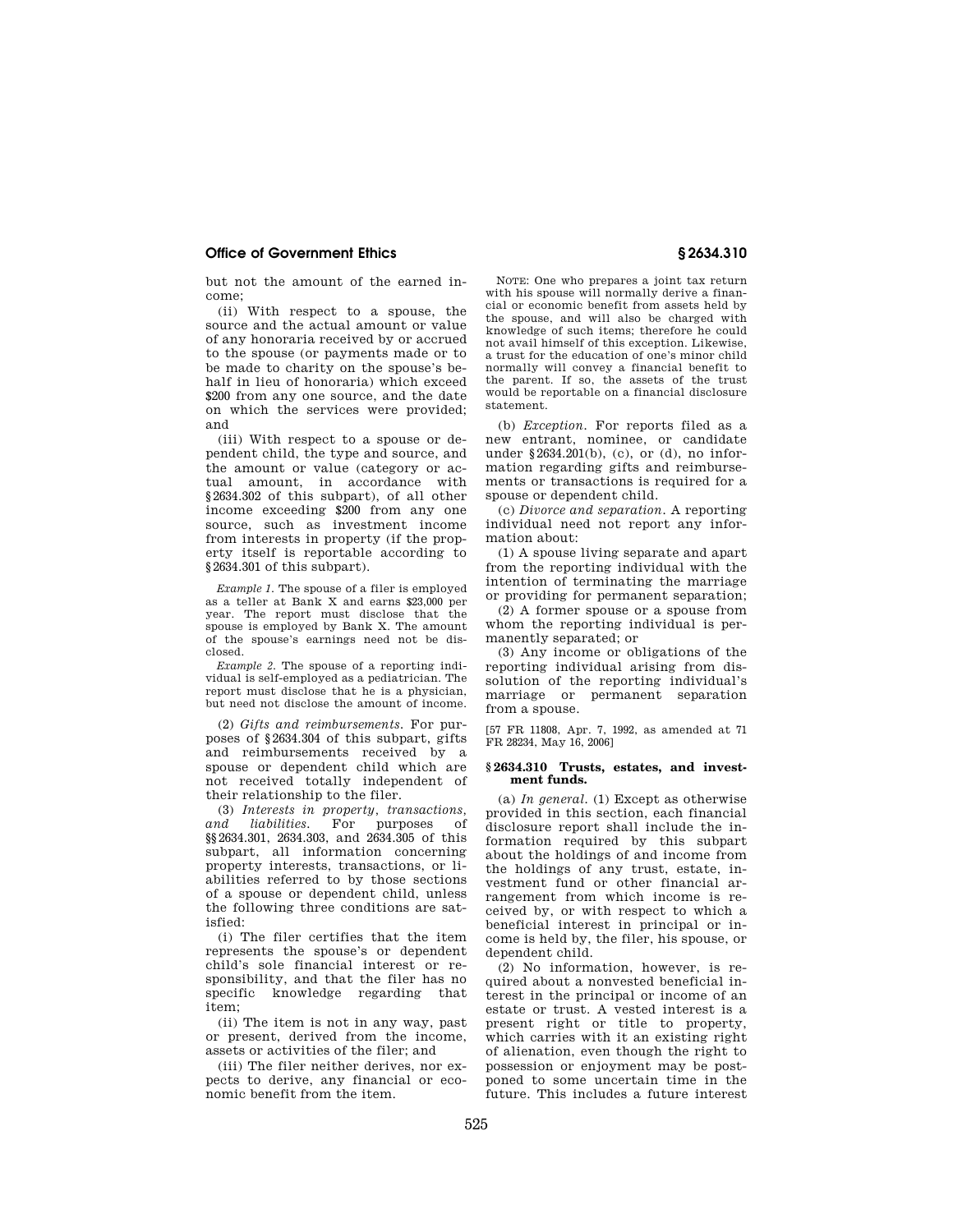# **§ 2634.310 5 CFR Ch. XVI (1–1–11 Edition)**

when one has a right, defeasible or indefeasible, to the immediate possession or enjoyment of the property, upon the ceasing of another's interest. Accordingly, it is not the uncertainty of the time of enjoyment in the future, but the uncertainty of the right of enjoyment (title and alienation), which differentiates a ''vested'' and a ''nonvested'' interest.

NOTE TO PARAGRAPH (a): Nothing in this section requires the reporting of the holdings or income of a revocable inter vivos trust (also known as a ''living trust'') with respect to which the filer, his spouse or dependent child has only a remainder interest, whether or not vested, provided that the grantor of the trust is neither the filer, the filer's spouse, nor the filer's dependent child. Furthermore, nothing in this section requires the reporting of the holdings or income of a revocable inter vivos trust from which the filer, his spouse or dependent child receives any discretionary distribution, provided that the grantor of the trust is neither the filer, the filer's spouse, nor the filer's dependent child.

(b) *Qualified trusts and excepted trusts.*  (1) A filer should not report information about the holdings of or income from holdings of, any qualified blind trust (as defined in §2634.403) or any qualified diversified trust (as defined in §2634.404). For a qualified blind trust, a public financial disclosure report shall disclose the category of the aggregate amount of the trust's income attributable to the beneficial interest of the filer, his spouse, or dependent child in the trust. For a qualified diversified trust, a public financial disclosure report shall disclose the category of the aggregate amount of income with respect to such a trust which is actually received by the filer, his spouse, or dependent child, or applied for the benefit of any of them.

(2) In the case of an excepted trust, a filer should indicate the general nature of its holdings, to the extent known, but will not otherwise need to report information about the trust's holdings or income from holdings. The category of the aggregate amount of income from an excepted trust which is received by or accrued to the benefit of the filer, his spouse, or dependent child shall be reported on public financial disclosure reports. For purposes of this

part, the term "excepted trust" means a trust:

(i) Which was not created directly by the filer, spouse, or dependent child; and

(ii) The holdings or sources of income of which the filer, spouse, or dependent child have no specific knowledge through a report, disclosure, or constructive receipt, whether intended or inadvertent.

(c) *Excepted investment funds.* (1) No information is required under paragraph (a) of this section about the underlying holdings of or income from underlying holdings of an *excepted investment fund* as defined in paragraph (c)(2) of this section, except that the fund itself shall be identified as an interest in property and/or a source of income. Filers must also disclose the category of value of the fund interest held; aggregate amount of income from the fund which is received by or accrued to the benefit of the filer, his spouse, or dependent child; and value of any transactions involving shares or units of the fund.

(2) For purposes of financial disclosure reports filed under the provisions of this part, an ''excepted investment fund'' means a widely held investment fund (whether a mutual fund, regulated investment company, common trust fund maintained by a bank or similar financial institution, pension or deferred compensation plan, or any other investment fund), if:

(i)(A) The fund is publicly traded or available; or

(B) The assets of the fund are widely diversified; and

(ii) The filer neither exercises control over nor has the ability to exercise control over the financial interests held by the fund.

(3) A fund is widely diversified if it holds no more than 5% of the value of its portfolio in the securities of any one issuer (other than the United States Government) and no more than 20% in any particular economic or geographic sector.

[57 FR 11808, Apr. 7, 1992; 57 FR 21854, May 22, 1992, as amended at 67 FR 37967, May 31, 2002; 71 FR 28234, May 16, 2006]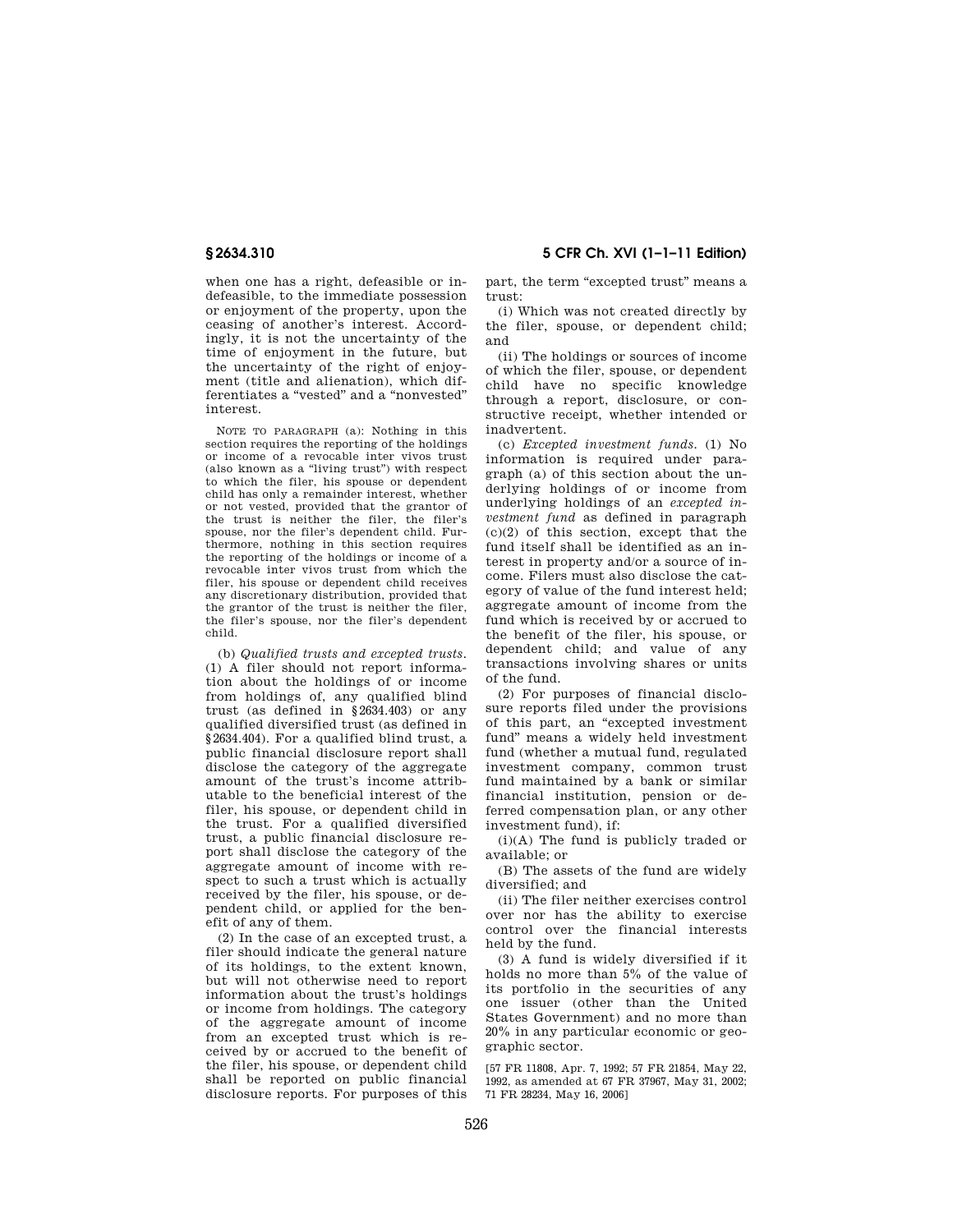## **§ 2634.311 Special rules.**

(a) *Political campaign funds.* Political campaign funds, including campaign receipts and expenditures, need not be included in any report filed under this part. However, if the individual has authority to exercise control over the fund's assets for personal use rather than campaign or political purposes, that portion of the fund over which such authority exists must be reported.

(b) *Certificates of Divestiture.* Each report required by the provisions of this subpart shall identify those sales which have occurred pursuant to a Certificate of Divestiture during the period covered by such report. See subpart J of this part for the rules relating to the issuance of such Certificates.

(c) *Reporting standards.* (1) In lieu of entering data on a schedule of the report form designated by the Office of Government Ethics, a filer may attach to the reporting form a copy of a brokerage report, bank statement, or other material, which, in a clear and concise fashion, readily discloses all information which the filer would otherwise have been required to enter on the schedule.

(2) In lieu of reporting the category of amount or value of any item listed in any report filed pursuant to this subpart, a filer may report the actual dollar amount of such item.

[57 FR 11808, Apr. 7, 1992, as amended at 71 FR 28234, May 16, 2006]

## **Subpart D—Qualified Trusts**

SOURCE: 57 FR 11814, Apr. 7, 1992, unless otherwise noted.

## **§ 2634.401 General considerations.**

(a) *Statutory standards governing qualified trusts*—(1) *Types of qualified trusts and their relationshp to conflict of interest laws.* The Ethics in Government Act of 1978 created, and provided special public financial disclosure requirements for, two types of qualified trusts, It was envisioned that the use of those trusts by Government employees would reduce the real and apparent conflicts of interest which might arise between the financial interests held by those employees (or attributable to

them) and their official responsibilities.

(i) *Interested party* means a Government employee, his spouse, any minor or dependent child, and their representatives in any case in which the employee, spouse, or child has a beneficial interest in the principal or income of a trust proposed for certification or certified.

(ii) *Qualified blind trust.* The most universally adaptable qualified trust is the qualified blind trust, defined in §2634.403 of this subpart. A trust is considered to be "blind" only with regard to those trust assets about which no interested party has knowledge. When an interested party originally places assets in trust, that party still possesses knowledge about those assets. Those original assets remain financial interests of the Government official for purposes of 18 U.S.C. 208 or for any other Federal conflict of interest statutes or regulations, until the trustee notifies the official either that a particular original asset has been disposed of or that the asset's value is less than \$1000. If the trustee sells or disposes of original trust assets and then uses the proceeds to acquire new trust holdings, or if the trustee reinvests trust income to acquire new trust holdings, a ''blind'' trust exists for those new holdings because the interested parties possess no information about the newly acquired assets. The holdings of a ''blind'' trust are not classified as financial interests of the Government official for purposes of 18 U.S.C. 208 or for any other Federal conflict of interest statutes or regulations.

(iii) *Qualified diversified trust.* The second type of qualified trust established by the Act is the qualified diversified trust, defined in §2634.404 of this subpart. Among other requirements, a trust is considered to be ''diversified'' if it can be demonstrated, to the satisfaction of the Director of the Office of Government Ethics, pursuant to §2634.404(b), that the trust assets comprise a widely diversified portfolio of readily marketable securities, and do not initially include the securities of any entities having substantial activities in the same area as the Government official's primary area of responsiblity. The trust holdings are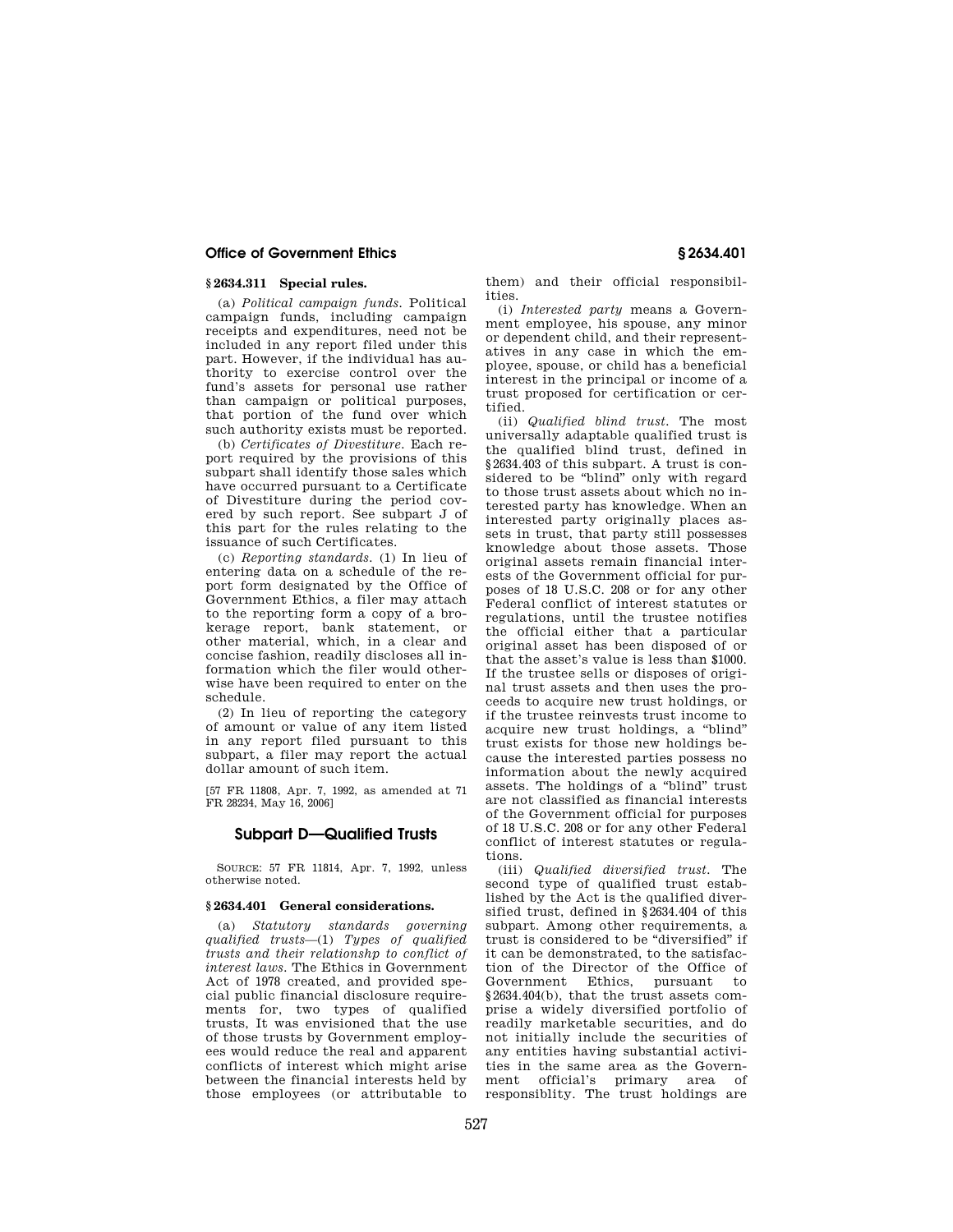never classified as financial interests of the Government official for purposes of 18 U.S.C. 208 or for any other Federal conflict of interest statutes or regulations.

(2) *Independence of trustees and other fiduciaries.* Under the Act and §2634.406 of this subpart, those entities that are authorized by the Act or by the trust instrument to manage the assets of, and to control and administer, either a qualified blind or a qualified diversified trust must be independent, in fact and in appearance, from those parties who hold beneficial interests in the trust.

(i) The independence of trustees is facilitated by limiting the entities which may serve in this capacity to certain financial institutions.

(ii) In addition to the trustee, the Act extends the independence requirement to other entities which manage trust assets or administer the trust, including officers and employees of the trustee, any other entity designated in the trust instrument to perform fiduciary duties on behalf of the trust, and the officers and employees of any other entity that is involved in the management or control of the trust, such as investment counsel, investment advisers, accountants, or tax preparers and their assistants.

(iii) Those entities governed by the Act will be considered "independent" for purposes of this subpart if, among other requirements, the entities are not affiliated with, associated with, related to, or subject to the control or influence of, any of the parties that hold a beneficial interest in the trust.

(3) *Communications betweeen trust administrators and interested parties.* For purposes of Federal ethics laws, the most important feature of those qualified trusts that are recognized under the Act is the separation which those trusts foster between parties with beneficial interests in the trust and entities which manage trust assets and administer the trust instrument. Once a qualified trust has been certified, the beneficiaries and their representatives are expressly prohibited from commenting directly to the trustee about matters relating to asset management and trust holdings, or to trust administration and activities. Likewise, the trustee must make investment deci-

**§ 2634.401 5 CFR Ch. XVI (1–1–11 Edition)** 

sions for the trust without consulting, or being controlled by, interested parties, and the trustee is prohibited from informing interested parties directly about trust activities, except to the limited extent required under the Act. The Act requires the trustee to provide trust beneficiaries with certain standard periodic reports. Beyond receipt of these standard reports, trust beneficiaries are prohibited from actively attempting to obtain, and from passively but knowningly obtaining, directly or indirectly, any additional information which the Act prohibits beneficiaries from obtaining, including information about trust holdings and activities. Finally, instruments creating qualified trusts must require interested parties and trustees to make all permissible communications relating to the trust and to its assets in writing, with the prior written approval of the Director of the Office of Government Ethics. Sections 2634.403– 2634.405 and 2634.407 of this subpart contain standards implementing these restrictions.

(4) *Trust and beneficiary taxes.* For tax purposes, because a trust is a separate entity distinct from its beneficiaries, a trustee must file an annual fiduciary tax return for the trust (IRS Form 1041). In addition, the trust beneficiaries must report income received from the trust on their individual tax returns. The Act establishes special filing procedures to be used by the trustee and trust beneficiaries in order to maintain the substantive separation between trust beneficiaries and trust administration. For beneficiaries of qualified blind trusts, the trustee sends a Schedule K–1 form summarizing trust income in appropriate categories to enable the beneficiaries to file individual tax returns. For beneficiaries of qualified diversified trusts, the statute requires the trustee to file the individual tax returns on behalf of the trust beneficiaries. The beneficiaries must transmit to the trustee materials concerning taxable transactions and occurrences outside of the trust, pursuant to the requirements in each trust instrument which detail this procedure.

(b) *Policy considerations and objectives underlying the qualified trust program.*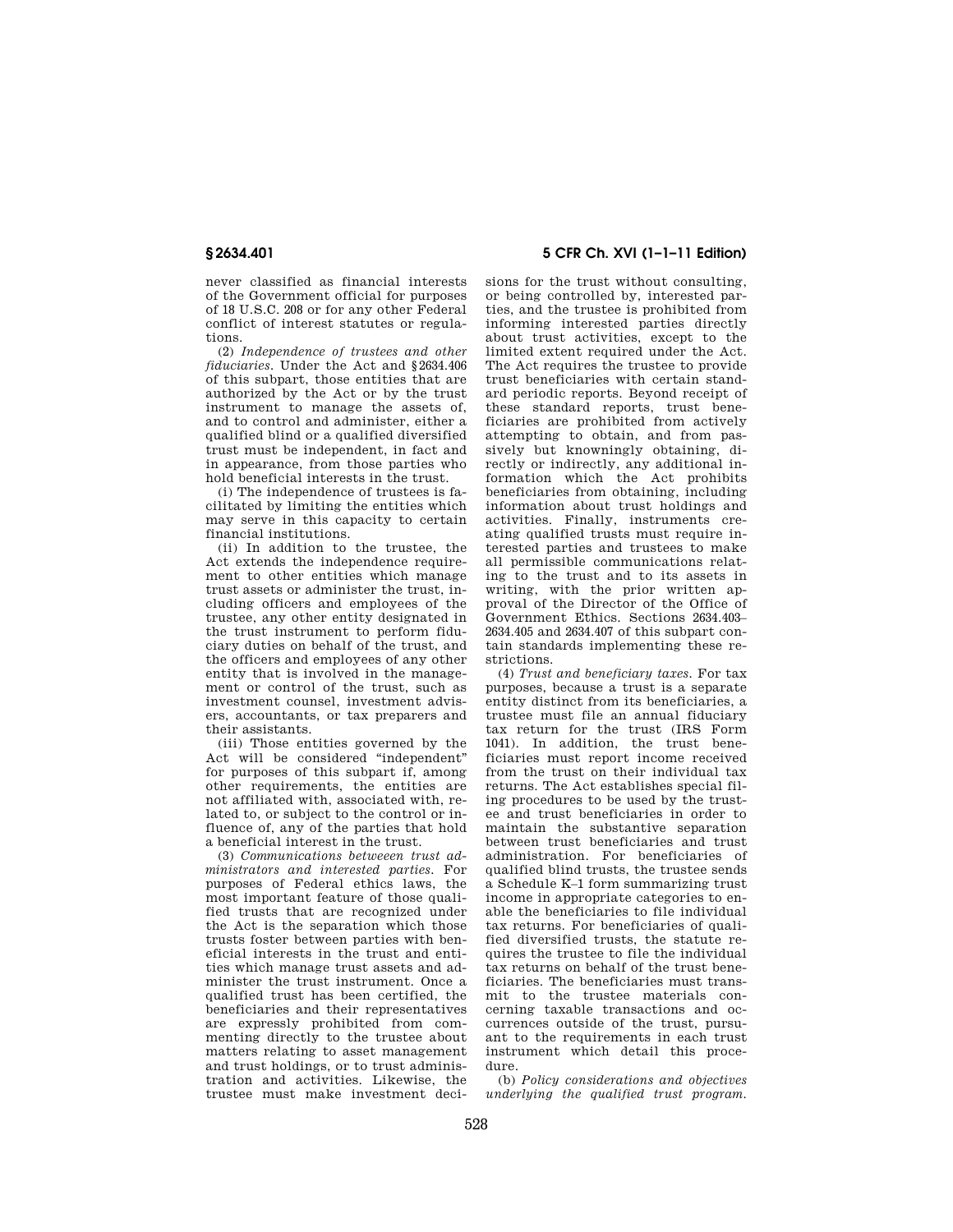(1) Prior to enactment of the Act's qualified trust provisions, there was no accepted definition of a properly formulated blind or diversified trust. However, there was general agreement that the use of blind or diversified trusts often reduced the potential for conflicts of interest. If Government employees do not know the exact identity, nature, and extent of their financial interests, then the employees cannot be influenced in the performance of their official duties by those interests. Their official actions, under these circumstances, should be free from collateral attack arising out of real or apparent conflicts of interest. Therefore, the most significant objective to be achieved through the use of a blind trust is the lack of knowledge, or actual ''blindness,'' by a Government official with respect to the holdings in his trust. The same goal may be achieved through the use of a diversified trust, if that trust holds securities from different issuers in different economic sectors, and if the trust's interest in any one issuer is limited. Under these conditions, it is unlikely that official actions taken by the Government employee who holds a beneficial interest in the trust would affect individual securities to such a degree that the overall value of the trust's portfolio would be materially enhanced. Thus, wide diversification is tantamount to actual ''blindness.''

(2) Because, for the trusts certified under the provisions of this subpart D, the Government official is or will become blind to the identity and nature of his actual trust holdings, the reporting requirements of section  $102(f)(1)$  of the Act and subparts C or I of this part, which generally require Government filers to disclose the contents of a trust's portfolio, do not apply. See §2634.310 of this part. Further, as discussed in paragraphs (a)(1) (ii) and (iii) of this section, 18 U.S.C. 208 and other Federal conflict of interest laws do not generally apply to the holdings of qualified trusts, except in the case of the original assets transferred to a qualified blind trust until notice that a particular original asset has been disposed of or that the asset's value is .<br>below \$1,000.

(c) *Qualified trust provisions of the regulation.* This subpart D prescribes standards which implement the statutory requirements and policy objectives underlying the Act's qualified blind and diversified trust provisions. The Office of Government Ethics will apply the standards of this subpart to specific cases.

(1) Classification as a qualified trust. In order to be classified as a qualified trust for purposes of the Act, blind and diversified trusts must satisfy the following three requirements:

(i) *The trust document must conform to announced standards.* As provided under §2634.403(b) for blind trusts and §2634.404(c) for diversified trusts, the trust document must conform to the model trust instruments which are drafted and distributed by the Office of Government Ethics for use by interested parties when drafting their trust arrangements. Prior to certifying a trust under §2634.405 of this subpart, as discussed in paragraph  $(c)(1)(iii)$  of this section, the Office of Government Ethics must approve every proposed trust document. In addition to other required provisions, the trust instrument must contain language which implements the communications restrictions discussed in paragraph (a)(3) of this section. By requiring interested parties, trustees, and other signatories to the trust instrument to include communications provisions, these regulations compel the signatories diligently to safeguard against inadvertent disclosures of precluded information to the interested parties.

(ii) *Truly independent fiduciaries.* As discussed in paragraph (a)(2) of this section, the fiduciaries in charge of administering and managing the assets of a qualified trust must be actually and apparently independent of the parties who hold beneficial interests in the trust, and of their representatives. To ensure such independence, §2634.406 of this subpart limits the range of permissible fiduciaries. Before a trust may be classified as a qualified blind or diversified trust, the Director of the Office of Government Ethics must conclude, in his judgment, that the trust fiduciaries named in the trust instrument satisfy the standards for independence contained in §2634.406 of this subpart.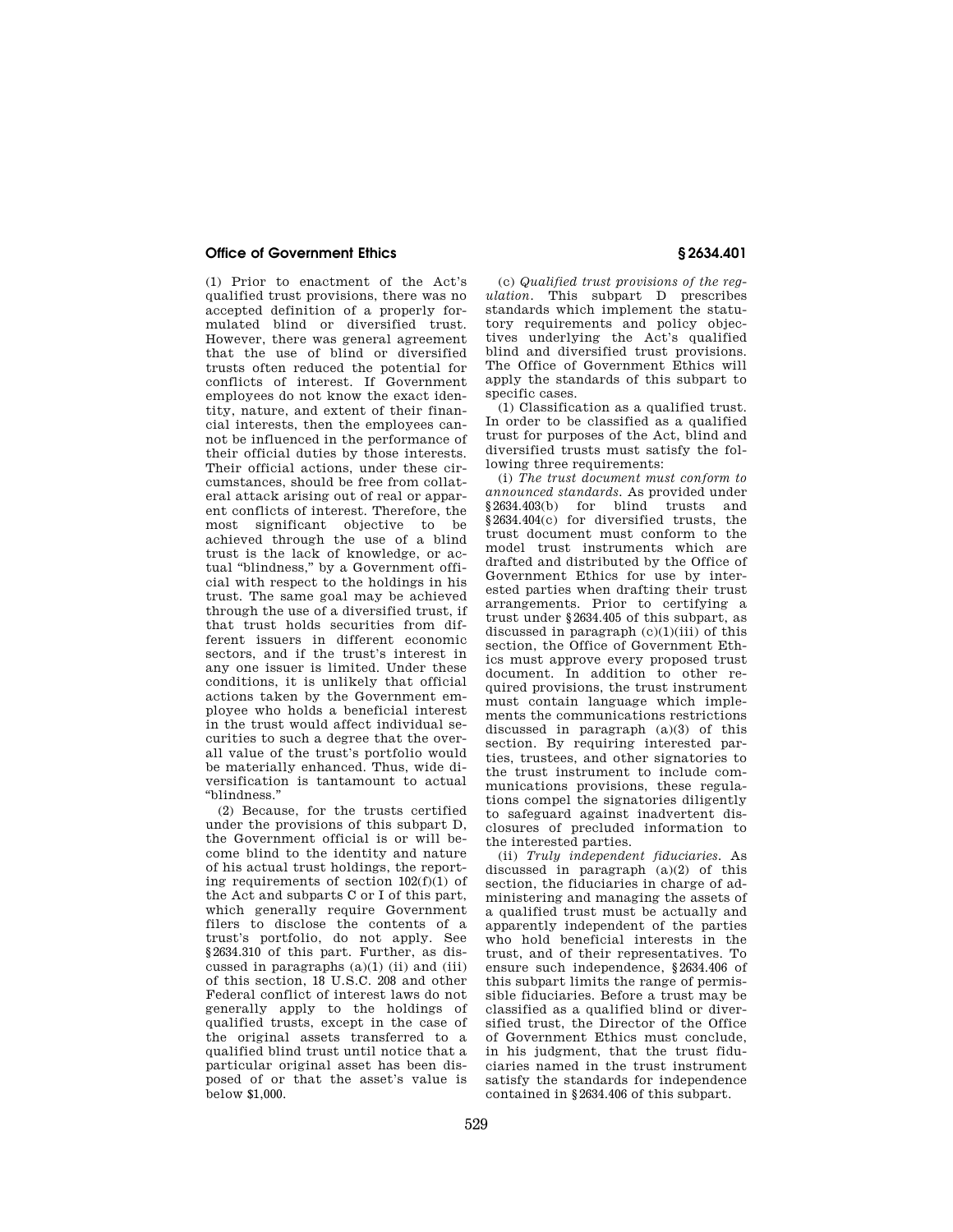(iii) *Certification by the Office of Government Ethics.* Before a trust may be classified as a qualified blind or diversified trust, the Director of the Office of Government Ethics must certify, in accordance with the standards and procedures established in §2634.405 of this subpart, that the trust meets the requirements of section 102(f) of the Act and of this subpart, that certification is in the public interest, and that certification is consistent with the policies established by these provisions and by other applicable laws and regulations. This certification is essential so that the Office can ensure, in advance that the proposed trust arrangement satisfies the established standards.

(2) *Certification of pre-existing trusts.*  Normally, those trusts certified as qualified trusts by the Director of the Office of Government Ethics under §2634.405 of this subpart are newly created trust arrangements, formulated in accordance with established standards by representatives of the interested parties in consultation with the Office of Government Ethics. However, the Director may certify a pre-existing trust as a qualified blind or qualified diversified trust under §2634.403 (blind) or §2634.404 (diversified) if he determines that such action is appropriate and is sufficient to ensure compliance with applicable laws and regulations. The pre-existing trust proposed for certification must meet both the generally applicable trust requirements, and several special requirements contained in §2634.405(c) of this subpart, including that all of the parties to the original trust agree to administer the trust in accordance with the requirements of this subpart. The pre-existing trust may be certified only if all of the conditions of this subpart are fulfilled, and if the requisite confidentially can be assured with respect to the trust.

(3) *Reporting requirements.* Once a trust is classified as a qualified blind or qualified diversified trust in the manner discussed under paragraph (c)(1) of this section, §2634.310(b) applies less inclusive financial disclosure requirements to the trust assets.

(4) *Sanctions and enforcement.* Section 2634.702 provides civil sanctions which apply to any Government official or trust fiduciary who violates his obliga-

**§ 2634.401 5 CFR Ch. XVI (1–1–11 Edition)** 

tions under the Act, its implementing regulations, or the trust instrument. In addition, the Office of Government Ethics has authority under the Act to impose appropriate administrative or other sanctions. Subpart E of this part delineates the procedure which must be followed with respect to the revocation of trust certificates and trustee approvals.

(d) *Drafting and implementation of the qualified trust instrument.* (1) The overview of the qualified trust program contained in this section cannot anticipate every concern or question, or discuss every scenario which might arise in the course of formulating and implementing a qualified trust instrument. The Office of Government Ethics should be contacted by an interested party or by his professional representatives if the Act, the implementing regulations, and the trust instrument itself do not provide guidance in a particular instance.

(2) No trust will be considered ''qualified'' for purposes of the Act until the Office of Government Ethics certifies the trust prior to execution. The Office of Government Ethics makes available to attorneys model trust agreements for use in drafting proposed trust agreements which are to be submitted to the Office for certification. Attorneys are cautioned to consider each model provision in light of the circumstances presented by the particular case, and to modify provisions to the extent that such modifications are necessary or appropriate. Attorneys should not rely uncritically upon the language of the model agreements. However, many of the model provisions implement the minimum requirements which must be contained in any trust instrument certified by the Office. Certificates of Independence for fiduciaries must be executed in the form indicated in appendix A of this part.

(3) The Office of Government Ethics does not draft trust instruments for use in individual cases. However, its staff is always willing to cooperate with attorneys and to make its experience available to them in developing appropriate trust instruments which satisfy applicable Federal laws, Executive orders and regulations. If the use of a qualified trust is contemplated in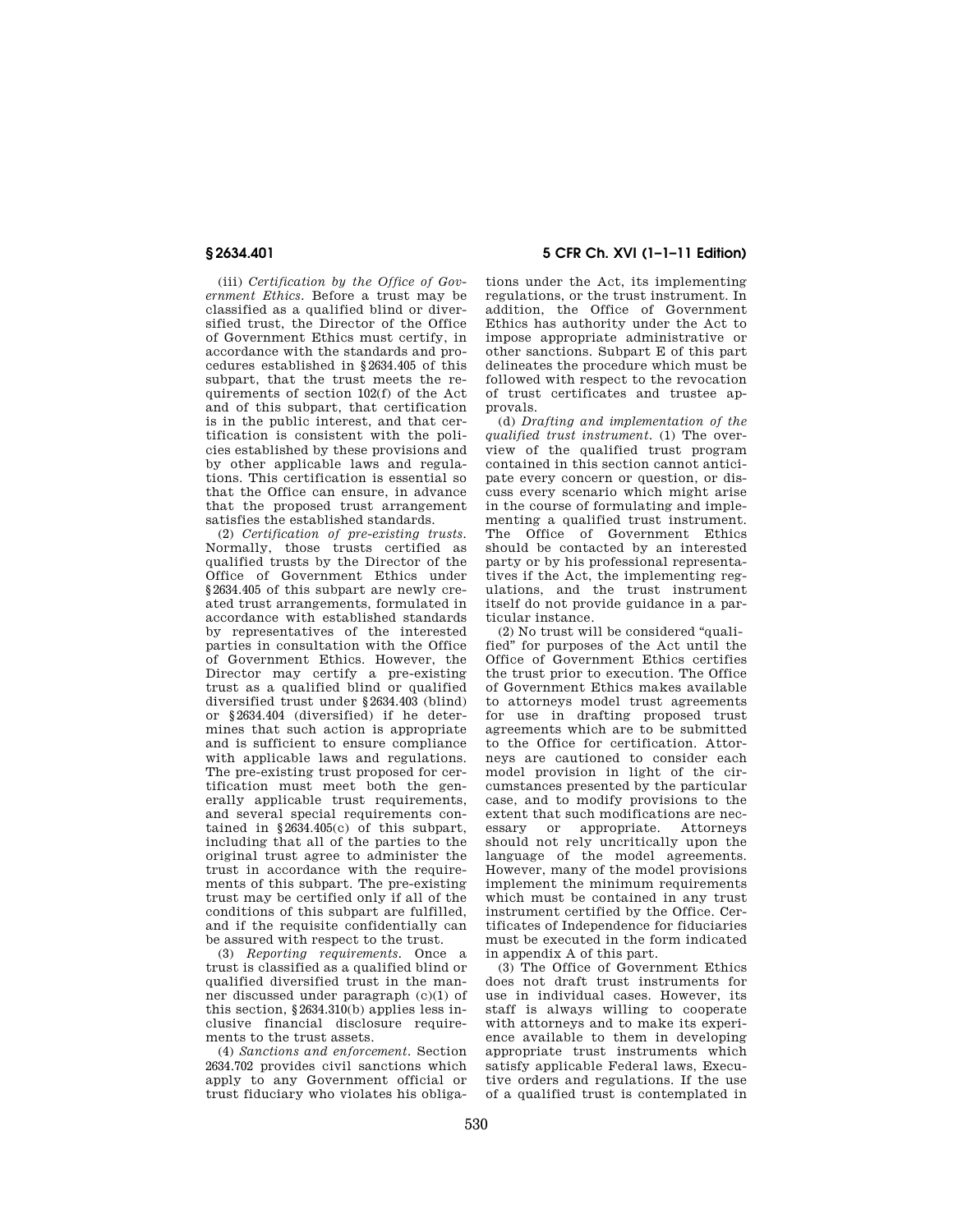a particular case, it is strongly recommended that the interested parties or their representatives contact the Office of Government Ethics as early as possible.

(4) Prior to trust certification, prospective trustees or their representatives should schedule with the staff of the Office of Government Ethics an appointment for an orientation to the specialized requirements and procedures which have been established by the Act and the regulations with respect to qualified trust administration.

### **§ 2634.402 Special notice for adviceand-consent nominees.**

(a) *In general.* In any case in which the establishment of a qualified diversified trust is contemplated with respect to a reporting individual whose nomination is being considered by a Senate committee, that individual shall inform the committee of the intention to establish a qualified diversified trust at the time of filing a financial disclosure report with the committee.

(b) *Applicability.* The rule of this section is not applicable to members of the uniformed services or Foreign Service officers. The special notice requirement of this section shall not preclude an individual from seeking the certification of a qualified blind trust or qualified diversified trust after the Senate has given its advice and consent to a nomination.

#### **§ 2634.403 Qualified blind trusts.**

(a) *Definition.* A *qualified blind trust* is a trust in which the filer, his spouse, or his minor or dependent child has a beneficial interest, which is certified pursuant to §2634.405 of this subpart by the Director of the Office of Government Ethics, and which includes in the trust instrument in the provisions required by paragraph (b) of this section, and has an independent trustee as defined in §2634.406 of this subpart. See section  $102(f)(3)$  of the Act.

(b) *Required provisions.* The instrument which establishes a blind trust must adhere substantively to model drafts circulated by the Office of Government Ethics, and must provide that:

(1) The primary purpose of the blind trust is to confer on the independent

trustee and any other designated fiduciary the sole responsibility to administer the trust and to manage trust assets without the participation by, or the knowledge of, any interested party. This includes the duty to decide when and to what extent the original assets of the trust are to be sold or disposed of and in what investments the proceeds of sale are to be reinvested;

(2) The trustee and any other designated fiduciary in the exercise of their authority and discretion to manage and control the assets of the trust shall not consult or notify any interested party;

(3) None of the assets initially placed in the trust's portfolio shall include assets the holding of which by any interested party would be prohibited by the Act, by the implementing regulations, or by any other applicable Federal law, Executive order, or regulation;

(4) Any portfolio asset transferred to the trust by an interested party is free of any restriction with respect to its transfer or sale, except as fully described in schedules attached to the trust instrument, and as approved by the Director of the Office of Government Ethics;

(5) During the term of the trust, the interested parties shall not pledge, mortgage, or otherwise encumber their interests in the property held by the trust;

(6) The trustee shall promptly notify the filer and the Director of the Office of Government Ethics when any particular asset transferred to the trust by an interested party has been completely disposed of or when the value of that asset is reduced to less than \$1,000;

(7) The trustee or his designee shall prepare the trust's income tax return. Under no circumstances shall the trustee or any other designated fiduciary disclose publicly, or to any interested party, the trust's tax return, any information relating to that return except for a summary of trust income in categories necessary for an interested party to complete his individual tax return, or any information which might specifically identify current trust assets, or those assets which have been sold or disposed of from trust holdings, other than information relating to the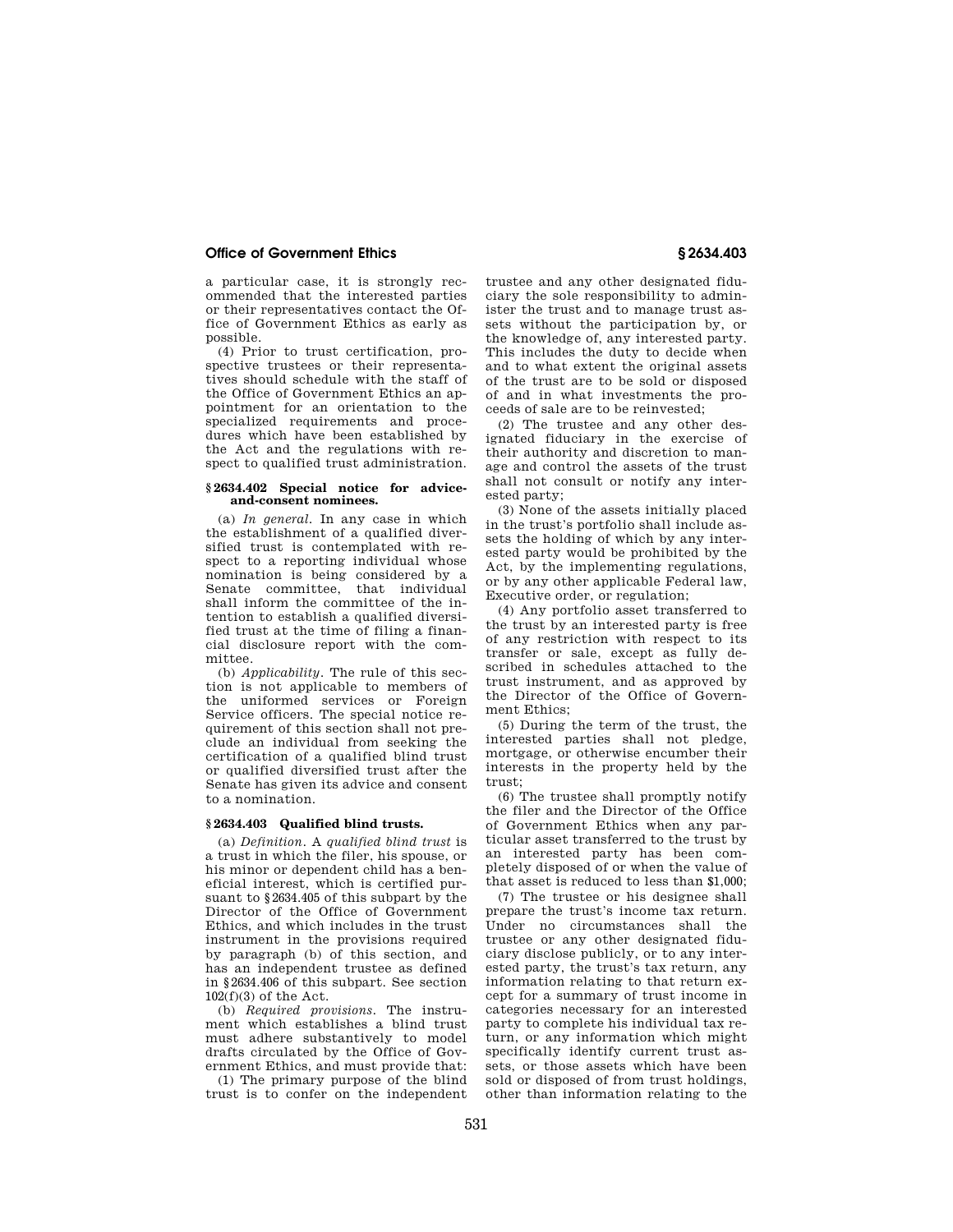sale or disposition of original trust assets under paragraph (b)(6) of this section;

(8) An interested party shall not receive any report on trust holdings and sources of trust income, except that the trustee shall, without identifying specifically any asset or holding:

(i) Report quarterly the aggregate market value of the assets representing the interested party's interest in the trust;

(ii) Report the net income or loss of the trust, and any other information necessary to enable the interested party to complete his individual income tax return; and

(iii) Report annually, for purposes of section  $102(a)(1)(B)$  of the Act, the aggregate amount of the trust's income attributable to the interested party's beneficial interest in the trust, categorized in accordance with §2634.302(b):

(9) There shall be no direct or indirect communication with respect to the trust between an interested party and the independent trustee or any other designated fiduciary with respect to the trust unless:

(i) Such communication is in writing, with the prior written approval of the Director of the Office of Government Ethics and is filed with the Director in accordance with §2634.408(c) of this subpart; and

(ii) It relates only:

(A) To the request for a distribution from the trust, which does not specify whether the distribution shall be made in cash or in kind;

(B) To the general financial interest and needs of the interested party including, but not limited to, a preference for maximizing current income or long-term capital appreciation;

(C) To notification of the trustee by the interested party that the interested party is prohibited by subsequently applicable statute, Executive order, or regulation from holding an asset, and to directions to the trustee that the trust shall not hold that asset; or

(D) To instructions to the trustee to sell all of an asset which was initially placed in the trust by an interested party, and which, in the determination of the filer creates a real or apparent

**§ 2634.403 5 CFR Ch. XVI (1–1–11 Edition)** 

conflict due to duties subsequently assumed by the filer (but the filer is not required to give such directions);

NOTE: By the terms of paragraph  $(3)(C)(vi)$ of section 102(f) of the Act, communications which solely consist of requests for distributions of cash or other unspecified assets of the trust are not required to be in writing. Further, there is no statutory mechanism for pre-screening of proposed communications. However, experience of the Office of Government Ethics over the years dictates the necessity of prohibiting any oral communications between the trustee and an interested party with respect to the trust and prescreening all proposed written communications, to prevent inadvertent prohibited communications and preserve confidence in the Federal qualified trust program. Accordingly, under its authority pursuant to paragraph  $(3)(D)$  of section  $102(f)$  of the Act, the Office of Government Ethics will not approve proposed trust instruments which do not contain language conforming to this policy, except in unusual cases where compelling necessity is demonstrated to the Director, in his sole discretion.

(10) The interested parties shall not take any action to obtain, and shall take reasonable action to avoid receiving, information with respect to the holdings and the sources of income of the trust, including a copy of any trust tax return filed by the trustee, or any information relating to that return, except for the reports and information specified in paragraphs (b)(6) and (b)(8) of this section;

(11) An independent trustee and any other designated fiduciary shall file, with the Director of the Office of Government Ethics by May 15th following any calendar year during which the trust was in existence, a properly executed Certificate of Compliance in the form prescribed in appendix B to this part. In addition, the independent trustee and such fiduciary shall maintain and make available for inspection by the Office of Government Ethics, as it may from time to time direct, the trust's books of account and other records and copies of the trust's tax returns for each taxable year of the trust;

(12) Neither the trustee nor any other designated fiduciary shall knowingly and willfully, or negligently:

(i) Disclose to any interested party any information regarding the trust that may not be disclosed pursuant to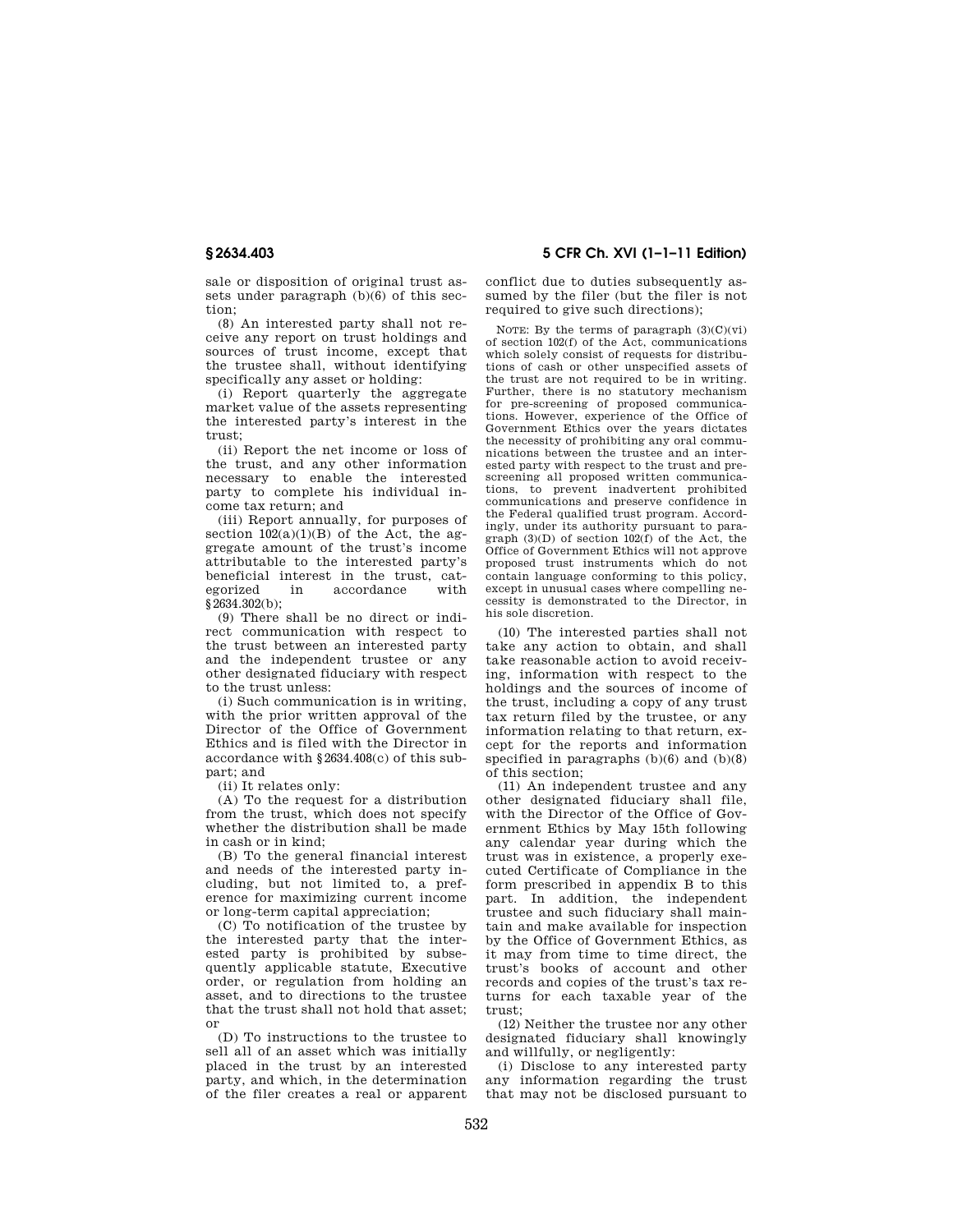title I of the Act, the implementing regulations, or the trust instrument;

(ii) Acquire any holding the ownership of which is prohibited by, or not in accordance with, the terms of the trust instrument;

(iii) Solicit advice from any interested party with respect to the trust, if such solicitation is prohibited by title I of the Act, the implementing regulations, or the trust instrument; or

(iv) Fail to file any document required by title I of the Act or by this part;

(13) An interested party shall not knowingly and willfully, or negligently:

(i) Solicit or receive any information regarding the trust that may not be disclosed pursuant to title I of the Act, the implementing regulations, or the trust instrument; or

(ii) Fail to file any document required by title I of the Act or by this part;

(14) No person, including investment counsel, investment advisers, accountants, and tax preparers, may be employed or consulted by an independent trustee or any other designated fiduciary to assist in any capacity to administer the trust or to manage and control the trust assets, unless the following four conditions are met:

(i) When any interested party learns about such employment or consultation, the person must sign the trust instrument as a party, subject to the prior approval of the Director of the Office of Government Ethics;

(ii) Under all the facts and circumstances, the person is determined pursuant to the requirements for eligible entities under §2634.406 of this subpart to be independent of any interested party with respect to the trust arrangement;

(iii) The person is instructed by the independent trustee or other designated fiduciary not to disclose publicly or to any interested party information which might specifically identify current trust assets which have been sold or disposed of from trust holdings, other than information relating to the sale or disposition of original trust assets under paragraph (b)(6) of this section; and

(iv) The person is instructed by the trustee or other designated fiduciary to have no direct communication with respect to the trust with any interested party, and to make all indirect communications with respect to the trust only through the trustee, pursuant to paragraph (b)(9) of this section;

(15) The trustee shall not acquire by purchase, grant, gift, exercise of option, or otherwise, without the prior written approval of the Director of the Office of Government Ethics, securities, cash, or other property from any interested party;

(16) The existence of any banking or other client relationship between any interested party and an independent trustee or any other designated fiduciary shall be disclosed in schedules attached to the trust instrument, and no other such relationship shall be instituted unless that relationship is disclosed to the Director of the Office of Government Ethics; and

(17) The independent trustee and any other designated fiduciary shall be compensated in accordance with schedules annexed to the trust instrument.

[57 FR 11814, Apr. 7, 1992; 57 FR 21854, May 22, 1992]

#### **§ 2634.404 Qualified diversified trusts.**

(a) *Definition.* A *qualified diversified trust* is any trust in which the filer, his spouse, or his minor or dependent child has a beneficial interest, which is certified pursuant to §2634.405 of this subpart by the Director of the Office of Government Ethics, which has a portfolio as specified in paragraph (b) of this section, and which includes in the trust instrument the provisions required by paragraph (c) of this section and has an independent trustee as defined in §2634.406 of this subpart. See section  $102(f)(4)(B)$  of the Act.

(b) *Required portfolio*—(1) *Standards for initial assets.* It must be established, to the satisfaction of the Director of the Office of Government Ethics, that the initial assets of the trust proposed for certification comprise a widely diversified portfolio of readily marketable securities. The reporting individual or other interested party shall provide the Director with a detailed list of the securities proposed for inclusion in the portfolio, specifying their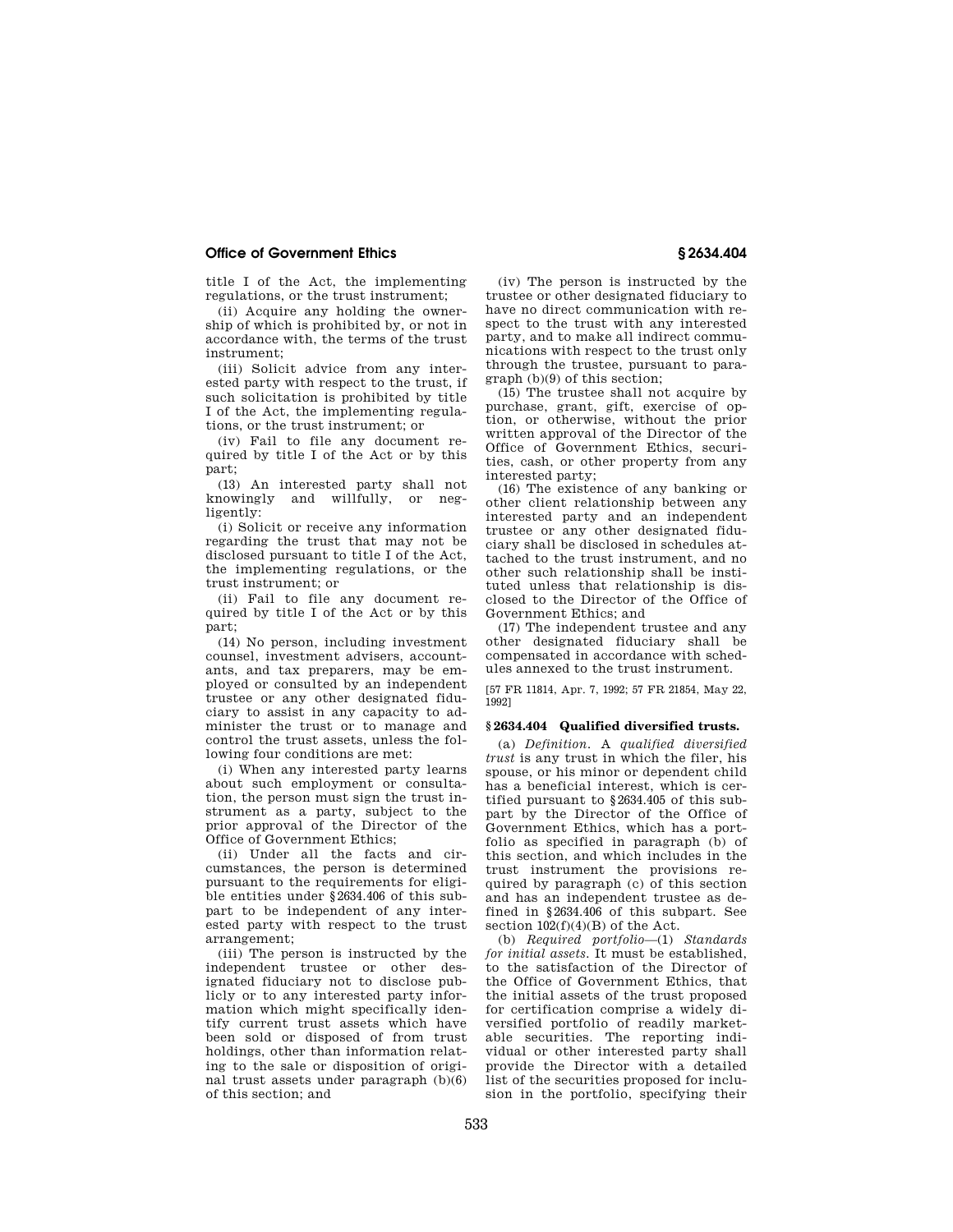fair market values and demonstrating that these securities meet the requirements of this paragraph. The initial trust portfolio may not contain securities of issuers having substantial activities in the reporting individual's primary area of responsibility. If requested by the Director, the designated agency ethics official for the reporting individual's employing agency shall certify whether the proposed portfolio meets this standard.

(2) *Diversification standards.* For purposes of paragraph (b)(1) of this section, a portfolio will be widely diversified if:

(i) The value of the securities concentrated in any particular or limited industrial, economic or geographic sector is no more than twenty percent of the total; and

(ii) The value of the securities of any single issuer (other than the United States Government) is no more than five percent of the total.

(3) *Marketability standard.* For purposes of paragraph (b)(1) of this section, a security will be readily marketable if:

(i) Daily price quotations for the security appear regularly in newspapers of general circulation; and

(ii) The trust holds the security in a quantity that does not unduly impair liquidity.

(c) *Required provisions.* The instrument which establishes a diversified trust must adhere substantively to model drafts circulated by the Office of Government Ethics, and must provide that:

(1) The primary purpose of the diversified trust is to confer on the independent trustee and any other designated fiduciary the sole responsibility to administer the trust and to manage trust assets without the participation by, or the knowledge of, any interested party. This includes the duty to decide when and to what extent the original assets of the trust are to be sold or disposed of and in what investments the proceeds of sale are to be reinvested;

(2) The trustee and any other designated fiduciary in the exercise of their authority and discretion to manage and control the assets of the trust

shall not consult or notify any interested party;

(3) The trust's initial assets shall comprise a widely diversified portfolio of readily marketable securities, in accordance with the principles of paragraph (b) of this section, and the trustee shall not acquire additional securities in excess of the diversification standards;

(4) Any portfolio asset transferred to the trust by an interested party is free of any restriction with respect to its transfer or sale, except as fully described in schedules attached to the trust instrument, and as approved by the Director of the Office of Government Ethics;

(5) During the term of the trust, the interested parties shall not pledge, mortgage, or otherwise encumber their interests in the property held under the trust;

(6) None of the assets initially placed in the trust's portfolio shall consist of securities of issuers having substantial activities in the reporting individual's primary area of Federal responsibility;

(7) The trustee or designee shall prepare the trust's income tax return and, on behalf of any interested party, the personal income tax returns and similar tax documents which may contain information relating to the trust. Under no circumstances shall the trustee or any other designated fiduciary disclose publicly or to any interested party, any of the returns prepared by the trustee or his designee, any information relating to those returns, or any information which might specifically identify current trust assets, or those assets which have been sold or disposed of from trust holdings;

(8) An interested party shall not receive any report on trust holding and sources of trust income, except that the trustee shall, without identifying specifically any asset or holding:

(i) Report quarterly the aggregate market value of the assets representing the interested party's interest in the trust; and

(ii) Report annually, for purposes of section  $102(a)(1)(B)$  of the Act, the aggregate amount actually distributed from the trust to such interested party, or applied for the party's benefit;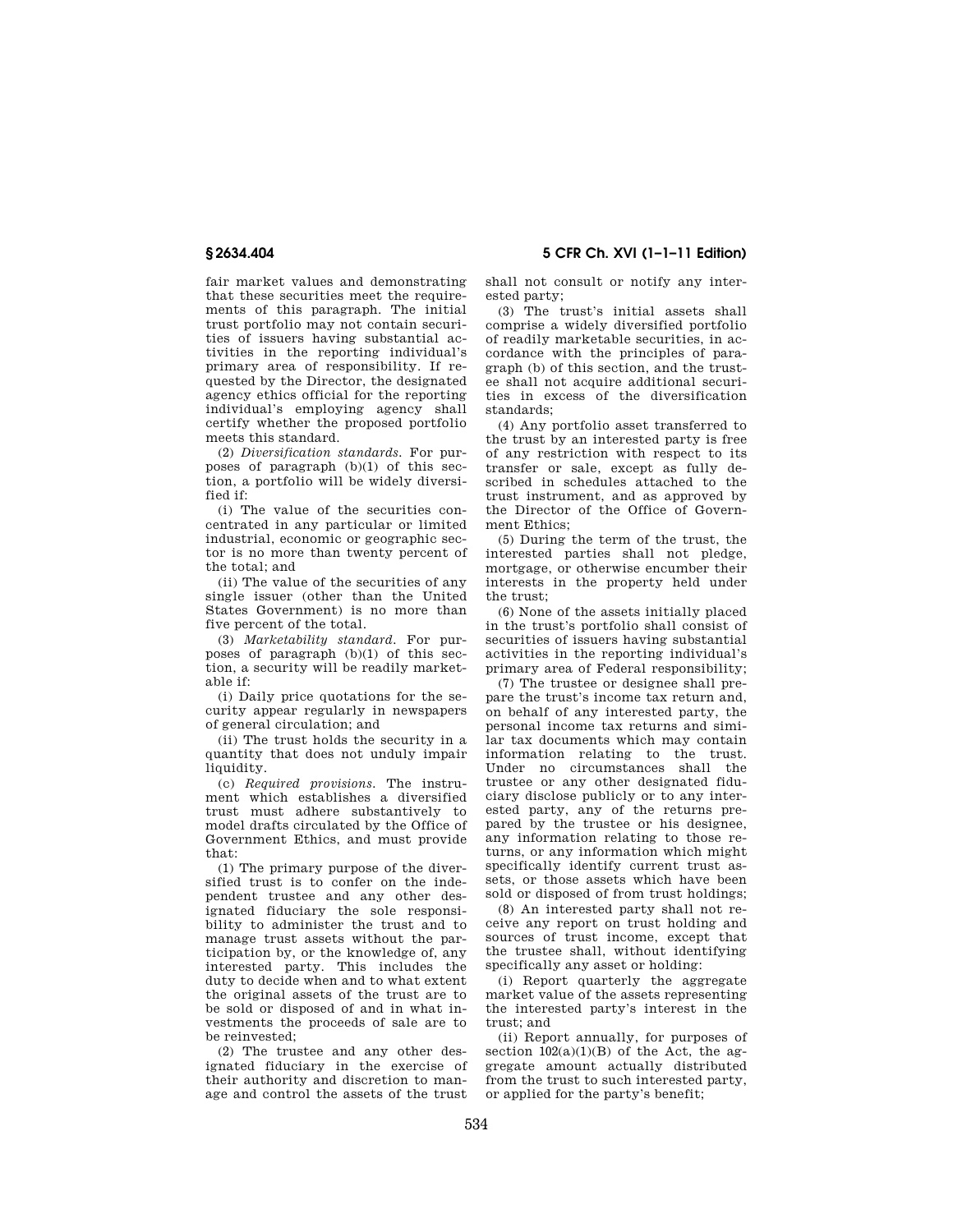(9) There shall be no direct or indirect communication with respect to the trust between an interested party and the independent trustee or any other designated fiduciary unless:

(i) Such communication is in writing, with the prior written approval of the Director of the Office of Government Ethics and is filed with the Director in accordance with §2634.408(c) of this subpart; and,

(ii) It relates only:

(A) To the request for a distribution from the trust, which does not specify whether the distribution shall be made in cash or in kind;

(B) To the general financial interest and needs of the interested party including, but not limited to, a preference for maximizing current income or long-term capital appreciation; or

(C) To information, documents, and funds concerning income tax obligations arising from sources other than the property held in trust, which are required by the trustee to enable him to file, on behalf of an interested party, the personal income tax returns and similar tax documents which may contain information relating to the trust;

NOTE: By the terms of paragraph  $(3)(C)(vi)$ of section 102(f) of the Act, communications which soley consist of requests for distributions of cash or other unspecified assets of the trust are not required to be in writing. Further, there is no statutory mechanism for pre-screening of proposed communications. However, experience of the Office of Government Ethics over the years dictates the necessity of prohibiting any oral communications between the trustee and an interested party with respect to the trust and prescreening all proposed written communications, to prevent inadvertent prohibited communications and preserve confidence in the Federal qualified trust program. Accordingly, under its authority pursuant to paragraph  $(3)(D)$  of section  $102(f)$  of the Act, the Office of Government Ethics will not approve proposed trust instruments which do not contain language conforming to this policy, except in unusual cases where compelling necessity is demonstrated to the Director, in his sole discretion.

(10) The interested parties shall not seek to obtain, and shall take reasonable action to avoid receiving, information with respect to trust holdings and sources of trust income, including a copy of any tax return filed by the trustee, or any information relating to

that return, except for the reports and information specified in paragraph (c)(8) of this section;

(11) An independent trustee and any other designated fiduciary shall file, with the Director of the Office of Government Ethics, by May 15 following any calendar year during which the trust was in existence, a properly executed Certificate of Compliance in the form prescribed in appendix B to this part. In addition, the independent trustee and any other designated fiduciary shall maintain and make available for inspection by the Office of Government Ethics, as it may from time to time direct, the trust's books of account and other records and copies of the trust's tax returns for each taxable year of the trust;

(12) Neither the trustee nor any other designated fiduciary shall knowingly and willfully, or negligently:

(i) Disclose to any interested party any information regarding the trust that may not be disclosed pursuant to title I of the Act, the implementing regulations, or the trust instrument;

(ii) Acquire any holding the ownership of which is prohibited by, or not in accordance with, the terms of the trust instrument;

(iii) Solicit advice from any interested party with respect to the trust, if such solicitation is prohibited by title I of the Act, the implementing regulations, or the trust instrument; or

(iv) Fail to file any document required by title I of the Act or by this part;

(13) An interested party shall not knowingly and willfully, or negligently:

(i) Solicit or receive any information regarding the trust that may not be disclosed pursuant to title I of the Act, the implementing regulations, or the trust instrument; or

(ii) Fail to file any document required by title I of the Act or by this part;

(14) No person, including investment counsel, investment advisers, accountants, and tax preparers, may be employed or consulted by an independent trustee or any other designated fiduciary to assist in any capacity to administer the trust or to manage and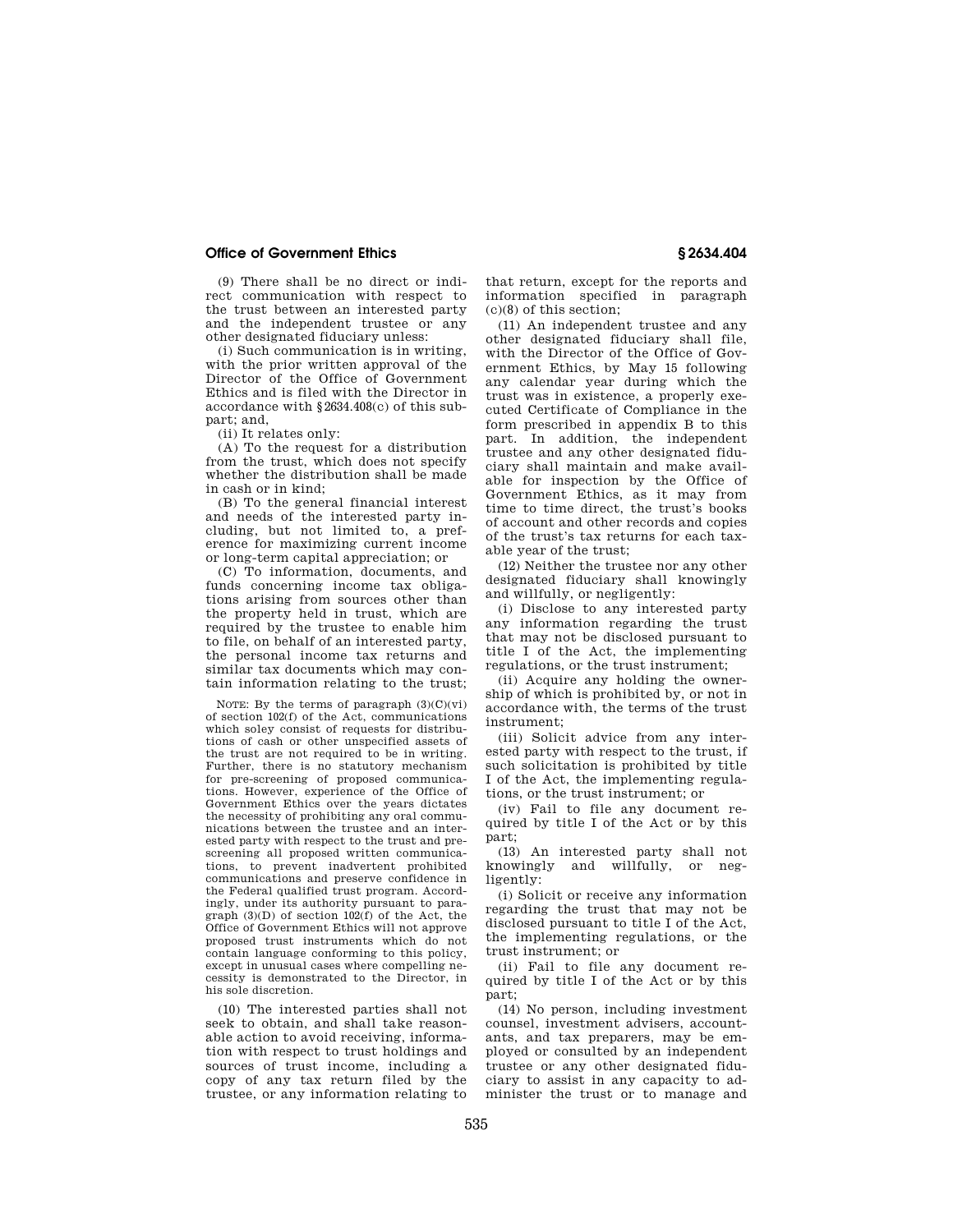control the trust assets, unless, the fol-

lowing four conditions are met: (i) When an interested party learns about such employment or consultation, the person must sign the trust instrument as a party, subject to the prior approval of the Director of the Office of Government Ethics;

(ii) Under all the facts and circumstances, the person is determined pursuant to the requirements for eligible entities under §2634.406 of this subpart to be independent of any interested party with respect to the trust arrangement;

(iii) The person is instructed by the independent trustee or other designated fiduciary not to disclose publicly or to any interested party information which might specifically identify current trust assets or those assets which have been sold or disposed of from trust holdings; and

(iv) The person is instructed by an independent trustee or other designated fiduciary to have no direct communication with respect to the trust with any interested party, and to make all indirect communications with respect to the trust only through the trustee, pursuant to paragraph (c)(9) of this section;

(15) The trustee shall not acquire by purchase, grant, gift, exercise of option, or otherwise, without the prior written approval of the Director of the Office of Government Ethics, any securities, cash, or other property from any interested party;

(16) The existence of any banking or other client relationship between any interested party and an independent trustee or other designated fiduciary shall be disclosed in schedules attached to the trust instrument, and no other such relationship shall be instituted unless that relationship is disclosed to the Director of the Office of Government Ethics; and

(17) The independent trustee and any other designated fiduciary shall be compensated in accordance with schedules annexed to the trust instrument.

(d) *Personal income tax returns.* In the case of a trust to which this section applies, the trustee shall be given power of attorney to prepare, and shall file, on behalf of any interested party, the personal income tax returns and simi-

**§ 2634.405 5 CFR Ch. XVI (1–1–11 Edition)** 

lar tax documents which may contain information relating to the trust. Appropriate Internal Revenue Service power of attorney forms shall be used for this purpose.

[57 FR 11814, Apr. 7, 1992; 57 FR 21854, May 22, 1992]

### **§ 2634.405 Certification of trusts.**

(a) *Standards.* Before a trust may be classified as a qualified blind or a qualified diversified trust, under the provisions of §2634.403 or §2634.404 of this subpart, respectively, the trust must be certified by the Director of the Office of Government Ethics.

(1) A trust will be certified for purposes of this subpart only if:

(i) It is established to the Director's satisfaction that the requirements of section 102(f) of the Act and this subpart have been met;

(ii) Certification is in the public interest; and

(iii) Certification is consistent with the policies established by the Act, this subpart and other applicable laws and regulations.

(2) Certification will not be granted in any case in which, in the Director's sole judgment, such action would not be appropriate because of the ready availability of other remedies, the lack of any substantive ethical concern which would warrant the establishment of a qualified trust, or the nature or negligible value of the assets proposed for a trust's initial portfolio.

(b) *Certification procedures.* The interested parties or their representatives should first consult the staff of the Office of Government Ethics concerning the appropriateness of, and requirements for, certification in the particular case. In order to assure timely trust certification, the interested parties shall be responsible for the expeditious submission to the Office of all required documents and responses to requests for information, including a statement that any interested party who will be a party to a certified trust instrument has read and understands the overview of executive branch qualified trusts in  $§2634.401(a)$  of this subpart. Certification shall be indicated by a letter from the Director to the interested parties or their representatives.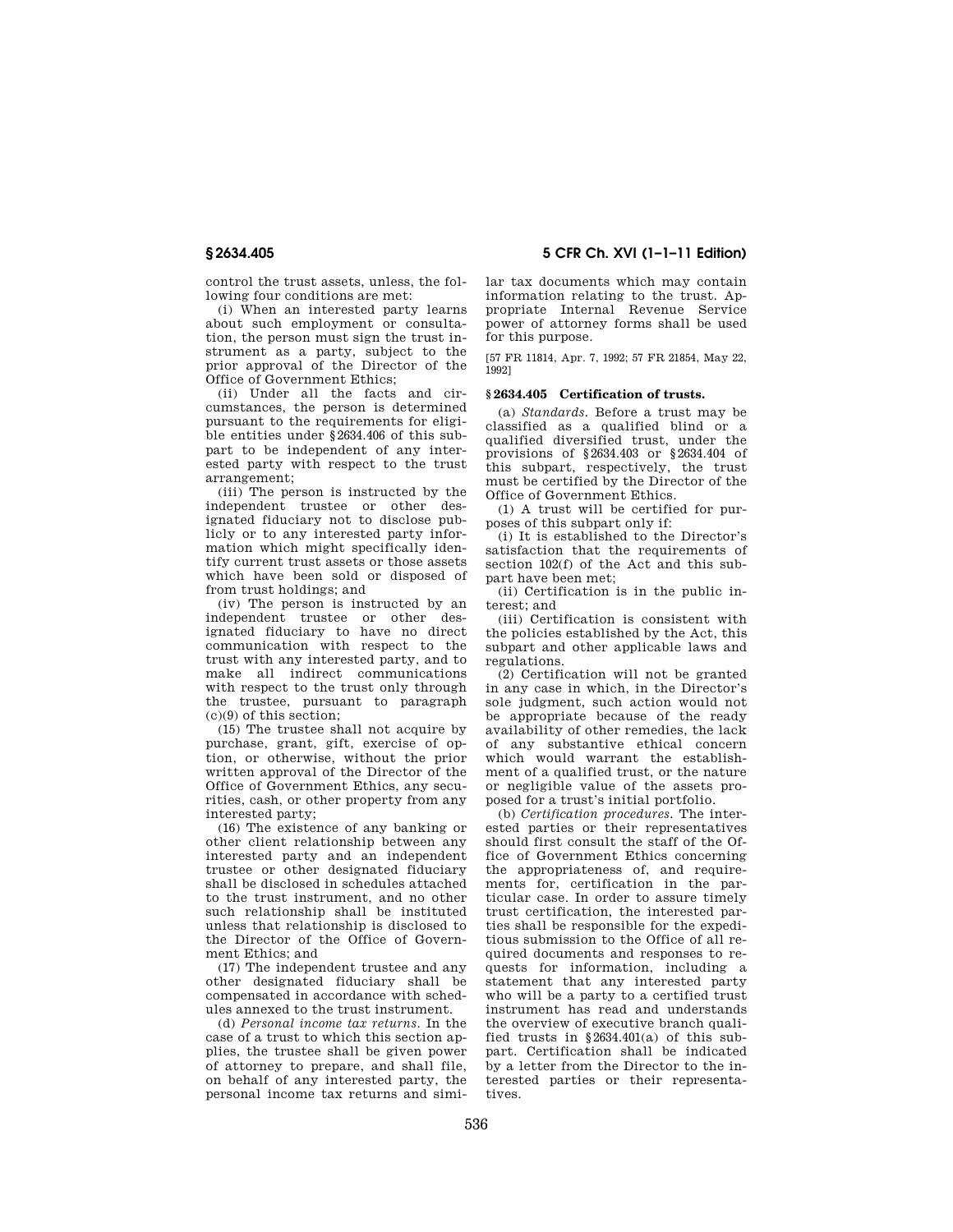(c) *Certification of pre-existing trusts.*  In addition to the normally applicable rules of this subpart D, other considerations apply to pre-existing trusts. Generally, in the case of a pre-existing trust whose terms do not permit amendments satisfying the rules of this subpart, all of the relevant parties (including the reporting individual, any other interested parties, the trustee of the pre-existing trust, and all of its other parties and beneficiaries) will be required pursuant to section  $102(f)(7)$ of the Act to enter into an umbrella agreement specifying that the pre-existing (underlying) trust will be administered in accordance with the provisions of this subpart. A parent or guardian may execute the umbrella agreement on behalf of a required participant who is a dependent child. The umbrella agreement will be certified as a qualified trust if all requirements of this subpart are fulfilled under conditions where required confidentiality with respect to the trust can be assured. A copy of the underlying trust instrument, and a list of its assets at the time the umbrella agreement is certified as a qualified trust (categorized as to value in accordance with §2634.301(d)), shall be filed with the executed umbrella trust instrument as specified by  $§2634.408(a)(1)(i)$  of this subpart.

(d) *Review of certification.* The Office of Government Ethics shall maintain a program to assess, on a frequent basis, the appropriateness of any trust certification which has been granted.

(e) *Revocation of certification and modification of trust instrument.* Certification of a trust may be revoked pursuant to the rules of subpart E of this part. The terms of a qualified trust may not be revoked or amended, except with the prior written approval of the Director, and upon a showing of necessity and appropriateness.

# **§ 2634.406 Independent trustees.**

(a) *Standards.* (1) The term *independent trustee* means any entity referred to in paragraph  $(a)(2)$  of this section which, under all the facts and circumstances, is determined by the Director of the Office of Government Ethics and in the Director's sole discretion, to be independent of any inter-

ested party with respect to a trust proposed for certification under this subpart. The term includes, unless the context indicates otherwise, in addition to the party to a trust instrument who is designated to serve as trustee, those parties who are designated to perform fiduciary duties. Approval of a proposed trustee or other designated fiduciary shall be granted only if it is established to the Director's satisfaction that the requirements of section 102 of the Act and this subpart have been met, and that approval in the case is in the public interest and consistent with the policies established by those provisions and other applicable laws and regulations.

(2) *Eligible entities.* Eligibility to serve as a trustee or other fiduciary under this section is limited to a financial institution (not a person), not more than 10 percent of which is owned or controlled by a single individual, which is:

(i) A bank, as defined in 12 U.S.C.  $1841(c)$ ; or

(ii) An investment adviser, as defined in 15 U.S.C. 80b–2(a)(11).

NOTE: By the terms of paragraph  $(3)(A)(i)$ of section 102(f) of the Act, an individual who is an attorney, a certified public accountant, a broker, or an investment advisor is also eligible to serve as an independent trustee. However, experience of the Office of Government Ethics over the years dictates the necessity of limiting service as a trustee or other fiduciary to the financial institutions referred to in this paragraph, to maintain effective administration of trust arrangements and preserve confidence in the Federal qualified trust program. Accordingly, under its authority pursuant to paragraph (3)(D) of section 102(f) of the Act, the Office of Government Ethics will not approve proposed trustees or other fiduciaries who are not financial institutions, except in unusual cases where compelling necessity is demonstrated to the Director, in his sole discretion.

(3) *Requirements.* No eligible entity shall be determined to be an independent trustee under this section unless:

(i) That entity is independent of and unassociated with any interested party so that it cannot be controlled or influenced in the administration of the trust by any interested party; and

(ii) That entity is not and has not been affiliated with any interested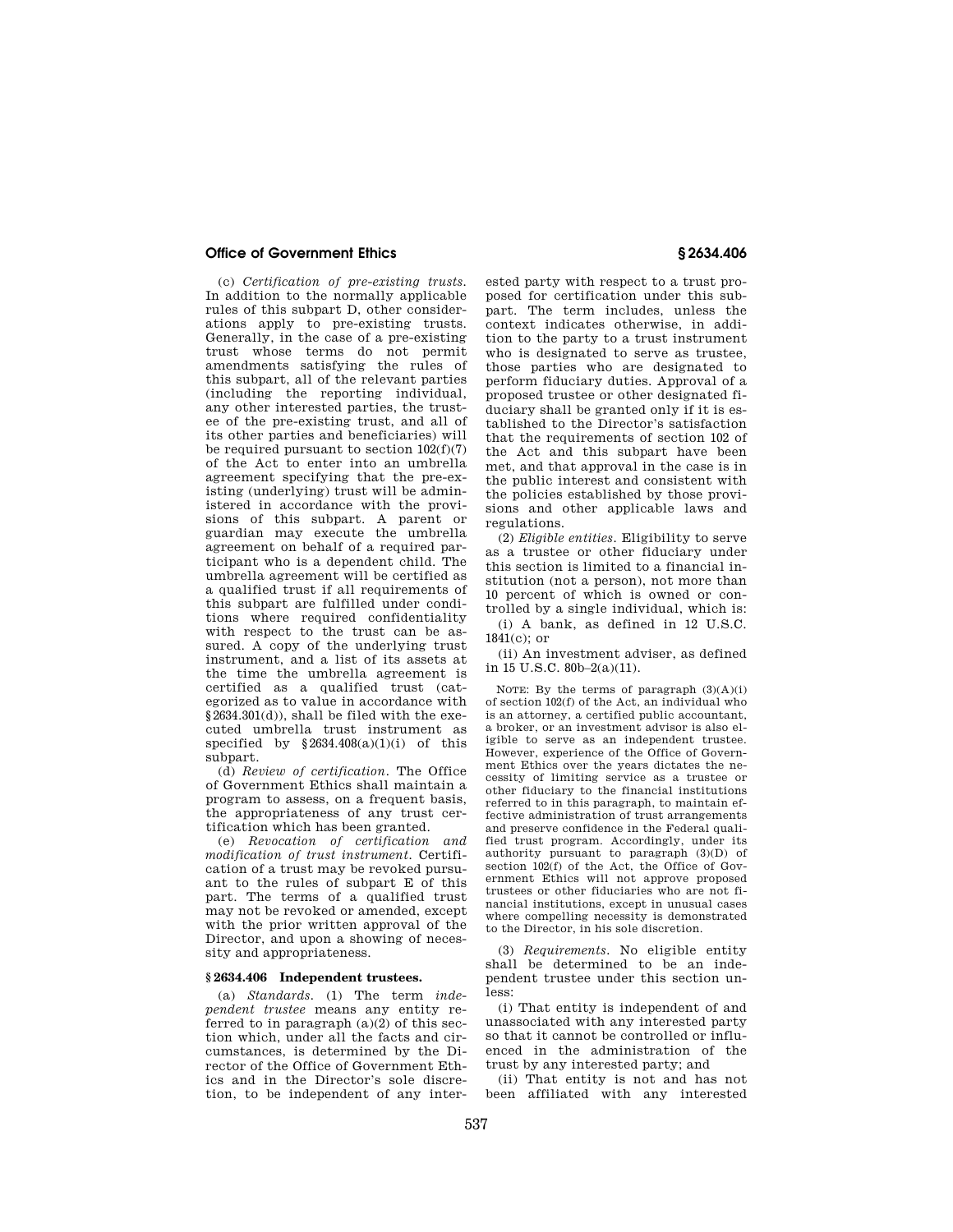party, and is not a partner of, or involved in any joint venture or other investment or business with, any interested party; and

(iii) Any director, officer, or employee of such entity:

(A) Is independent of and unassociated with any interested party so that such director, officer, or employee cannot be controlled or influenced in the administration of the trust by any interested party;

(B) Is not and has not been employed by any interested party, not served as a director, officer, or employee of any organization affiliated with any interested party, and is not and has not been a partner of, or involved in any joint venture or other investment with, any interested party; and

(C) Is not a relative of any interested party.

(b) *Approval procedures.* (1) Appropriate documentation to establish, pursuant to the requirements of paragraph  $(a)(3)$  of this section, the independence of a proposed trustee or any other person to be designated in a trust instrument to perform fiduciary duties shall be submitted to the Office of Government Ethics in writing, including the Certificate of Independence in the form prescribed in appendix A of this part. The existence of any other banking or client relationship between an interested party and a proposed trustee or other designated fiduciary must be disclosed in such documentation, and may be subject to discontinuance as a condition of approval.

(2) The Director shall indicate approval of a proposed trustee, and of any other person designated in the trust instrument to perform fiduciary duties, including those of an investment adviser, by reporting such approval in writing to the interested parties or to their representatives.

(c) *Review of approval.* The Office of Government Ethics shall maintain a program to assess, on a frequent basis, the appropriateness of any approval which has been granted under this section.

(d) *Revocation of approval.* Approval of a trustee or any other designated fiduciary may be revoked pursuant to the rules of subpart E of this part.

# **§ 2634.407 5 CFR Ch. XVI (1–1–11 Edition)**

## **§ 2634.407 Restrictions on fiduciaries and interested parties.**

(a) *Restrictions applicable to trustees and other fiduciaries.* Any trustee or any other designated fiduciary of a qualified trust shall not knowingly or negligently:

(1) Disclose any information to an interested party with respect to the trust that may not be disclosed under title I of the Act, the implementing regulations or the trust instrument;

(2) Acquire any holding:

(i) Directly from an interested party without the prior written approval of the Director; or

(ii) The ownership of which is prohibited by, or not in accordance with, title I of the Act, the implementing regulations, the trust instrument, or with other applicable statutes and regulations;

(3) Solicit advice from any interested party with respect to such trust, which solicitation is prohibited by title I of the Act, the implementing regulations, or the trust instrument; or

(4) Fail to file any document required by the implementing regulations or the trust instrument.

(b) *Restrictions applicable to interested parties.* An interested party to a qualified trust shall not knowingly or negligently:

(1) Solicit or receive any information about the trust that may not be disclosed under title I of the Act, the implementing regulations or the trust instrument; or

(2) Fail to file any document required by this subpart or the trust instrument.

## **§ 2634.408 Special filing requirements for qualified trusts.**

(a) *The interested party.* In the case of any qualified trust, the Government employee or other interested party shall:

(1) *Execution of the trust.* Within thirty days after the trust is certified under §2634.405 of this subpart by the Director of the Office of Government Ethics, file with the Director a copy of:

(i) The executed trust instrument of the trust (other than those provisions which relate to the testamentary disposition of the trust assets); and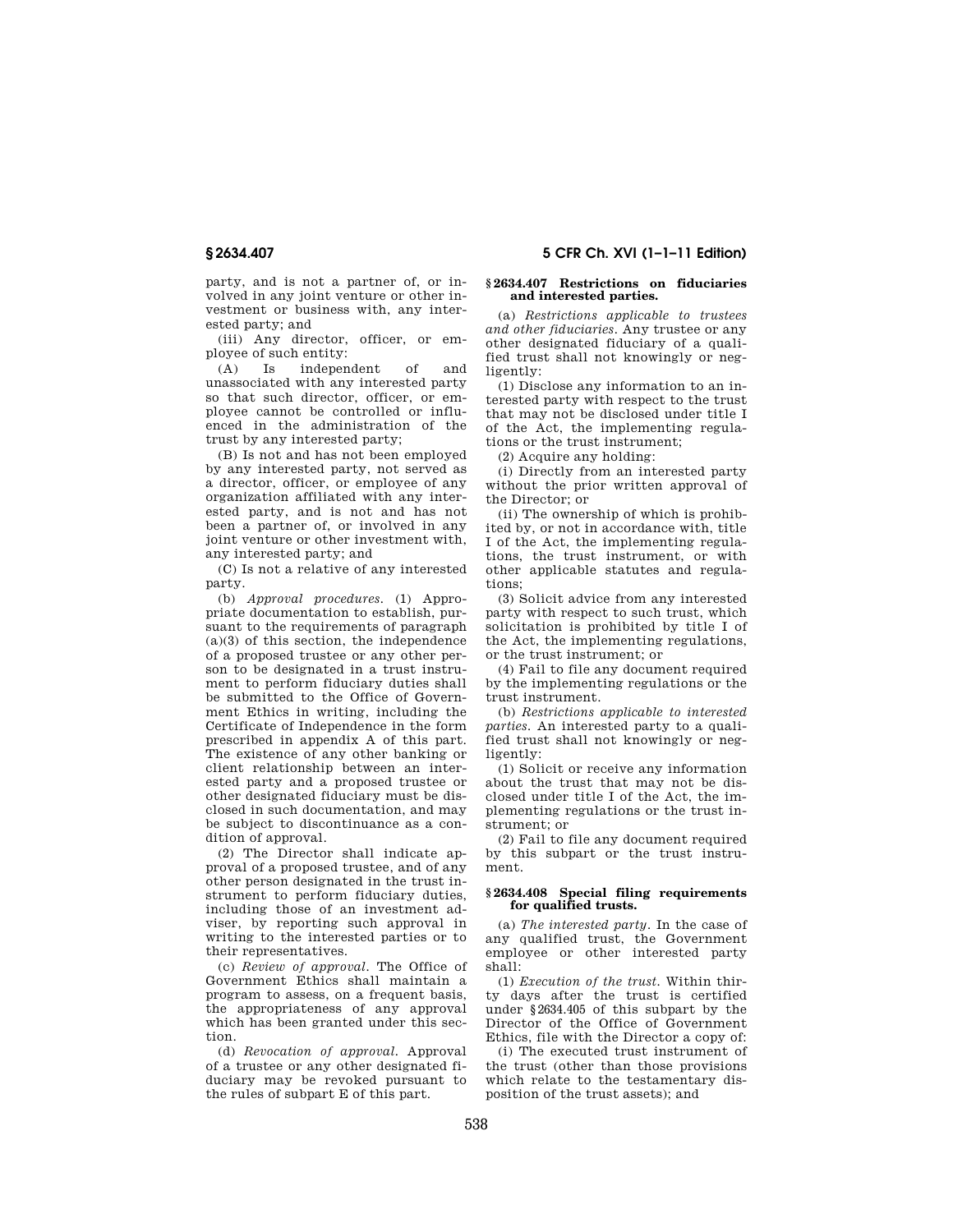(ii) A list of the assets which were transferred to the trust, categorized as to value of each asset in accordance with §2634.301(d).

(2) *Transfer of assets.* Within thirty days of transferring an asset, other than cash, to a qualified trust, file a report with the Director of the Office of Government Ethics, which identifies and briefly describes each asset, categorized as to value in accordance with  $§2634.301(d).$ 

(3) *Dissolution of the trust.* Within thirty days of the dissolution of a qualified trust:

(i) File a report of the dissolution with the Director of the Office of Government Ethics; and

(ii) File with the Director a list of assets of the trust at the time of the dissolution, categorized as to value in accordance with §2634.301(d).

(b) *Trustees and other designated fiduciaries.* An independent trustee of a qualified trust, and any other person designated in the trust instrument to perform fiduciary duties, shall file, with the Director of the Office of Government Ethics by May 15th following any calendar year during which the trust was in existence, a properly executed Certificate of Compliance in the form prescribed by appendix B of this part. In addition, an independent trustee and other fiduciaries shall maintain and make available for inspection by the Office of Government Ethics, as it may from time to time direct, the trust's books of account and other records and copies of the trust's tax returns for each taxable year of the trust.

(c) *Written communications.* All communications between an interested party and the trustee of a qualified trust must, under this subpart, have the prior written approval of the Director of the Office of Government Ethics. After such an approved written communication (including those communications described in §2634.403(b)(9) or §2634.404(c)(9) of this subpart) has been transmitted, the person initiating the communication shall file a copy of the communication within five days of its date, with the Director of the Office of Government Ethics.

(d) *Public access.* Any document filed under the requirements of paragraph

(a) of this section by a public filer, nominee, or candidate shall be subject to the public disclosure requirements of §2634.603. Any document (and the information contained therein) inspected under the requirements of paragraph (b) of this section (other than a Certificate of Compliance), or filed under the requirements of paragraph (c) of this section, shall be exempt from the public disclosure requirements of §2634.603, and shall not be disclosed to any interested party.

# **§ 2634.409 OMB control number.**

The various model trust documents and Certificates of Independence and Compliance referenced in this subpart, together with the underlying regulatory provisions (and appendixes A, B and C to this part for the Certificates), are all approved by the Office of Management and Budget under control number 3209–0007.

[59 FR 34756, July 7, 1994]

# **Subpart E—Revocation of Trust Certificates and Trustee Approvals**

SOURCE: 57 FR 11821, Apr. 7, 1992, unless otherwise noted.

# **§ 2634.501 Purpose and scope.**

(a) *Purpose.* This subpart establishes the procedures of the Office of Government Ethics for enforcement of the qualified blind trust, qualified diversified trust, and independent trustee provisions of title I of the Ethics in Government Act of 1978, as amended, and the regulation issued thereunder (subpart D of this part).

(b) *Scope.* This subpart applies to all trust certifications and trustee approvals pursuant to §§2634.405(a) and 2634.406(a), respectively.

## **§ 2634.502 Definitions.**

For purposes of this subpart (unless otherwise indicated):

(a) *Senior Attorney* means the Office of Government Ethics employee designated as the manager of the qualified trust program.

(b) *Trust restrictions* means the applicable provisions of title I of the Ethics in Government Act of 1978, subpart D of this part, and the trust instrument.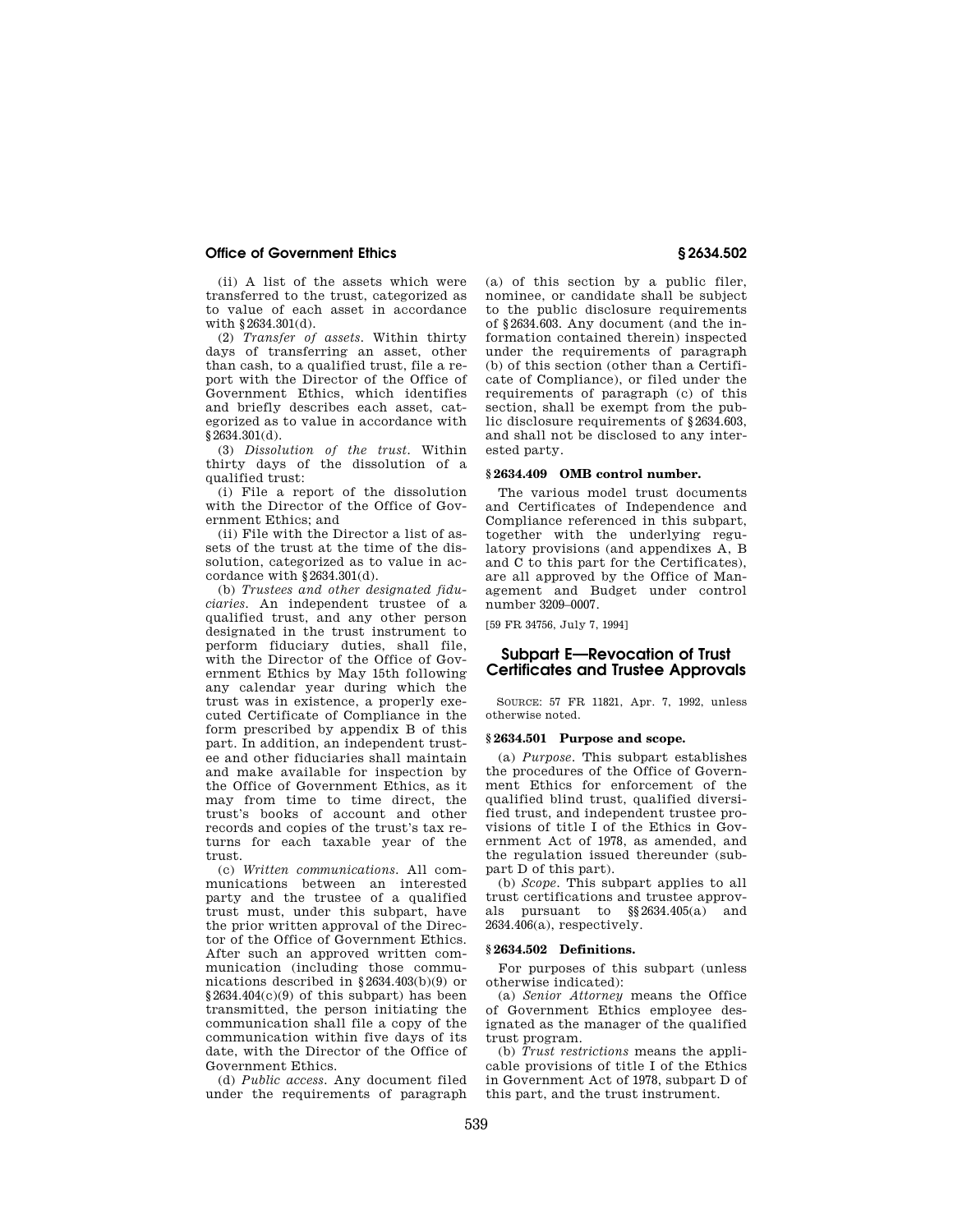### **§ 2634.503 Determinations.**

(a) Where the Senior Attorney concludes that violations or apparent violations of the trust restrictions exist and may warrant revocation of trust certification or trustee approval previously granted under §2634.405 or §2634.406 of this subpart, the Senior Attorney may, pursuant to the procedure specified in paragraph (b) of this section, conduct a review of the matter, and may submit findings and a recommendation concerning final action to the Director of the Office of Government Ethics.

(b) Review procedure. (1) In his review of the matter, the Senior Attorney shall perform such examination and analysis of violations or apparent violations as he deems reasonable.

(2) The Senior Attorney shall provide an independent trustee and, if appropriate, the interested parties, with:

(i) Notice that revocation of trust certification or trustee approval is under consideration pursuant to the procedures in this subpart;

(ii) A summary of the violation or apparent violations which shall state the preliminary facts and circumstances of the transactions or occurrences involved with sufficient particularity to permit the recipients to determine the nature of the allegations; and

(iii) Notice that the recipients may present evidence and submit statements on any matter in issue within ten business days of the recipient's actual receipt of the notice and summary.

(c) Determination. (1) In making determinations with respect to the violations or apparent violations under this section, the Director of the Office of Government Ethics shall consider the findings and recommendations of final action submitted by the Senior Attorney under paragraph (a) of this section, as well as the written record of review compiled under paragraph (b) of this section.

(2) If the Director finds a violation or violations of the trust restrictions he may, as he deems appropriate:

(i) Issue an order revoking trust certification or trust approval;

(ii) Resolve the matter through any other remedial action within the Director's authority;

**§ 2634.503 5 CFR Ch. XVI (1–1–11 Edition)** 

(iii) Order further examination and analysis of the violation or apparent violation; or

(iv) Decline to take further action.

(3) If an order of revocation is issued, the parties to the trust instrument shall be expeditiously notified in writing. The notice shall state the basis for the revocation, and shall inform the parties either that the trust is no longer a qualified blind or qualified diversified trust for any purpose under Federal law; or that the independent trustee may no longer serve the trust in any capacity, and must be replaced by a successor, who is subject to the prior written approval of the Director; or both where appropriate.

## **Subpart F—Procedure**

SOURCE: 57 FR 11821, Apr. 7, 1992, unless otherwise noted.

#### **§ 2634.601 Report forms.**

(a) The Office of Government Ethics provides, through the Federal Supply Service of the General Services Administration (GSA), a standard form, the SF 278 (Public Financial Disclosure Report), for reporting the information described in subpart B of this part on executive branch public disclosure. The Office of Government Ethics also provides two uniform formats relating to confidential financial disclosure: OGE Form 450 (Confidential Financial Disclosure Report) for reporting the information described in subpart I of this part on executive branch confidential disclosure; and OGE Optional Form 450–A (Confidential Certificate of No New Interests) for voluntary use by certain employees in lieu of filing an annual OGE Form 450, if authorized by their agency, in accordance with §2634.905(b) of subpart I of this part. Supplies of the two confidential forms are to be reproduced locally by each agency, from a camera-ready copy or an electronic format made available by the Office of Government Ethics.

(b) Subject to the prior written approval of the Director of the Office of Government Ethics, an agency may require employees to file additional confidential financial disclosure forms which supplement either or both of the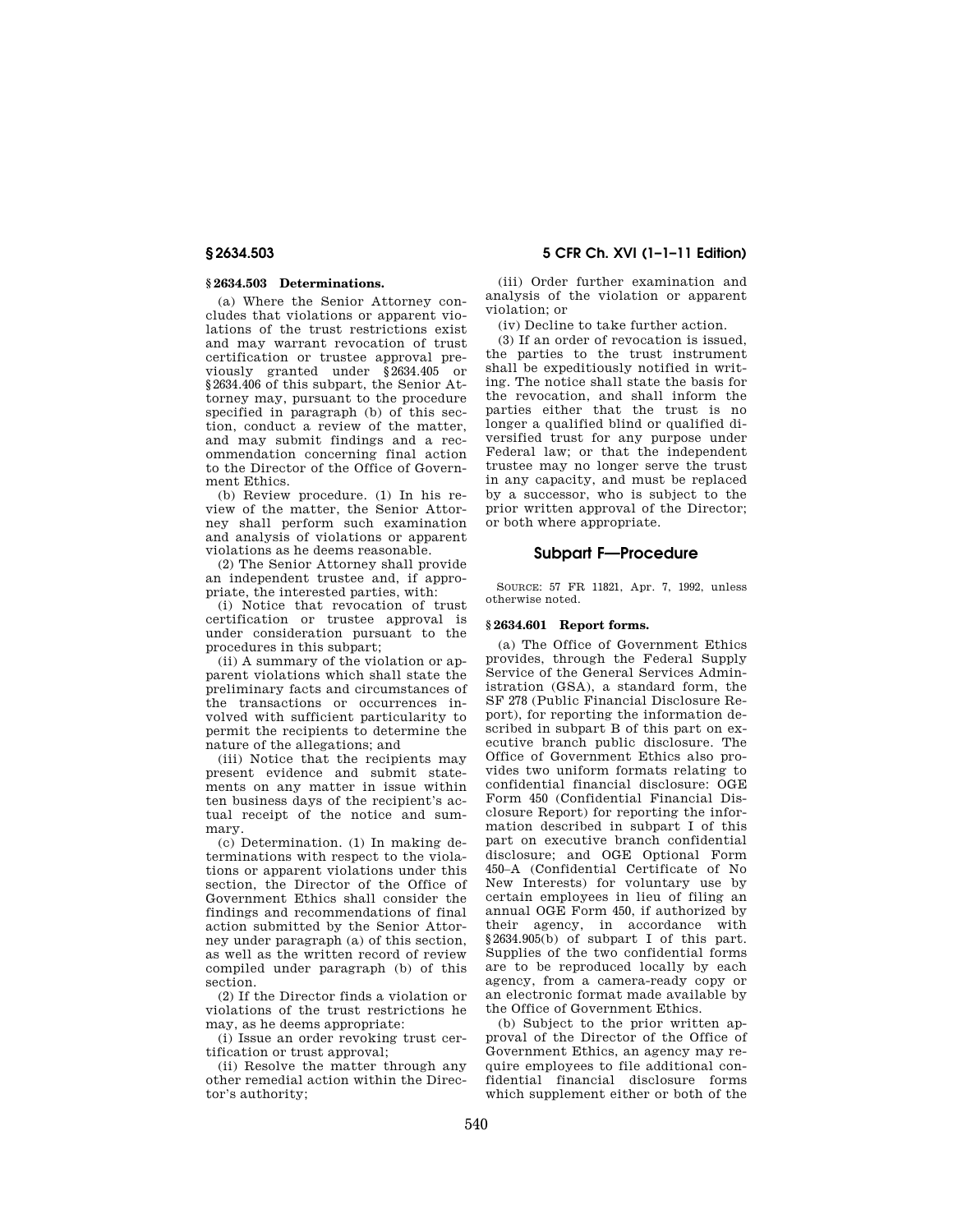standard forms referred to in paragraph (a) of this section, if necessary because of special or unique agency circumstances. The Director may approve such agency forms when, in his opinion, the supplementation is shown to be necessary for a comprehensive and effective agency ethics program to identify and resolve conflicts of interest. See §§2634.103 and 2634.901.

(c) The information collection and recordkeeping requirements have been approved by the Office of Management and Budget under control number 3209– 0001 for the SF 278, and control number 3209–0006 for OGE Form 450/SF 450. OGE Optional Form 450–A has been determined not to require an OMB paperwork control number, as its use is strictly optional for employees, it is used exclusively by current Government employees, and it does not require affirmative disclosure of substantive information.

[57 FR 11821, Apr. 7, 1992, as amended at 58 FR 38912, July 21, 1993; 59 FR 34756, July 7, 1994; 62 FR 33976, June 24, 1997; 63 FR 43068, Aug. 12, 1998; 71 FR 28234, May 16, 2006]

# **§ 2634.602 Filing of reports.**

(a) Except as otherwise provided in this section, the reporting individual shall file financial disclosure reports required under this part with the designated agency ethics official or his delegate at the agency where the individual is employed, or was employed immediately prior to termination of employment, or in which he will serve. Detailees shall file with their primary agency. Reports are due at the times indicated in §2634.201 of subpart B (public disclosure) or §2634.903 of subpart I (confidential disclosure) of this part, unless an extension is granted pursuant to the provisions of subparts B or I of this part.

(b) The President, the Vice President, any independent counsel, and persons appointed by independent counsel under 28 U.S.C. chapter 40, shall file the public financial disclosure reports required under this part with the Director of the Office of Government Ethics.

 $(c)(1)$  Each agency receiving the public financial disclosure reports required to be filed under this part by the following individuals shall transmit copies to the Director of the Office of Government Ethics:

(i) The Postmaster General;

(ii) The Deputy Postmaster General; (iii) The Governors of the Board of Governors of the United States Postal Service;

(iv) The designated agency ethics official;

(v) Employees of the Executive Office of the President who are appointed under 3 U.S.C. 105(a)(2)(A) or (B) or 3 U.S.C.  $107(a)(1)(A)$  or  $(b)(1)(A)(i)$ , and employees of the Office of Vice President who are appointed under 3 U.S.C.  $106(a)(1)(A)$  or (B); and

(vi) Officers and employees in, and nominees to, offices or positions which require confirmation by the Senate, other than members of the uniformed services.

(2) Prior to transmitting a copy of a report to the Director of the Office of Government Ethics, the designated agency ethics official or his delegate shall review that report in accordance with §2634.605 of this subpart, except for his own report, which shall be reviewed by the agency head or by a delegate of the agency head.

(3) For nominee reports, the Director of the Office of Government Ethics shall forward a copy to the Senate committee that is considering the nomination. (See §2634.605(c) of this subpart for special procedures regarding the review of such reports.)

(d) The Director of the Office of Government Ethics shall file his financial disclosure report with his Office, which shall make it immediately available to the public in accordance with this part.

(e) Candidates for President and Vice President identified in §2634.201(d), other than an incumbent President or Vice President, shall file their financial disclosure reports with the Federal Election Commission, which shall review and send copies of such reports to the Director of the Office of Government Ethics.

(f) Members of the uniformed services identified in §2634.202(c) shall file their financial disclosure reports with the Secretary concerned, or his delegate.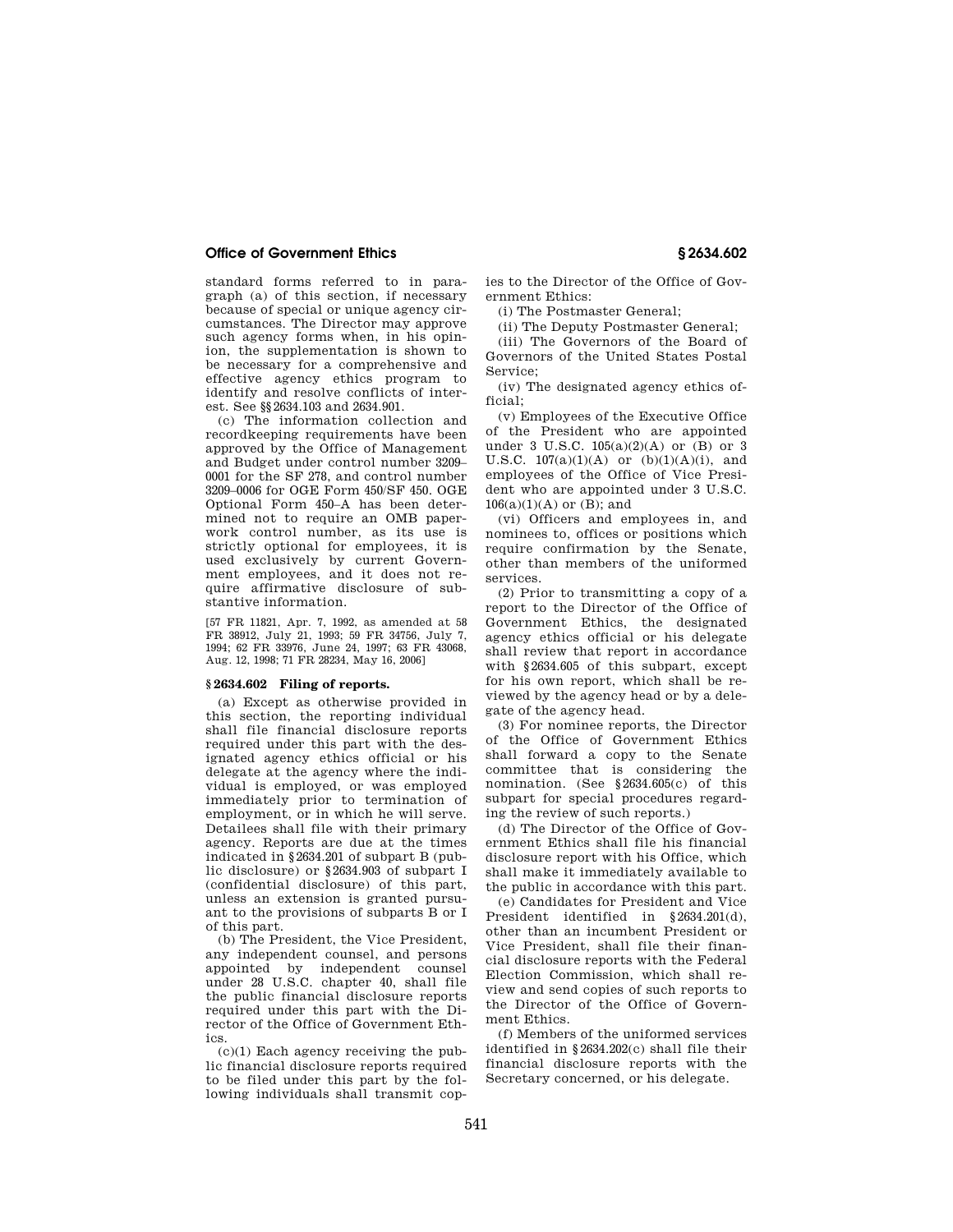#### **§ 2634.603 Custody of and access to public reports.**

(a) Each agency shall make available to the public in accordance with the provisions of this section those public reports filed with the agency by reporting individuals described under subpart B of this part.

(b) This section does not require public availability of those reports filed by:

(1) Any individual in the Central Intelligence Agency, the Defense Intelligence Agency, or the National Security Agency, or any individual engaged in intelligence activities in any agency of the United States, if the President finds or has found that, due to the nature of the office or position occupied by that individual, public disclosure of the report would, by revealing the identity of the individual or other sensitive information, compromise the national interest of the United States. Individuals referred to in this paragraph who are exempt from the public availability requirement may also be authorized, notwithstanding §2634.701, to file any additional reports necessary to protect their identity from public disclosure, if the President finds or has found that such filings are necessary in the national interest; or

(2) An independent counsel whose identity has not been disclosed by the Court under 28 U.S.C chapter 40, or any person appointed by that independent counsel under such chapter.

(c) Each agency shall, within thirty days after any public report is received by the agency, permit inspection of the report by, or furnish a copy of the report to, any person who makes written application as provided by agency procedure. Agency reviewing officials and the support staffs who maintain the files, the staff of the Office of Government Ethics, and Special Agents of the Federal Bureau of Investigation who are conducting a criminal inquiry into possible conflict of interest violations need not submit an application. The agency may utilize Office of Government Ethics Form 201 for such applications. An application shall state:

(1) The requesting person's name, occupation, and address;

(2) The name and address of any other person or organization on whose behalf the inspection or copy is requested; and

(3) That the requesting person is aware of the prohibitions on obtaining or using the report set forth in paragraph (f) of this section.

(d) Applications for the inspection of or copies of public reports shall also be made available to the public throughout the period during which the report itself is made available, utilizing the procedures in paragraph (c) of this section.

(e) The agency may require a reasonable fee, established by agency regulation, to recover the direct cost of reproduction or mailing of a public report, excluding the salary of any employee involved. A copy of the report may be furnished without charge or at a reduced charge if the agency determines that waiver or reduction of the fee is in the public interest. The criteria used by an agency to determine when a fee will be reduced or waived shall be established by regulation. Agency regulations contemplated by paragraph (e) of this section do not require approval pursuant to §2634.103.

(f) It is unlawful for any person to obtain or use a public report:

(1) For any unlawful purpose;

(2) For any commercial purpose, other than by news and communications media for dissemination to the general public;

(3) For determining or establishing the credit rating of any individual; or

(4) For use, directly or indirectly, in the solicitation of money for any political, charitable, or other purpose.

*Example 1.* The deputy general counsel of Agency X is responsible for reviewing the public financial disclosure reports filed by persons within that agency. The agency personnel director, who does not exercise functions within the ethics program, wishes to review the disclosure report of an individual within the agency. The personnel director must file an application to review the report. However, the supervisor of an official with whom the deputy general counsel consults concerning matters arising in the review process need not file such an application.

*Example 2.* A state law enforcement agent is conducting an investigation which involves the private financial dealings of an individual who has filed a public financial disclosure report. The agent must complete a written application in order to inspect or obtain a copy.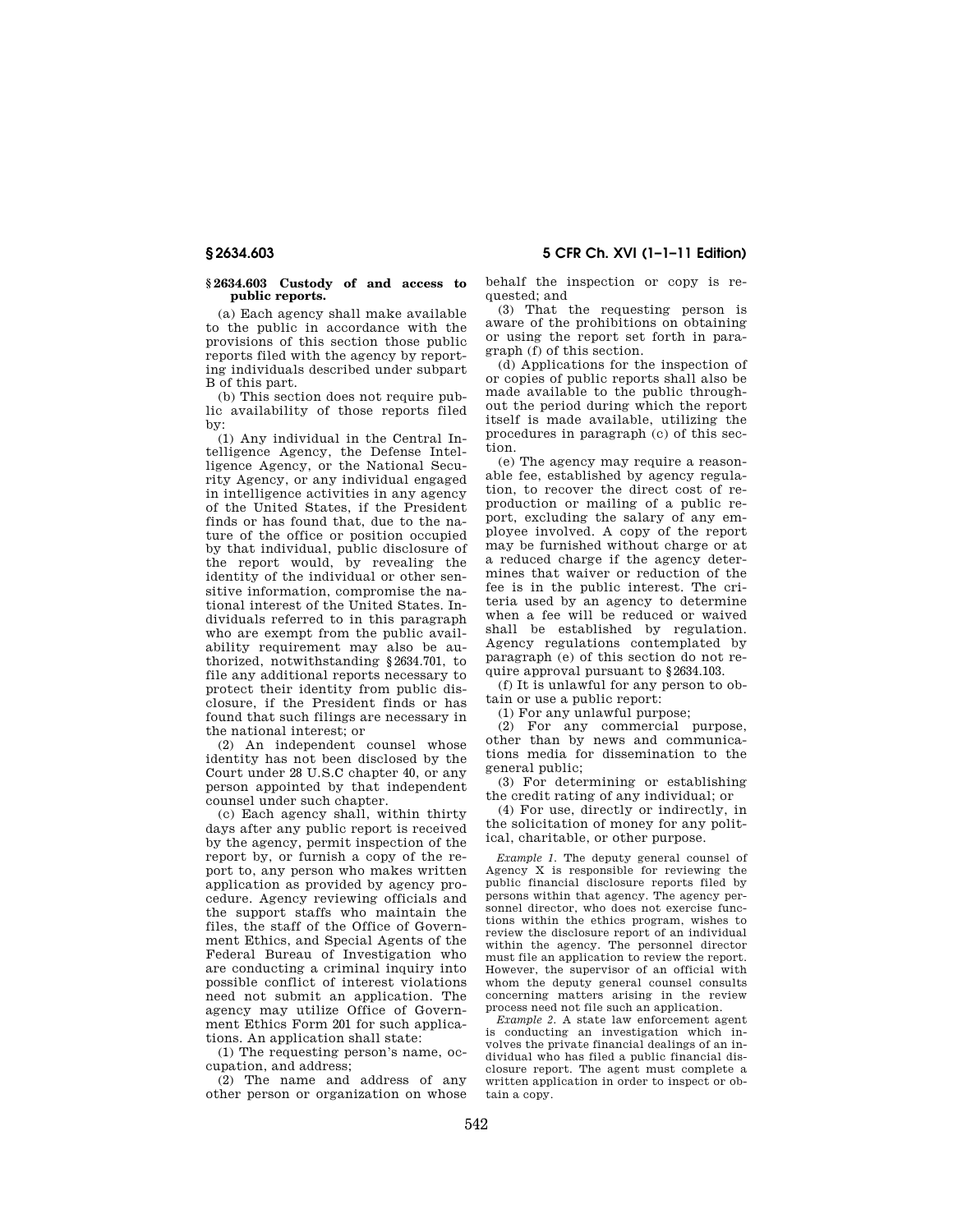*Example 3.* A financial institution has received an application for a loan from an official which indicates her present financial status. The official has filed a public financial disclosure statement with her agency. The financial institution cannot be given access to the disclosure form for purposes of verifying the information contained on the application.

 $(g)(1)$  Any public report filed with an agency or transmitted to the Director of the Office of Government Ethics under this section shall be retained by the agency, and by the Office of Government Ethics when it receives a copy. The report shall be made available to the public for a period of six years after receipt. After the six-year period, the report shall be destroyed unless needed in an ongoing investigation, except that in the case of an individual who filed the report pursuant to §2634.201(c) as a nominee and was not subsequently confirmed by the Senate, or who filed the report pursuant to §2634.201(d) as a candidate and was not subsequently elected, the report, unless needed in an ongoing investigation, shall be destroyed one year after the individual either is no longer under consideration by the Senate or is no longer a candidate for nomination or election to the Office of President or Vice President. See also the OGE/ GOVT–1 Governmentwide executive branch Privacy Act system of records (available for inspection at the Office of Government Ethics), as well as any applicable agency system of records.

(2) For purposes of paragraph  $(g)(1)$  of this section, in the case of a reporting individual with respect to whom a trust has been certified under subpart D of this part, a copy of the qualified trust agreement, the list of assets initially placed in the trust, and all other publicly available documents relating to the trust shall be retained and made available to the public until the periods for retention of all other reports of the individual have lapsed under para $graph (g)(1)$  of this section.

(Approved by the Office of Management and Budget under control numbers 3209–0001 and 3209–0002)

[57 FR 11821, Apr. 7, 1992; 57 FR 21854, May 22, 1992, as amended at 59 FR 34756, July 7, 1994]

#### **§ 2634.604 Custody of and denial of public access to confidential reports.**

(a) Any report filed with an agency under subpart I of this part shall be retained by the agency for a period of six years after receipt. After the six-year period, the report shall be destroyed unless needed in an ongoing investigation. See also the OGE/GOVT–2 Governmentwide executive branch Privacy Act system of records (available for inspection at the Office of Government Ethics), as well as any applicable agency system of records.

(b) The reports filed pursuant to subpart I of this part are confidential. No member of the public shall have access to such reports, except pursuant to the order of a Federal court or as otherwise provided under the Privacy Act. See 5 U.S.C. 552a and the OGE/GOVT–2 Privacy Act system of records (and any applicable agency system); 5 U.S.C. app. (Ethics in Government Act of 1978, section  $107(a)$ ); sections  $201(d)$  and 502(b) of Executive Order 12674, as modified by Executive Order 12731; and  $§2634.901(d).$ 

[57 FR 11821, Apr. 7, 1992; 57 FR 21854, May 22, 1992]

#### **§ 2634.605 Review of reports.**

(a) *In general.* The designated agency ethics official shall normally serve as the reviewing official for reports submitted to his agency. That responsibility may be delegated, except in the case of certification of nominee reports required by paragraph (c) of this section. See also §2634.105(q). He shall note on any report or supplemental report the date on which it is received. Except as indicated in paragraph (c) of this section, all reports shall be reviewed within 60 days after the date of filing. Reports reviewed by the Director of the Office of Government Ethics shall be reviewed within 60 days from the date on which they are received by that Office. Final certification in accordance with paragraph (b)(2) of this section may, of necessity, occur later, where additional information is being sought or remedial action is being taken under this section.

(b) *Responsibilities of reviewing officials*—(1) *Initial review.* The reviewing official may request an intermediate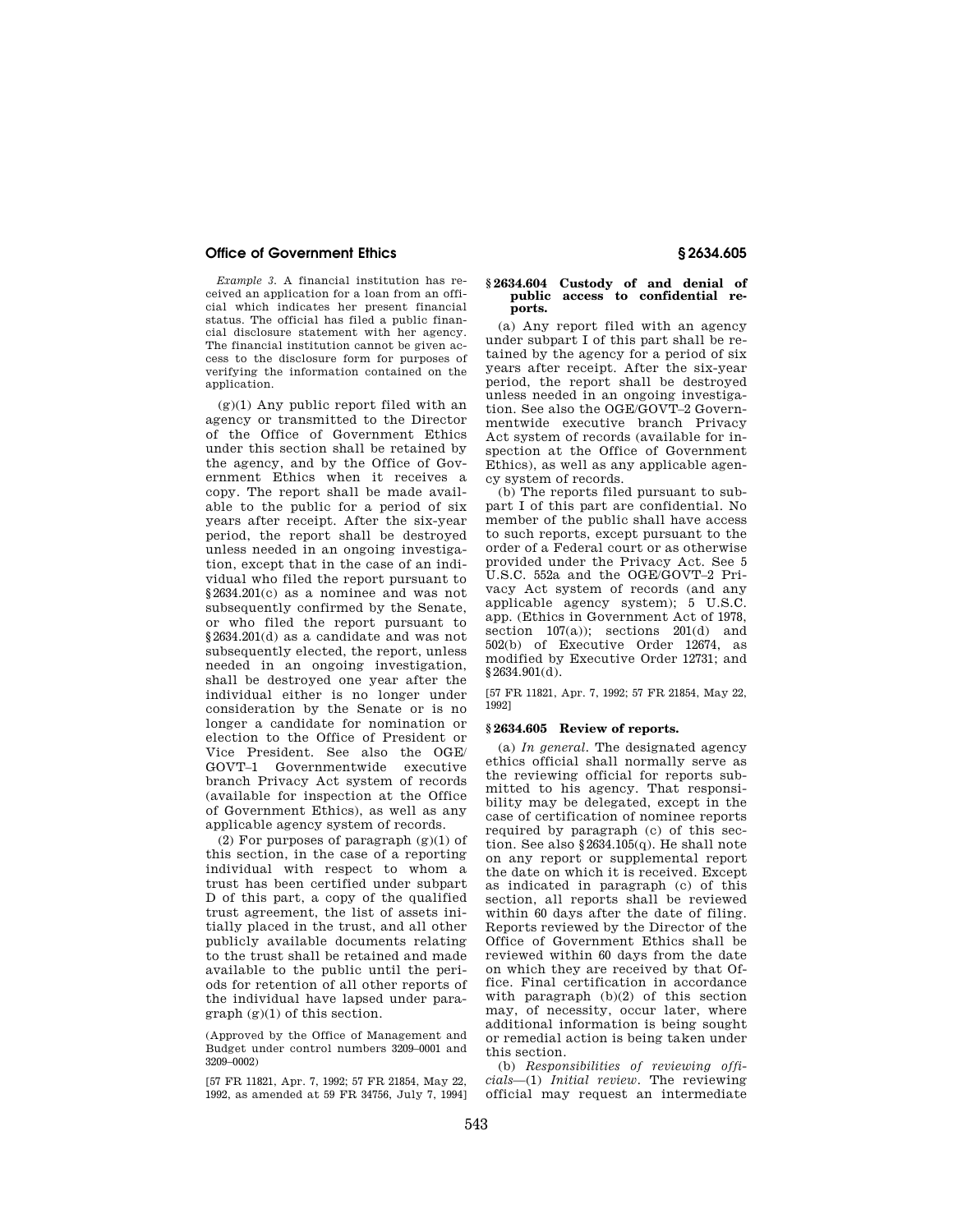review by the filer's supervisor. In the case of a filer who is detailed to another agency for more than 60 days during the reporting period, the reviewing official shall obtain an intermediate review by the agency where the filer served as a detailee. After obtaining any intermediate review or determining that such review is not required, the reviewing official shall examine the report to determine, to his satisfaction that:

(i) Each required item is completed; and

(ii) No interest or position disclosed on the form violates or appears to violate:

(A) Any applicable provision of chapter 11 of title 18, United States Code;

(B) The Act, as amended, and the implementing regulations;

(C) Executive Order 12674, as modified by Executive Order 12731, and the implementing regulations; or

(D) Any other agency-specific statute or regulation which governs the filer.

(2) *Signature by reviewing official.* If the reviewing official determines that the report meets the requirements of paragraph  $(b)(1)$  of this section, he shall certify it by signature and date. The reviewing official need not audit the report to ascertain whether the disclosures are correct. Disclosures shall be taken at ''face value'' as correct, unless there is a patent omission or ambiguity or the official has independent knowledge of matters outside the report. However, a report which is signed by a reviewing official certifies that the filer's agency has reviewed the report, and that the reviewing official has concluded that each required item has been completed and that on the basis of information contained in such report the filer is in compliance with applicable laws and regulations noted in paragraph  $(b)(1)(ii)$  of this section.

(3) *Requests for, and review based on, additional information.* If the reviewing official believes that additional information is required, he shall request that it be submitted by a specified date. This additional information shall be made a part of the report. If the reviewing official concludes, on the basis of the information disclosed in the report and any additional information submitted, that the report fulfills the requirements of paragraph (b)(1) of this section, the reviewing official shall sign and date the report.

(4) *Compliance with applicable laws and regulations.* If the reviewing official concludes that information disclosed in the report may reveal a violation of applicable laws and regulations as specified in paragraph  $(b)(1)(ii)$  of this section, the official shall:

(i) Notify the filer of that conclusion; (ii) Afford the filer a reasonable opportunity for an oral or written response; and

(iii) Determine, after considering any response, whether or not the filer is then in compliance with applicable laws and regulations specified in para $graph (b)(1)(ii)$  of this section. If the reviewing official concludes that the report does fulfill the requirements, he shall sign and date the report. If he determines that it does not, he shall:

(A) Notify the filer of the conclusion;

(B) Afford the filer an opportunity for personal consultation if practicable;

(C) Determine what remedial action under paragraph (b)(5) of this section should be taken to bring the report into compliance with the requirements of paragraph  $(b)(1)(ii)$  of this section; and

(D) Notify the filer in writing of the remedial action which is needed, and the date by which such action should be taken.

(5) *Remedial action.* (i) Except in unusual circumstances, which must be fully documented to the satisfaction of the reviewing official, remedial action shall be completed not later than three months from the date on which the filer received notice that the action is required

(ii) Remedial action may include, as appropriate:

(A) Divestiture of a conflicting interest (see subpart J of this part);

(B) Resignation from a position with a non-Federal business or other entity; (C) Restitution;

(D) Establishment of a qualified blind or diversified trust under the Act and subpart D of this part;

(E) Procurement of a waiver under 18  $U.S.C. 208(b)(1)$  or (b)(3);

(F) Preparation of a written instrument of recusal (disqualification); or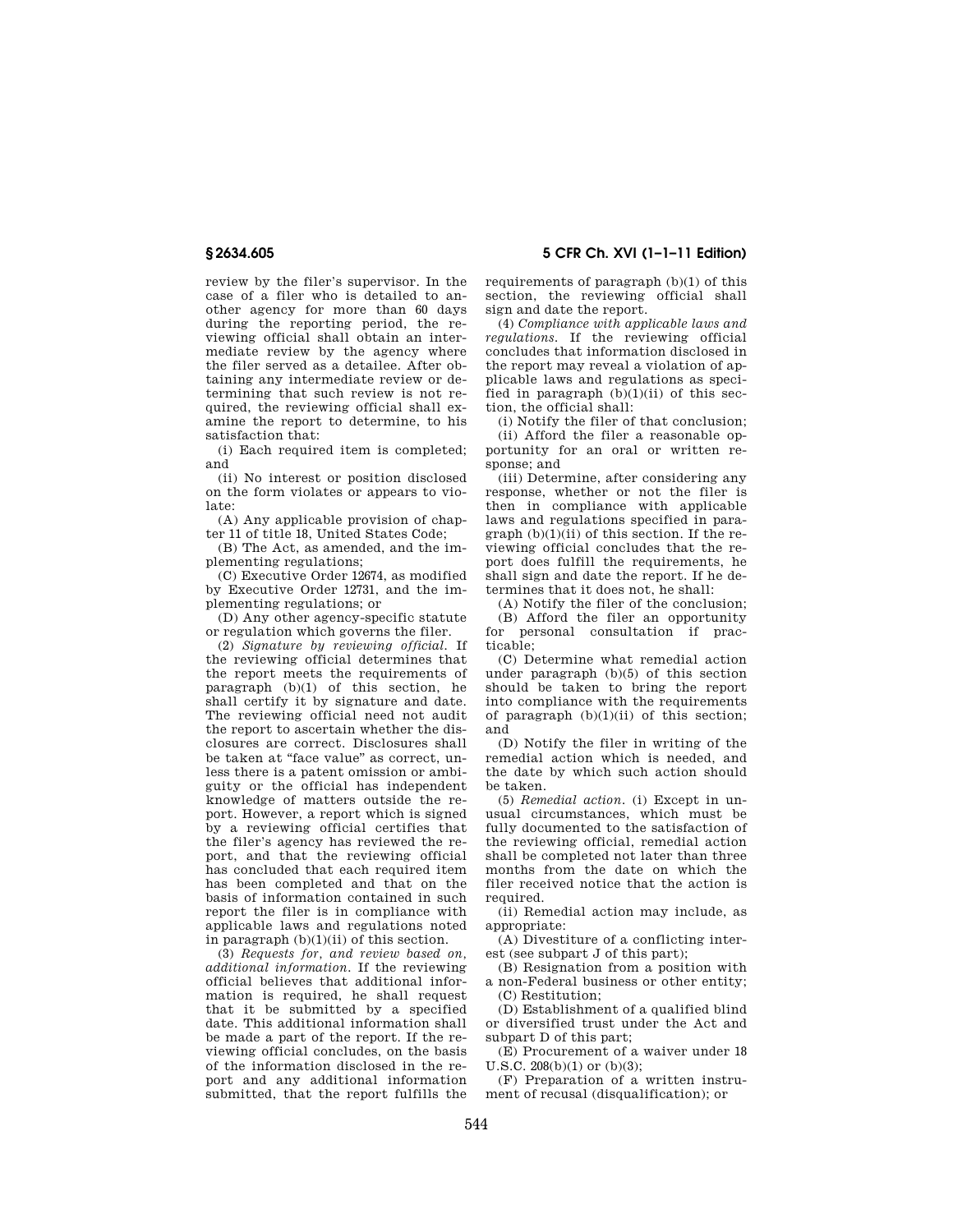(G) Voluntary request by the filer for transfer, reassignment, limitation of duties, or resignation.

(6) *Compliance or referral.* (i) If the filer complies with a written request for remedial action under paragraph  $(b)(4)$  of this section, the reviewing official shall indicate, in the comment section of the report, what remedial action has been taken. The official shall also sign and date the report.

(ii) If the filer does not comply by the designated date with the written request for remedial action transmitted under paragraph (b)(4) of this section, the reviewing official shall, in the case of a public filer under subpart B of this part, notify the head of the agency and the Office of Government Ethics, for appropriate action. Where the filer is in a position in the executive branch (other than in the uniformed services or the Foreign Service), appointment to which requires the advice and consent of the Senate, the Director of the Office of Government Ethics shall refer the matter to the President. In the case of the Postmaster General or Deputy Postmaster General, the Director of the Office of Government Ethics shall recommend to the Governors of the Board of Governors of the United States Postal Service the action to be taken. For confidential filers, the reviewing official will follow agency procedures.

(c) *Expedited procedure in the case of individuals appointed by the President and subject to confirmation by the Senate.*  In the case of a report filed by an individual described in §2634.201(c) who is nominated by the President for appointment to a position that requires the advice and consent of the Senate:

(1) The Executive Office of the President shall furnish the applicable financial disclosure report form to the nominee. It shall forward the completed report to the designated agency ethics official at the agency where the nominee is serving or will serve, or it may direct the nominee to file the completed report directly with the designated agency ethics official.

(2) The designated agency ethics official shall complete an accelerated review of the report, in accordance with the standards and procedures in paragraph (b) of this section. If that official concludes that the report reveals no conflict of interest under applicable laws and regulations, the official shall:

(i) Attach to the report a description (when available) of the position to be filled by the nominee;

(ii) Personally certify the report by signature, and date the certification;

(iii) Write an opinion letter to the Director of the Office of Government Ethics, personally certifying that there is no unresolved conflict of interest under applicable laws and regulations, and discussing:

(A) Any actual or apparent conflicts of interest that were detected during the review process; and

(B) The resolution of those real or apparent conflicts, including any specific commitment, ethics agreement entered under the provisions of subpart H of this part, or other undertaking by the nominee to resolve any such conflicts. A copy of any commitment, agreement, or other undertaking which is reduced to writing shall be sent to the Director, in accordance with subpart H of this part; and

(iv) Deliver the letter and the report to the Director of the Office of Government Ethics, within three working days after the designated agency ethics official receives the report.

NOTE: The designated agency ethics officertification responsibilities in §2634.605(c) are nondelegable and must be accomplished by him personally, or by the agency's alternate designated agency ethics official, in his absence. See §2638.203 of this chapter.

(3) The Director of the Office of Government Ethics shall review the report and the letter from the designated agency ethics official. If the Director is satisfied that no unresolved conflicts of interest exist, then the Director shall sign and date the report form. The Director shall then submit the report with a letter to the appropriate Senate committee, expressing the Director's opinion whether, on the basis of information contained in the report, the nominee has complied with all applicable conflict laws and regulations.

(4) If, in the case of any nominee or class of nominees, the expedited procedure specified in this paragraph cannot be completed within the time set forth in paragraph  $(c)(2)(iv)$  of this section,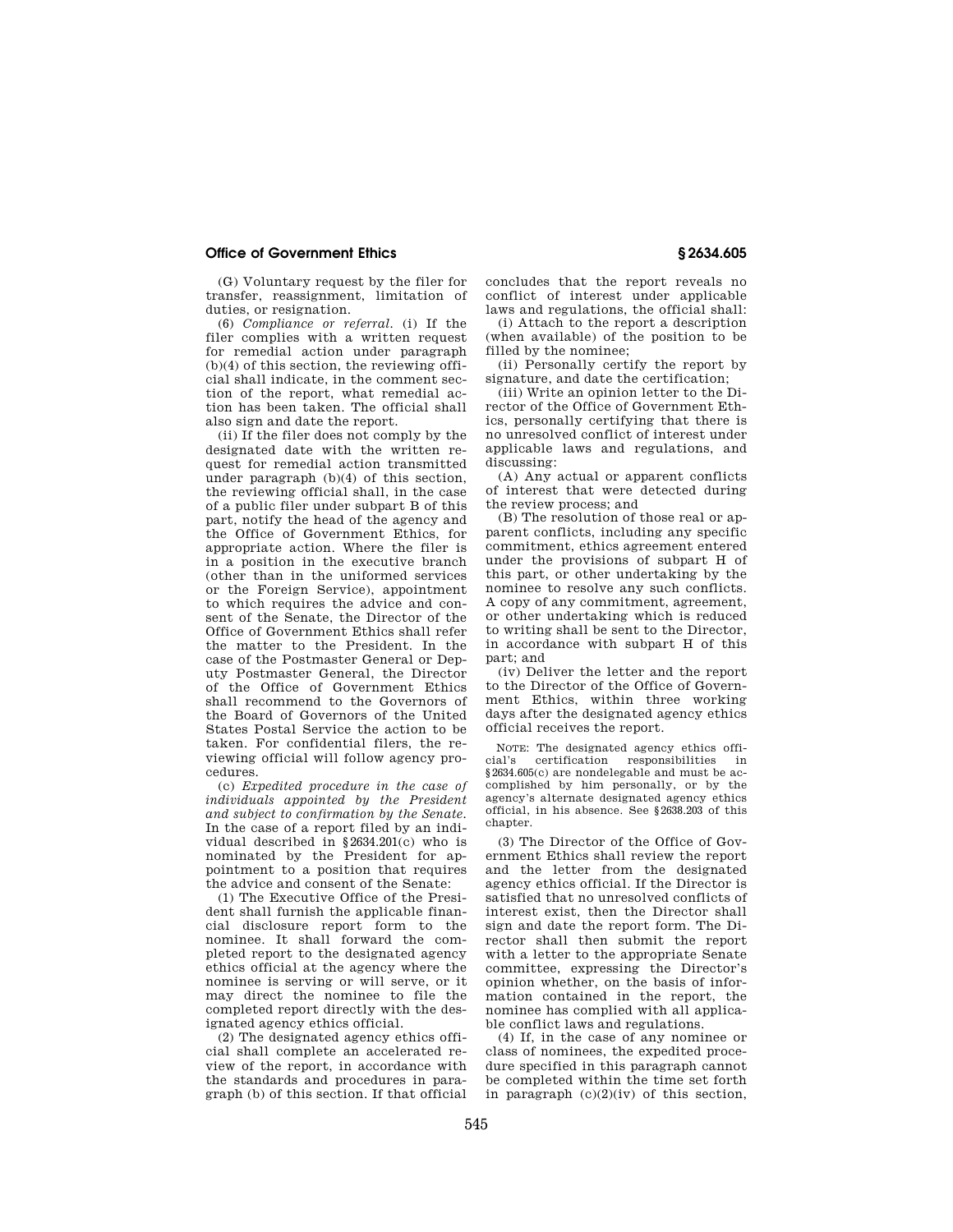the designated agency ethics official shall inform the Director. When necessary and appropriate, the Director may modify the rule of that paragraph for a nominee or a class of nominees with respect to a particular department or agency.

## **§ 2634.606 Updated disclosure of advice-and-consent nominees.**

(a) *General rule.* Each individual described in §2634.201(c) who is nominated by the President for appointment to a position that requires advice and consent of the Senate, shall, at or before the commencement of the first Senate committee hearing to consider the nomination, submit to the committee an amendment to the report previously filed under §2634.201(c) and transmit copies of the amendment to the designated agency ethics official referred to in  $$2634.605(c)(1)$  of this subpart and to the Office of Government Ethics, which shall update, through the period ending no more than five days prior to the commencement of the hearing, the disclosure of information required with respect to receipt of:

(1) Outside earned income; and

(2) Honoraria, as defined in §2634.105(i).

(b) *Additional certification.* In each case to which this section applies, the Director of the Office of Government Ethics shall, at the request of the committee considering the nomination, submit to the committee an opinion letter of the nature described in §2634.605(c)(3) of this subpart concerning the updated disclosure. If the committee requests such a letter, the expedited procedure provided by §2634.605(c) of this subpart shall govern review of the updated disclosure, which shall be deemed a report filed for purposes of that paragraph.

## **§ 2634.607 Advice and opinions.**

To assist employees in avoiding situations in which they might violate applicable financial disclosure laws and regulations:

(a) The Director of the Office of Government Ethics shall render formal advisory opinions and informal advisory letters on generally applicable matters, or on important matters of first impression. See also subpart C of part

**§ 2634.606 5 CFR Ch. XVI (1–1–11 Edition)** 

2638 of this chapter. The Director shall insure that these advisory opinions and letters are compiled, published, and made available to agency ethics officials and the public. Good faith reliance on such opinions shall provide a defense to any penalty or sanction provided by this part for fact situations indistinguishable in all material aspects from those in the opinion.

(b) Designated agency ethics officials will offer advice and guidance to employees as needed, to assist them in complying with the requirements of the Act and this part on financial disclosure.

## **Subpart G—Penalties**

SOURCE: 57 FR 11824, Apr. 7, 1992, unless otherwise noted.

### **§ 2634.701 Failure to file or falsifying reports.**

(a) *Referral of cases.* The head of each agency, each Secretary concerned, or the Director of the Office of Government Ethics, as appropriate, shall refer to the Attorney General the name of any individual when there is reasonable cause to believe that such individual has willfully failed to file a public report or information required on such report, or has willfully falsified any information (public or confidential) required to be reported under this part.

(b) *Civil action.* The Attorney General may bring a civil action in any appropriate United States district court against any individual who knowingly and willfully falsifies or who knowingly and willfully fails to file or report any information required by filers of public reports under subpart B of this part. The court in which the action is brought may assess against the individual a civil monetary penalty in any amount, not to exceed \$10,000, as provided by section 104(a) of the Act, for any such violation occurring before September 29, 1999, as adjusted effective September 29, 1999 to \$11,000 for any such violation occurring on or after that date, in accordance with the inflation adjustment procedures prescribed in the Federal Civil Penalties Inflation Adjustment Act of 1990, as amended.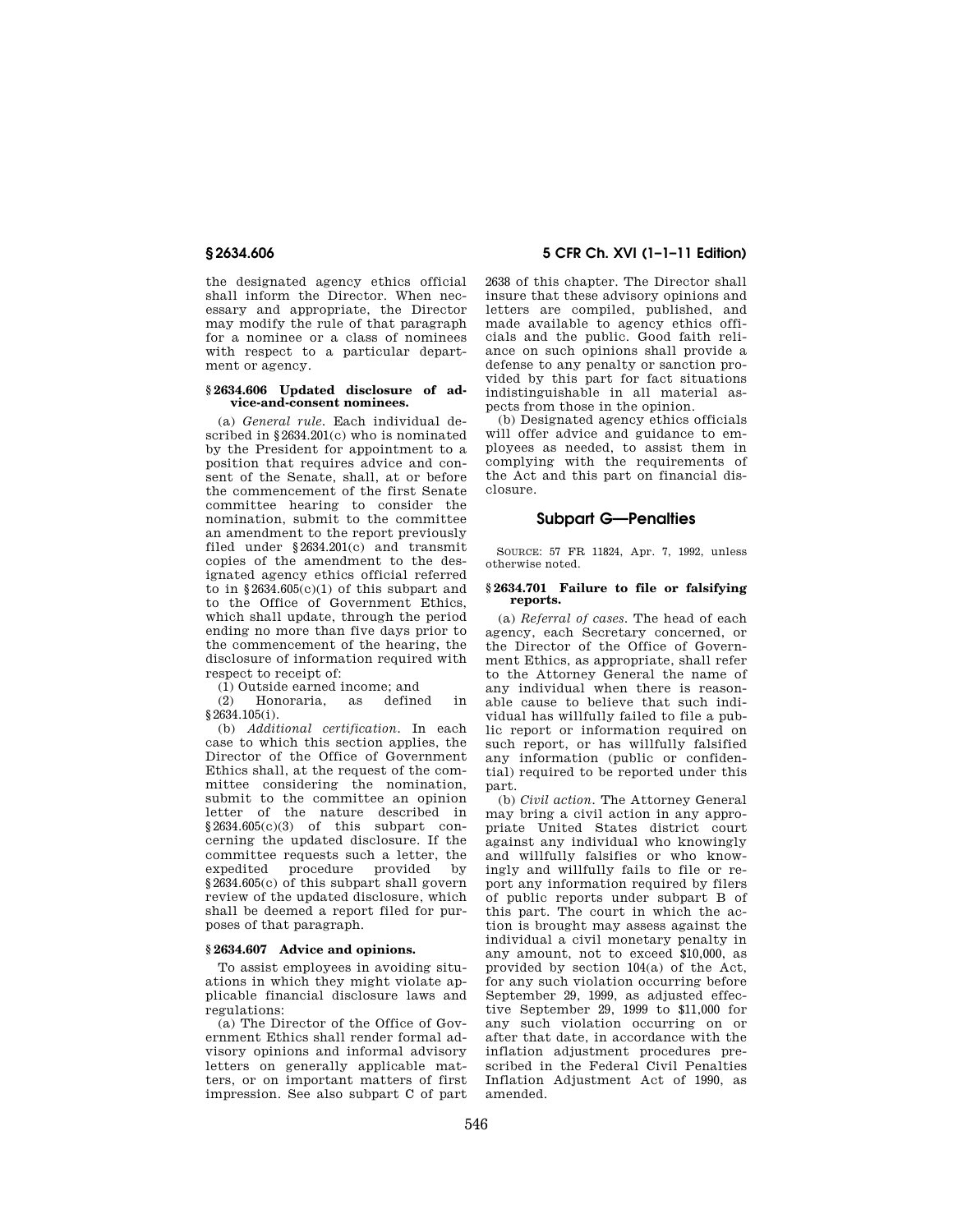(c) *Criminal action.* An individual may also be prosecuted under criminal statutes for supplying false information on any financial disclosure report.

(d) *Administrative remedies.* The President, the Vice President, the Director of the Office of Government Ethics, the Secretary concerned, the head of each agency, and the Office of Personnel Management may take appropriate personnel or other action in accordance with applicable law or regulation against any individual for failing to file public or confidential reports required by this part, for filing such reports late, or for falsifying or failing to report required information. This may include adverse action under 5 CFR part 752, if applicable.

[57 FR 11824, Apr. 7, 1992, as amended at 64 FR 47096, Aug. 30, 1999]

## **§ 2634.702 Breaches by trust fiduciaries and interested parties.**

(a) The Attorney General may bring a civil action in any appropriate United States district court against any individual who knowingly and willfully violates the provisions of §2634.407 of this part. The court in which the action is brought may assess against the individual a civil monetary penalty in any amount, not to exceed \$10,000, as provided by section  $102(f)(6)(C)(i)$  of the Act, for such violation occurring before September 29, 1999, as adjusted effective September 29, 1999 to \$11,000 for any such violation occurring on or after that date, in accordance with the inflation adjustment procedures prescribed in the Federal Civil Penalties Inflation Adjustment Act of 1990, as amended.

(b) The Attorney General may bring a civil action in any appropriate United States district court against any individual who negligently violates the provisions of §2634.407. The court in which the action is brought may assess against the individual a civil monetary penalty in any amount, not to exceed \$5,000, as provided by section  $102(f)(6)(C)(ii)$  of the Act, for any such violation occurring before September 29, 1999, as adjusted effective September 29, 1999 to \$5,500 for any such violation occurring on or after that date, in accordance with the inflation adjustment procedures prescribed

in the Federal Civil Penalties Inflation Adjustment Act of 1990, as amended.

[57 FR 11824, Apr. 7, 1992, as amended at 64 FR 47097, Aug. 30, 1999]

## **§ 2634.703 Misuse of public reports.**

The Attorney General may bring a civil action against any person who obtains or uses a report filed under this part for any purpose prohibited by section 105(c)(1) of the Act, as incorporated in §2634.603(f). The court in which the action is brought may assess against the person a civil monetary penalty in any amount, not to exceed  $$10,000$ , as provided by section  $105(c)(2)$ of the Act, for any such violation occurring before September 29, 1999, as adjusted effective September 29, 1999 to \$11,000 for any such violation occurring on or after that date, in accordance with the inflation adjustment procedures prescribed in the Federal Civil Penalties Inflation Adjustment Act of 1990, as amended. This remedy shall be in addition to any other remedy available under statutory or common law.

[57 FR 11824, Apr. 7, 1992, as amended at 64 FR 47097, Aug. 30, 1999]

## **§ 2634.704 Late filing fee.**

(a) *In general.* In accordance with section 104(d) of the Act, any reporting individual who is required to file a public financial disclosure report by the provisions of this part shall remit a late filing fee of \$200 to the appropriate agency, payable to the U.S. Treasury, if such report is filed more than thirty days after the later of:

(1) The date such report is required to be filed pursuant to the provisions of this part; or

(2) The last day of any filing extension period granted pursuant to §2634.201(f).

(b) *Exceptions.* (1) The designated agency ethics official may waive the late filing fee if he determines that the delay in filing was caused by extraordinary circumstances, including the agency's failure to notify a new entrant, first-time annual filer, or termination filer of the requirement to file the public financial disclosure report, which made the delay reasonably necessary.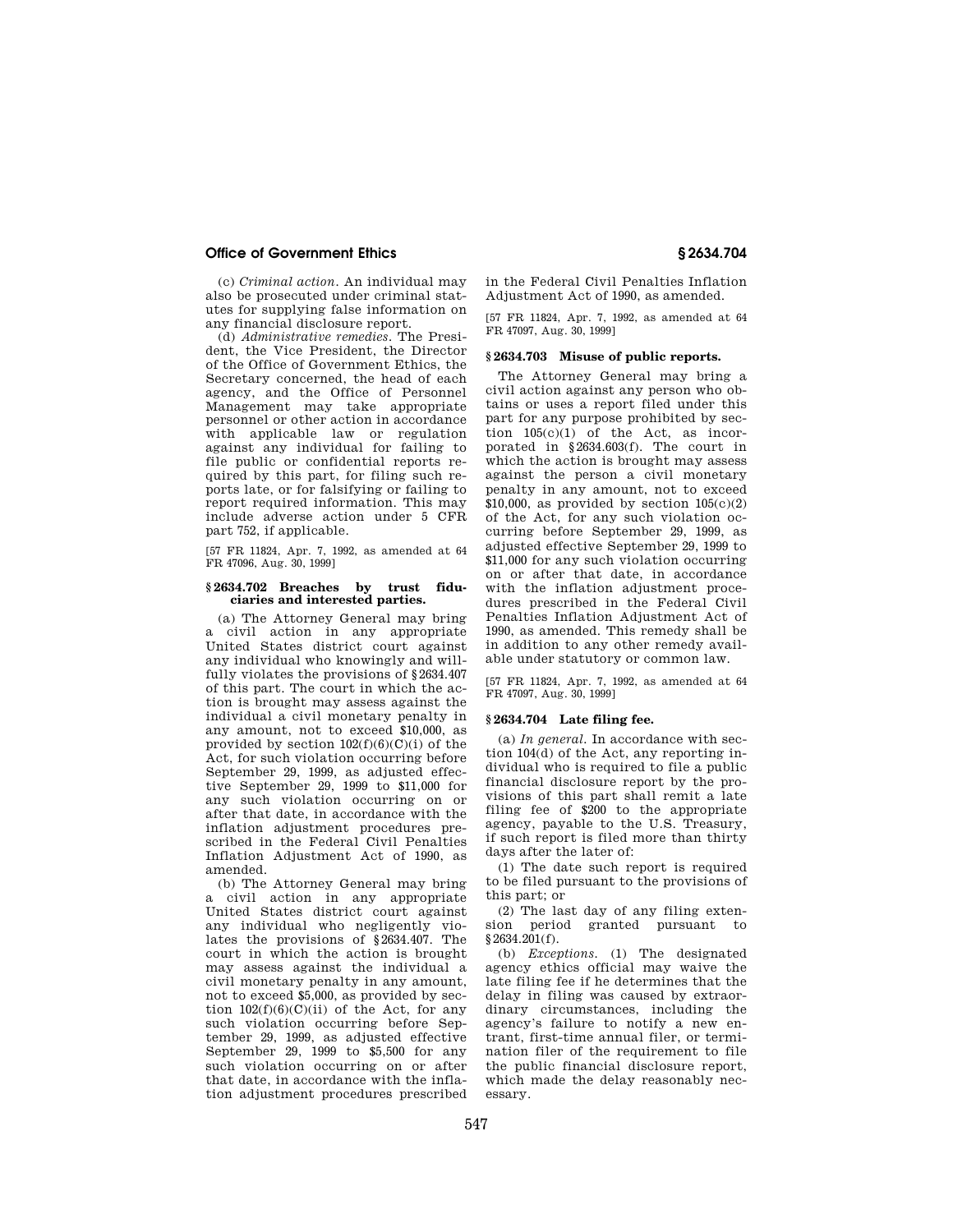(2) Employees requesting a waiver of the late filing fee from the designated agency ethics official must request the waiver in writing with supporting documentation. The designated agency ethics official's determination must be made in writing to the employee with a copy placed in the employee's public financial disclosure report file. The designated agency ethics official may consult with the Office of Government Ethics prior to approving any waiver of the late filing fee.

(c) *Procedure.* (1) The designated agency ethics official shall maintain a record of the due dates for all public reports which the employees of that agency must file, along with the new filing dates under extensions which have been granted. Each report received by the agency shall be marked with the date of receipt. For any report which has not been received by the end of the period specified in paragraph (a) of this section, the agency shall advise the delinquent filer, in writing, that:

(i) Because his financial disclosure report is more than thirty days overdue, a \$200 late filing fee will become due at the time of filing, by reason of section 104(d) of the Act and §2634.704;

(ii) The filer is directed to remit to the agency, with the completed report, the \$200 fee, payable to the United States Treasury;

(iii) If the filer fails to remit the \$200 fee when filing his late report, it shall be subject to agency debt collection procedures; and

(iv) If extraordinary circumstances exist that would justify a request for a fee waiver, pursuant to paragraph (b) of this section, such request and supporting documentation must be submitted immediately.

(2) Upon receipt from the reporting individual of the \$200 late filing fee, the collecting agency shall note the payment in its records, and shall then forward the money to the U.S. Treasury for deposit as miscellaneous receipts, in accordance with 31 U.S.C. 3302 and section 8030.30 of Volume 1 of the Treasury Financial Manual. If payment is not forthcoming, agency debt collection procedures shall be utilized, which may include salary or administrative offset, initiation of a tax refund offset, or other authorized action.

**§ 2634.801 5 CFR Ch. XVI (1–1–11 Edition)** 

(d) *Late filing fee not exclusive remedy.*  The late filing fee is in addition to other sanctions which may be imposed for late filing. See §2634.701 of this subpart.

(e) *Confidential filers.* The late filing fee does not apply to confidential filers. Late filing of confidential reports will be handled administratively under §2634.701(d) of this subpart.

(f) *Date of filing.* The date of filing for purposes of determining whether a public financial disclosure report is filed more than thirty days late under this section will be the date of receipt by the agency, which should be noted on the report in accordance with §2634.605(a). The thirty-day grace period on imposing a late filing fee is adequate allowance for administrative delays in the receipt of reports by an agency.

[57 FR 11824, Apr. 7, 1992, as amended at 58 FR 38912, July 21, 1993; 67 FR 49857, Aug. 1, 2002]

# **Subpart H—Ethics Agreements**

SOURCE: 57 FR 11825, Apr. 7, 1992, unless otherwise noted.

## **§ 2634.801 Scope.**

This subpart applies to ethics agreements made by any reporting individual under either subpart B or I of this part, to resolve potential or actual conflicts of interest.

#### **§ 2634.802 Requirements.**

(a) *Ethics agreement defined.* The term *ethics agreement* shall include, for the purposes of this subpart, any oral or written promise by a reporting individual to undertake specific actions in order to alleviate an actual or apparent conflict of interest, such as:

(1) Preparation of a written instrument for recusing (disqualifying) the individual from one or more particular matters or categories of official action;

(2) Divestiture of a financial interest;

(3) Resignation from a position with a non-Federal business or other entity; (4) Procurement of a waiver pursuant

to 18 U.S.C.  $208(b)(1)$  or  $(b)(3)$ ; or

(5) Establishment of a qualified blind or diversified trust under the Act and subpart D of this part.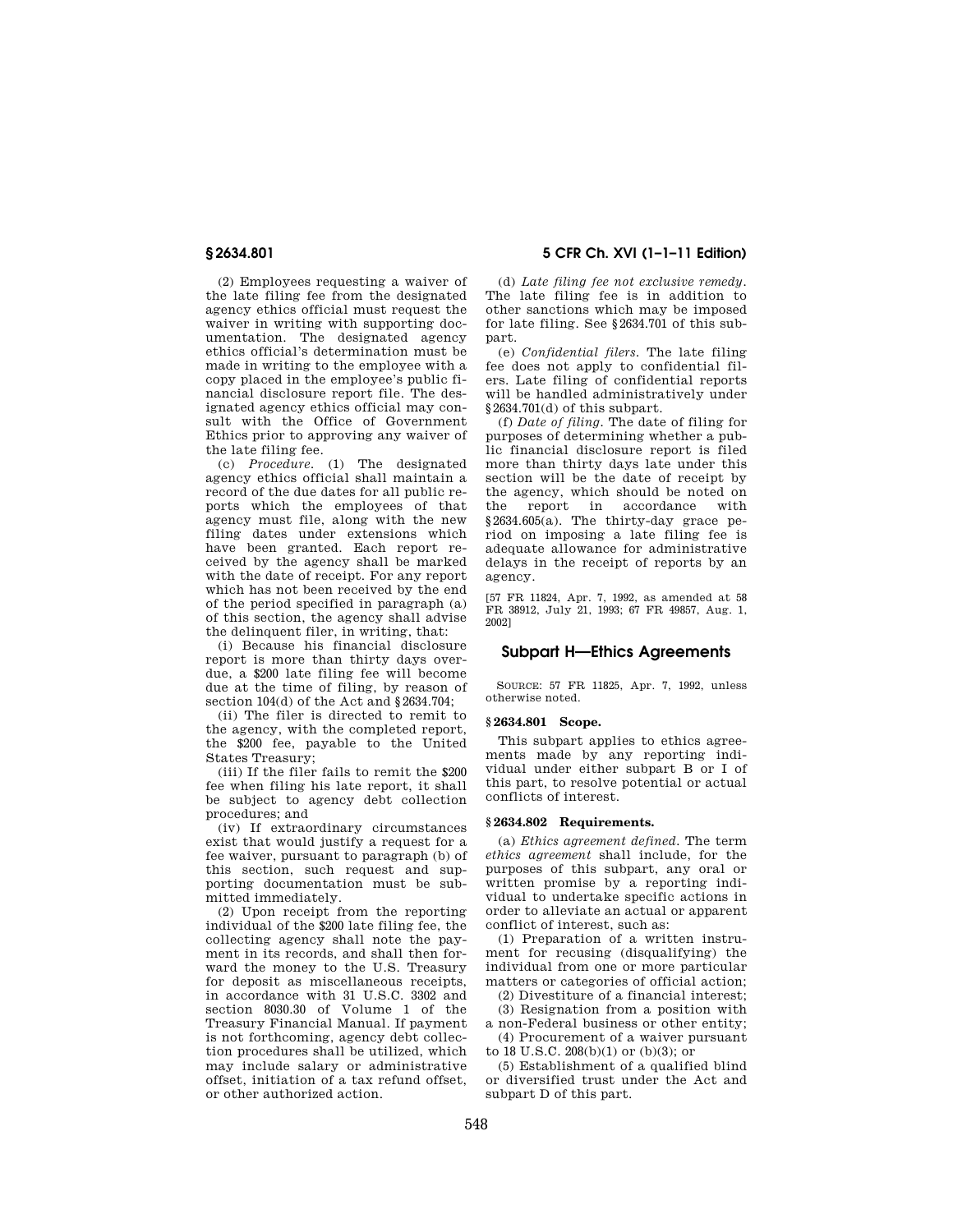(b) *Time limit.* The ethics agreement shall specify that the individual must complete the action which he or she has agreed to undertake within a period not to exceed three months from the date of the agreement (or of Senate confirmation, if applicable). Exceptions to the three-month deadline can be made in cases of unusual hardship, as determined by the Office of Government Ethics, for those ethics agreements which are submitted to it (see §2634.803 (a), (b), or (c) of this subpart), or by the designated agency ethics official for all other ethics agreements.

*Example:* An official of the ABC Aircraft Company is nominated to a Department of Defense position requiring the advice and consent of the Senate. As a condition of assuming the position, the individual has agreed to divest himself of his ABC Aircraft stock which he recently acquired while he was an officer with the company. However, the Securities and Exchange Commission prohibits officers of public corporations from deriving a profit from the sale of stock in the corporation in which they hold office within six months of acquiring the stock, and directs that any such profit must be returned to the issuing corporation or its stock holders. Since meeting the usual three-month time limit specified in this subpart for satisfying an ethics agreement might entail losing any profit that could be realized on the sale of this stock, the nominee requests that the limit be extended beyond the six-month period imposed by the Commission. Written approval would have to be obtained from the Office of Government Ethics to extend the customary three-month period.

## **§ 2634.803 Notification of ethics agreements.**

(a) *Nominees to positions requiring the advice and consent of the Senate.* (1) In the case of a nominee referred to in §2634.201(c), the designated agency ethics official shall include with the report submitted to the Office of Government Ethics any ethics agreement which the nominee has made.

(2) A designated agency ethics official shall immediately notify the Office of Government Ethics of any ethics agreement of a nominee which is made or becomes known to the designated agency ethics official after the submission of the nominee's report to the Office of Government Ethics. This requirement includes an ethics agreement made between a nominee and the

Senate confirmation committee. The nominee shall immediately report to the designated agency ethics official any ethics agreement made with the committee.

(3) The Office of Government Ethics shall immediately apprise the designated agency ethics official and the Senate confirmation committee of any ethics agreements made directly between the nominee and the Office of Government Ethics.

(b) *Incumbents in positions requiring the advice and consent of the Senate.* In the case of a position which required the advice and consent of the Senate, the designated agency ethics official shall keep the Office of Government Ethics apprised of any ethics agreements which the incumbent makes, or which become known to the designated agency ethics official during the incumbent's term in his position.

(c) *Designated agency ethics officials not holding advice-and-consent positions, and employees of the Offices referred to in*   $$2634.602(c)(1)(v)$ . A designated agency ethics official who has entered into an ethics agreement, and who is neither a nominee to, nor an incumbent in, a position which requires the advice and consent of the Senate, as well as each employee of the Executive Office of the President or the Office of the Vice President who is referred to in  $§2634.602(c)(1)(v)$ , shall include with his initial financial disclosure report submitted to the Office of Government Ethics any ethics agreement undertaken by such official or employee. He shall also apprise the Office of Government Ethics promptly of any subsequent ethics agreement.

(d) *Other reporting individuals.* Other reporting individuals desiring to enter into an ethics agreement may do so with the designated agency ethics official for the employee's agency. Where an ethics agreement has been made with someone other than the designated agency ethics official, the officer or employee involved shall promptly apprise the designated agency ethics official of the agreement.

[57 FR 11825, Apr. 7, 1992; 57 FR 21855, May 22, 1992, as amended at 73 FR 15388, Mar. 24, 2008]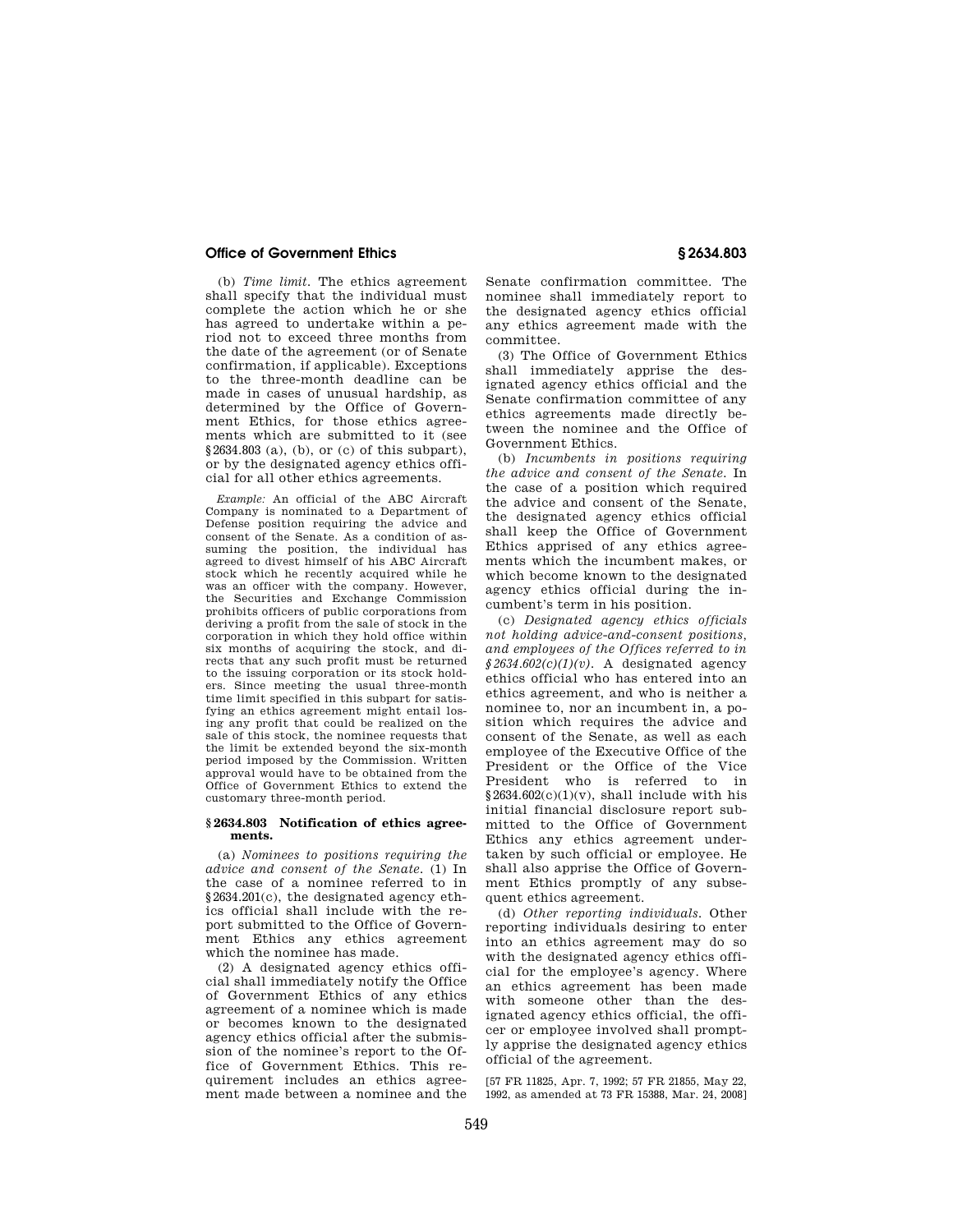## **§ 2634.804 Evidence of compliance.**

(a) *Requisite evidence of action taken.*  (1) For ethics agreements of nominees to positions requiring the advice and consent of the Senate, evidence of any action taken to comply with the terms of such ethics agreements shall be submitted by the designated agency ethics official, upon receipt of the evidence, to the Office of Government Ethics and to the Senate confirmation committee.

(2) For ethics agreements of incumbents in positions which required the advice and consent of the Senate, evidence of any action taken to comply with the terms of such ethics agreements shall be submitted promptly by the designated agency ethics official to the Office of Government Ethics. A designated agency ethics official or an employee referred to in §2634.803(c) of this subpart who is neither a nominee to, nor an incumbent in, an advice-andconsent position, must also promptly send evidence of any action taken to comply with the terms of an ethics agreement to the Office of Government Ethics.

(3) In the case of all other reporting individuals, evidence of any action taken to comply with the terms of an ethics agreement must be sent promptly to the designated agency ethics official.

(b) The following materials and any other appropriate information constitute evidence of the action taken:

(1) *Recusal.* A copy of any recusal instrument listing and describing the specific matters or subjects to which the recusal applies, a statement of the method by which the agency will enforce the recusal, and a list of the positions of those agency employees involved in the enforcement (*i.e.,* the individual's immediate subordinates and supervisors).

*Example:* A new employee of a Federal safety board owns stock in Nationwide Airlines. She has entered into an ethics agreement to recuse herself from participating in any accident investigations involving that company's aircraft until such time as she can complete a divestiture of the asset. She must give a copy of the recusal instrument to her immediate subordinates and supervisors, and to the designated agency ethics official. The employee has also agreed to recuse herself from any particular matter (as that term is used in 18 U.S.C. 208) that might arise with

**§ 2634.804 5 CFR Ch. XVI (1–1–11 Edition)** 

respect to any of her present or future holdings. There is no requirement to execute a recusal instrument for this type of general recusal, because it is simply a promise to abide by the terms of the statute.

(2) *Divestiture or resignation.* Written notification that the divestiture or resignation has occurred.

(3) *Waivers.* A copy of any waivers issued pursuant to 18 U.S.C. 208(b)(1) or (b)(3) and signed by the appropriate supervisory official.

(4) *Blind or diversified trusts.* Information required by subpart D of this part to be submitted to the Office of Government Ethics for its certification of any qualified trust instrument. If the Office of Government Ethics does not certify the trust, the designated agency ethics official and, as appropriate, the Senate confirmation committee should be informed immediately.

[57 FR 11825, Apr. 7, 1992; 57 FR 21855, May 22, 1992]

## **§ 2634.805 Retention.**

Records of ethics agreements and actions described in this subpart shall be maintained with the individual's financial disclosure report at the agency and additionally, in the case of filers described in paragraphs (a), (b), and (c) of §2634.803 of this subpart, at the Office of Government Ethics.

[57 FR 11825, Apr. 7, 1992; 57 FR 21855, May 22, 1992]

# **Subpart I—Confidential Financial Disclosure Reports**

SOURCE: 57 FR 11826, Apr. 7, 1992, unless otherwise noted.

#### **§ 2634.901 Policies of confidential financial disclosure reporting.**

(a) The confidential financial reporting system set forth in this subpart is designed to complement the public reporting system established by title I of the Act. High-level officials in the executive branch are required to report certain financial interests publicly to ensure that every citizen can have confidence in the integrity of the Federal Government. It is equally important in order to guarantee the efficient and honest operation of the Government that other, less senior, executive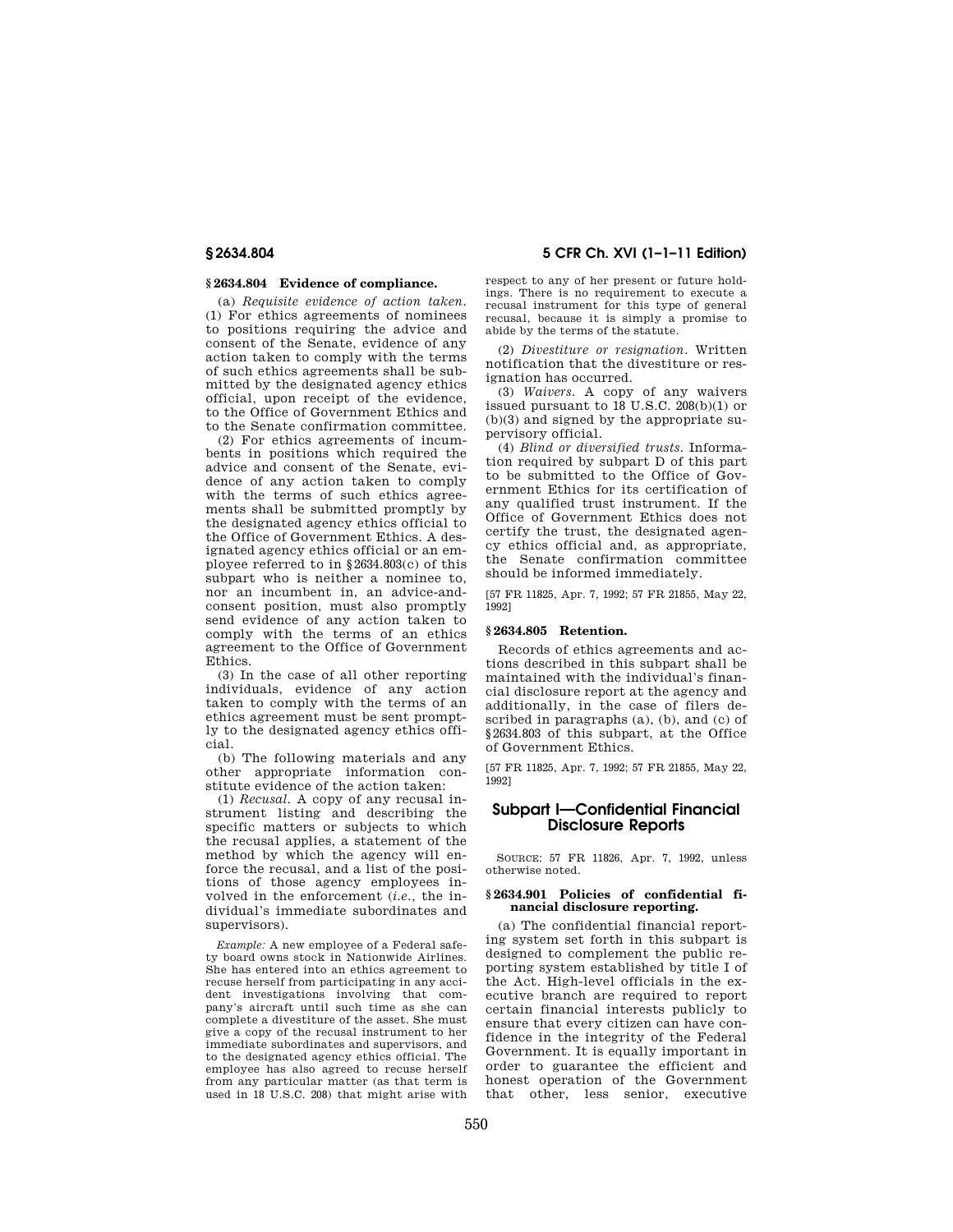branch employees, whose Government duties involve the exercise of significant discretion in certain sensitive areas, report their financial interests and outside business activities to their employing agencies, to facilitate the review of possible conflicts of interest. These reports assist an agency in administering its ethics program and counseling its employees. Such reports are filed on a confidential basis.

(b) The confidential reporting system seeks from employees only that information which is relevant to the administration and application of criminal conflict of interest laws, administrative standards of conduct, and agencyspecific statutory and program-related restrictions. The basic content of the reports required by §2634.907 of this subpart reflects that certain information is generally relevant to all agencies. However, depending upon an agency's authorized activities and any special or unique circumstances, additional information may be necessary. In these situations, and subject to the prior written approval of the Director of the Office of Government Ethics, agencies may formulate supplemental reporting requirements by following the procedures of §§2634.103 and  $2634.601(b)$ .

(c) This subpart also allows an agency to request, on a confidential basis, additional information from persons who are already subject to the public reporting requirements of this part. The public reporting requirements of the Act address Governmentwide concerns. The reporting requirements of this subpart allow agencies to confront special or unique agency concerns. If those concerns prompt an agency to seek more extensive reporting from employees who file public reports, it may proceed on a confidential, nonpublic basis, with prior written approval from the Director of the Office of Government Ethics, under the procedures of §§2634.103 and 2634.601(b).

(d) The reports filed pursuant to this subpart are specifically characterized as ''confidential,'' and are required to be withheld from the public, pursuant to section 107(a) of the Act. Section 107(a) leaves no discretion on this issue with the agencies. See also §2634.604. Further, Executive Order 12674 as modified by Executive Order 12731 provides, in section 201(d), for a system of nonpublic (confidential) executive branch financial disclosure to complement the Act's system of public disclosure. The confidential reports provided for by this subpart contain sensitive commercial and financial information, as well as personal privacy-protected information. These reports and the information which they contain are, accordingly, exempt from being released to the public, under exemptions 3 (A) and (B), 4, and 6 of the Freedom of Information Act (FOIA), 5 U.S.C. 552(b)(3) (A) and  $(B)$ ,  $(b)(4)$ , and  $(b)(6)$ . Additional FOIA exemptions may apply to particular reports or portions of reports. Agency personnel shall not publicly release the reports or the information which these reports contain, except pursuant to an order issued by a Federal court, or as otherwise provided under applicable provisions of the Privacy Act (5 U.S.C. 552a), and in the OGE/GOVT–2 Governmentwide executive branch Privacy Act system of records, as well as any applicable agency records system. If an agency statute requires the public reporting of certain information and, for purposes of convenience, an agency chooses to collect that information on the confidential report form filed under this subpart, only the special statutory information may be released to the public, pursuant to the terms of the statute under which it was collected.

(e) Executive branch agencies hire or use the paid and unpaid services of many individuals on an advisory or other less than full-time basis as special Government employees. These employees may include experts and consultants to the Government, as well as members of Government advisory committees. It is important for those agencies that utilize such services, and for the individuals who provide the services, to anticipate and avoid real or apparent conflicts of interest. The confidential financial disclosure system promotes that goal, with special Government employees among those required to file confidential reports.

(f) For additional policies and definitions of terms applicable to both the public and confidential reporting systems, see §§2634.104 and 2634.105.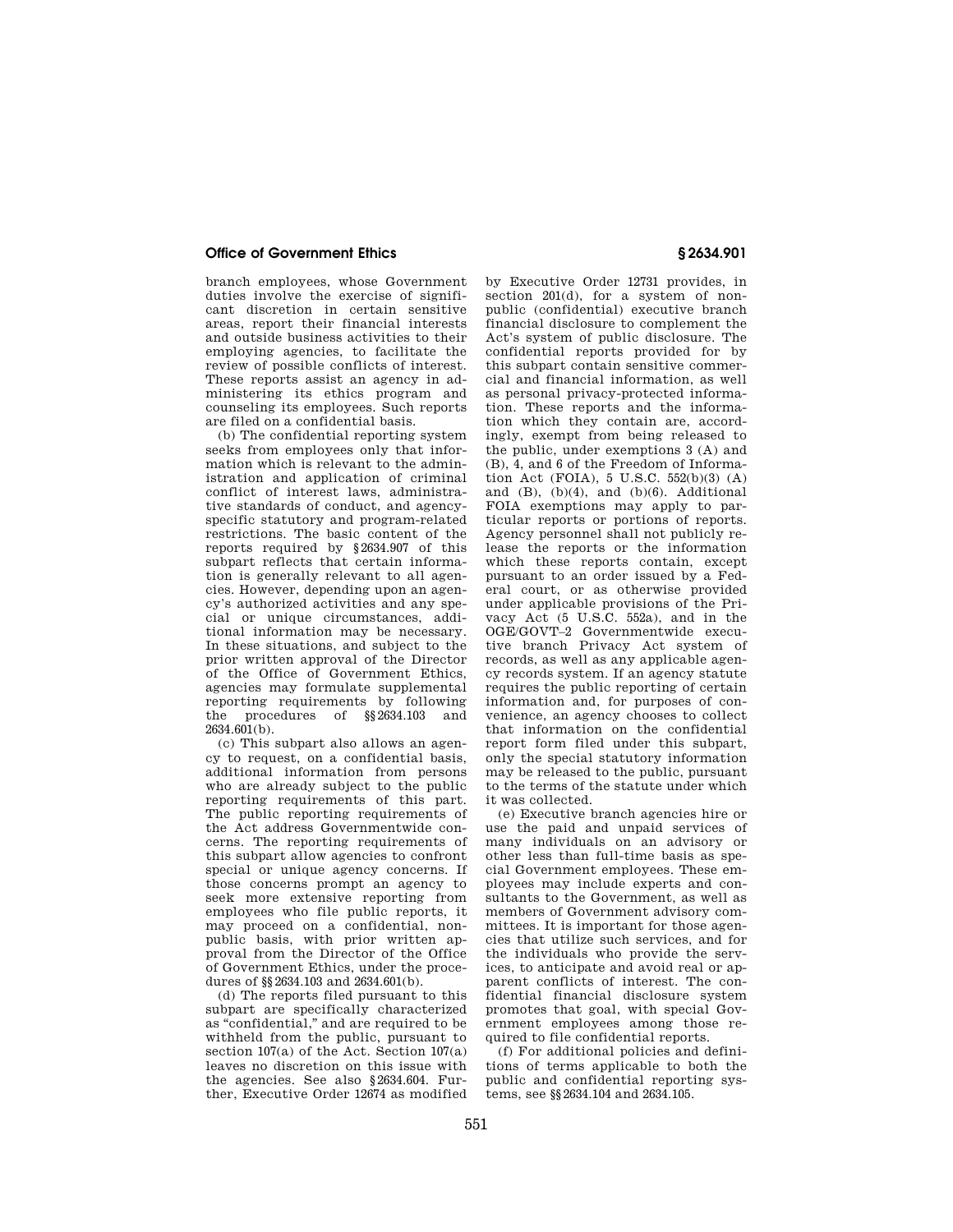## **§ 2634.902 [Reserved]**

#### **§ 2634.903 General requirements, filing dates, and extensions.**

(a) *Incumbents.* A confidential filer who holds a position or office described in §2634.904(a) of this subpart and who performs the duties of that position or office for a period in excess of 60 days during the calendar year (including more than 60 days in an acting capacity) shall file a confidential report as an incumbent, containing the information prescribed in §§2634.907 and 2634.908 of this subpart on or before February 15 of the following year. This requirement does not apply if the employee has left Government service prior to the due date for the report. No incumbent reports are required of special Govern-<br>ment employees described in employees §2634.904(a)(2) of this subpart, but they must file new entrant reports under §2634.903(b) of this subpart upon each appointment or reappointment. For confidential filers under §2634.904(a)(3) of this subpart, consult agency supplemental regulations.

(b) *New entrants.* (1) Not later than 30 days after assuming a new position or office described in  $\S 2634.904(a)$  of this subpart (which also encompasses the reappointment or redesignation of a special Government employee, including one who is serving on an advisory committee), a confidential filer shall file a confidential report containing the information prescribed in §§2634.907 and 2634.908 of this subpart. For confidential filers under §2634.904(a)(3) of this subpart, consult agency supplemental regulations.

(2) However, no report shall be required if the individual:

(i) Has, within 30 days prior to assuming his position, left another position or office referred to in  $§ 2634.904(a)$ of this subpart or in §2634.202, and has previously satisfied the reporting requirements applicable to that former position, but a copy of the report filed by the individual while in that position should be made available to the appointing agency, and the individual must comply with any agency requirement for a supplementary report for the new position;

(ii) Has already filed such a report in connection with consideration for ap-

**§ 2634.902 5 CFR Ch. XVI (1–1–11 Edition)** 

pointment to the position. The agency may request that the individual update such a report if more than six months has expired since it was filed; or

(iii) Is not reasonably expected to perform the duties of an office or position referred to in §2634.904(a) of this subpart for more than 60 days in the following twelve-month period, as determined by the designated agency ethics official or delegate. That may occur most commonly in the case of an employee who temporarily serves in an acting capacity in a position described by  $\frac{82634.904(a)}{1}$  of this subpart. If the individual actually performs the duties of such position for more than 60 days in the twelve-month period, then a confidential financial disclosure report must be filed within 15 calendar days after the sixtieth day of such service in the position. Paragraph  $(b)(2)(iii)$  of §2634.903 does not apply to new entrants filing as special Government employees under  $\S$ 2634.904(a)(2) of this subpart.

(3) Notwithstanding the filing deadline prescribed in paragraph (b)(1) of this section, agencies may at their discretion, require that prospective entrants into positions described in §2634.904(a) of this subpart file their new entrant confidential financial disclosure reports prior to serving in such positions, to insure that there are no insurmountable ethics concerns. Additionally, a special Government employee who has been appointed to serve on an advisory committee shall file the required report before any advice is rendered by the employee to the agency, or in no event, later than the first committee meeting.

(c) *Advisory committee definition.* For purposes of this subpart, the term *advisory committee* shall have the meaning given to that term under section 3 of the Federal Advisory Committee Act (5 U.S.C. app). Specifically, it means any committee, board, commission, council, conference, panel, task force, or other similar group which is established by statute or reorganization plan, or established or utilized by the President or one or more agencies, in the interest of obtaining advice or recommendations for the President or one or more agencies or officers of the Federal Government. Such term includes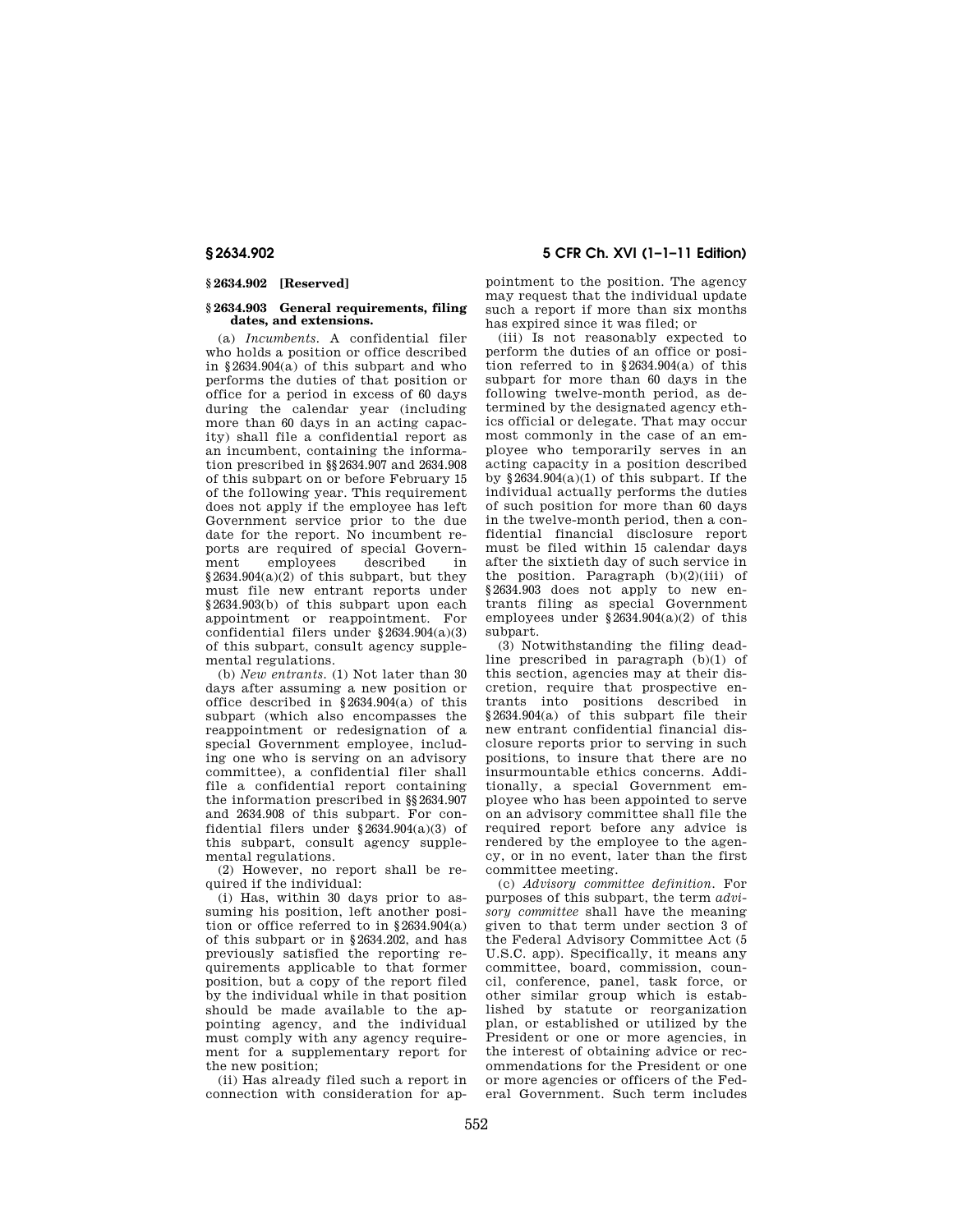any subcommittee or other subgroup of any advisory committee, but does not include the Advisory Commission on Intergovernmental Relations, the Commission on Government Procurement, or any committee composed wholly of full-time officers or employees of the Federal Government.

(d) *Extensions*—(1) *Agency extensions.*  The agency reviewing official may, for good cause shown, grant to any employee or class of employees a filing extension or several extensions totaling not more than 90 days.

(2) *Certain service during period of national emergency.* In the case of an active duty military officer or enlisted member of the Armed Forces, a Reserve or National Guard member on active duty under orders issued pursuant to title 10 or title 32 of the United States Code, a commissioned officer of the Uniformed Services (as defined in 10 U.S.C. 101), or any other employee, who is deployed or sent to a combat zone or required to perform services away from his permanent duty station in support of the Armed Forces or other governmental entities following a declaration by the President of a national emergency, the agency reviewing official may grant such individual a filing extension to last no longer than 90 days after the last day of:

(i) The individual's service in the combat zone or away from his permanent duty station; or

(ii) The individual's hospitalization as a result of injury received or disease contracted while serving during the national emergency.

(3) *Agency procedures.* Each agency may prescribe procedures to provide for the implementation of the extensions provided for by this paragraph.

(e) *Termination reports not required.*  An employee who is required to file a confidential financial disclosure report is not required to file a termination report upon leaving the filing position.

[57 FR 11826, Apr. 7, 1992, as amended at 58 FR 38912, July 21, 1993; 63 FR 69992, Dec. 18, 1998; 66 FR 55872, Nov. 5, 2001; 71 FR 28234, May 16, 2006]

# **§ 2634.904 Confidential filer defined.**

(a) The term *confidential filer* includes:

(1) Each officer or employee in the executive branch whose position is classified at GS–15 or below of the General Schedule prescribed by 5 U.S.C. 5332, or the rate of basic pay for which is fixed, other than under the General Schedule, at a rate which is less than 120% of the minimum rate of basic pay for GS–15 of the General Schedule; each officer or employee of the United States Postal Service or Postal Rate Commission whose basic rate of pay is less than 120% of the minimum rate of basic pay for GS–15 of the General Schedule; each member of a uniformed service whose pay grade is less than 0– 7 under 37 U.S.C. 201; and each officer or employee in any other position determined by the designated agency ethics official to be of equal classification; if:

(i) The agency concludes that the duties and responsibilities of the employee's position require that employee to participate personally and substantially (as defined in §§2635.402(b)(4) and  $2640.103(a)(2)$  of this chapter) through decision or the exercise of significant judgment, and without substantial supervision and review, in taking a Government action regarding:

(A) Contracting or procurement;

(B) Administering or monitoring grants, subsidies, licenses, or other federally conferred financial or operational benefits;

(C) Regulating or auditing any non-Federal entity; or

(D) Other activities in which the final decision or action will have a direct and substantial economic effect on the interests of any non-Federal entity; or

(ii) The agency concludes that the duties and responsibilities of the employee's position require the employee to file such a report to avoid involvement in a real or apparent conflict of interest, and to carry out the purposes behind any statute, Executive order, rule, or regulation applicable to or administered by the employee. Positions which might be subject to a reporting requirement under this subparagraph include those with duties which involve investigating or prosecuting violations of criminal or civil law.

*Example 1 to paragraph (a)(1).* A contracting officer develops the requests for proposals for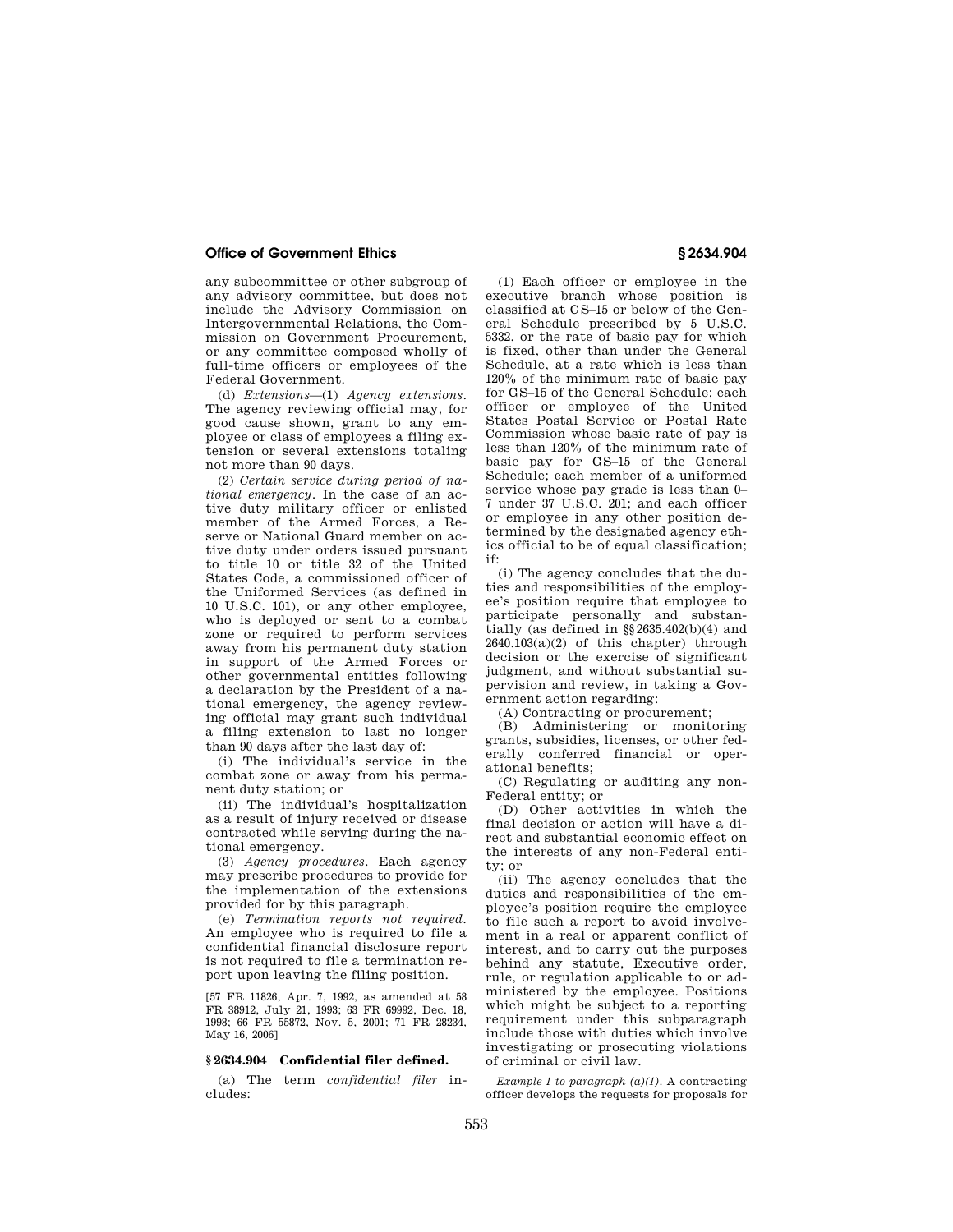data processing equipment of significant value which is to be purchased by his agency. He works with substantial independence of action and exercises significant judgment in developing the requests. By engaging in this activity, he is participating personally and substantially in the contracting process. The contracting officer should be required to file a confidential financial disclosure report.

*Example 2 to paragraph (a)(1).* An agency environmental engineer inspects a manufacturing plant to ascertain whether the plant complies with permits to release a certain effluent into a nearby stream. Any violation of the permit standards may result in civil penalties for the plant, and in criminal penalties for the plant's management based upon any action which they took to create the violation. If the agency engineer determines that the plant does not meet the permit requirements, he can require the plant to terminate release of the effluent until the plant satisfies the permit standards. Because the engineer exercises substantial discretion in regulating the plant's activities, and because his final decisions will have a substantial economic effect on the plant's interests, the engineer should be required to file a confidential financial disclosure report.

*Example 3 to paragraph (a)(1).* A GS–13 employee at an independent grant making agency conducts the initial agency review of grant applications from nonprofit organizations and advises the Deputy Assistant Chairman for Grants and Awards about the merits of each application. Although the process of reviewing the grant applications entails significant judgment, the employee's analysis and recommendations are reviewed by the Deputy Assistant Chairman, and the Assistant Chairman, before the Chairman decides what grants to award. Because his work is subject to ''substantial supervision and review,'' the employee is not required to file a confidential financial disclosure report unless the agency determines that filing is necessary under §2634.904(a)(1)(ii).

*Example 4 to paragraph (a)(1).* As a senior investigator for a criminal law enforcement agency, an employee often leads investigations, with substantial independence, of suspected felonies. The investigator usually decides what information will be contained in the agency's report of the suspected misconduct. Because he participates personally and substantially through the exercise of significant judgment in investigating violations of criminal law, and because his work is not substantially supervised, the investigator should be required to file a confidential financial disclosure report.

*Example 5 to paragraph (a)(1).* An investigator is principally assigned as the field agent to investigate alleged violations of conflict of interest laws. The investigator works under the direct supervision of an agent-in-charge. The agent-in-charge reviews

**§ 2634.904 5 CFR Ch. XVI (1–1–11 Edition)** 

all of the investigator's work product and then uses those materials to prepare the agency's report which is submitted under his own name. Because of the degree of supervision involved in the investigator's duties, the investigator is not required to file a confidential disclosure report unless the agency determines that filing is necessary under §2634.904(a)(1)(ii).

(2) Unless required to file public financial disclosure reports by subpart B of this part, all executive branch special Government employees.

*Example 1 to paragraph (a)(2).* A consultant to an agency periodically advises the agency regarding important foreign policy matters. The consultant must file a confidential report if he is retained as a special Government employee and not an independent contractor.

*Example 2 to paragraph (a)(2).* A special Government employee serving as a member of an advisory committee (who is not a private group representative) attends four committee meetings every year to provide advice to an agency about pharmaceutical matters. No compensation is received by the committee member, other than travel expenses. The advisory committee member must file a confidential disclosure report because she is a special Government employee.

(3) Each public filer referred to in §2634.202 on public disclosure who is required by agency regulations and forms issued in accordance with §§2634.103 and 2634.601(b) to file a supplemental confidential financial disclosure report which contains information that is more extensive than the information required in the reporting individual's public financial disclosure report under this part.

(4) Any employee who, notwithstanding his exclusion from the public financial reporting requirements of this part by virtue of a determination under §2634.203, is covered by the criteria of paragraph (a)(1) of this section.

(b) Any individual or class of individuals described in paragraph (a) of this section, including special Government employees unless otherwise noted, may be excluded from all or a portion of the confidential reporting requirements of this subpart, when the agency head or designee determines that the duties of a position make remote the possibility that the incumbent will be involved in a real or apparent conflict of interest.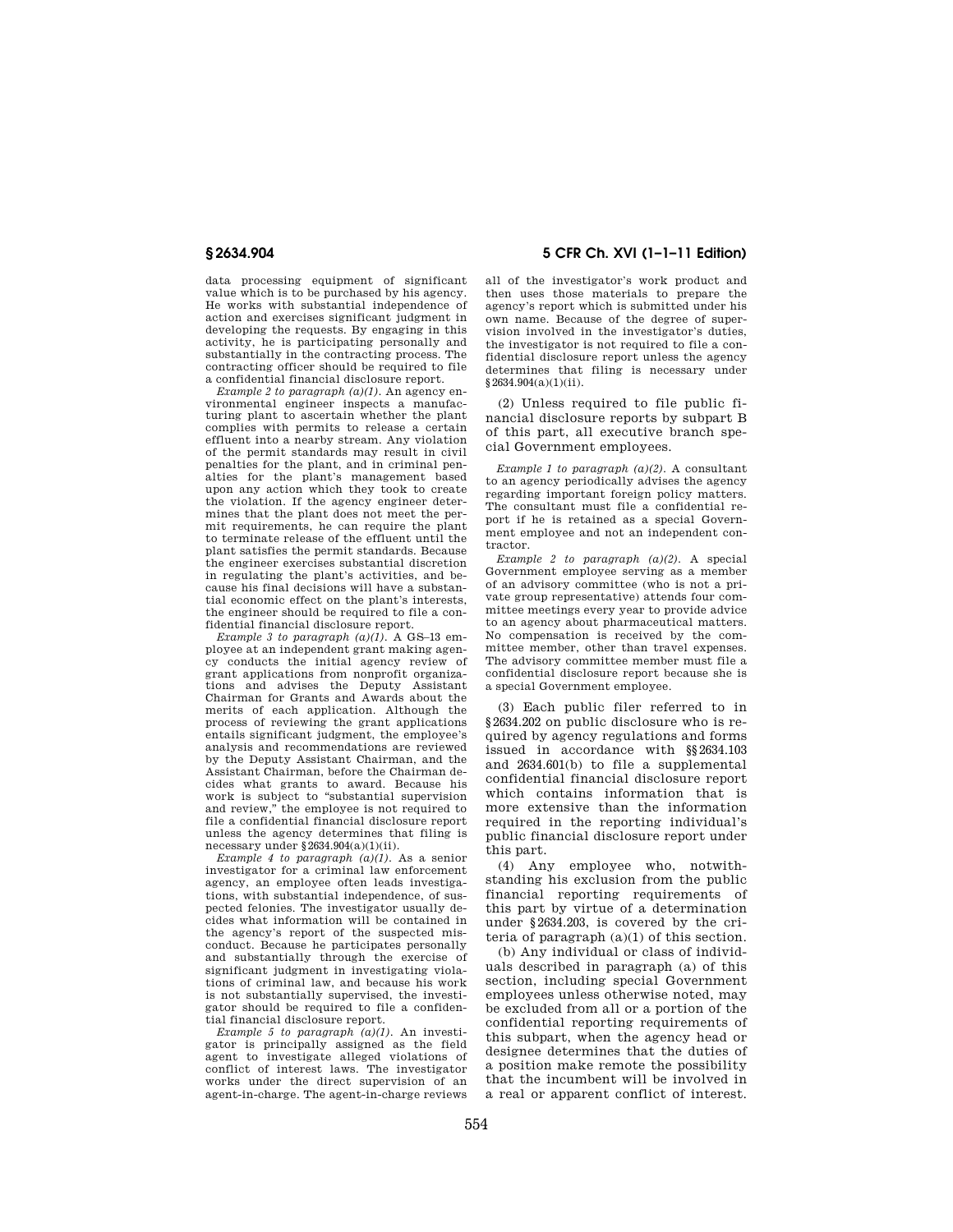*Example 1 to paragraph (b).* A special Government employee who is a draftsman prepares the drawings to be used by an agency in soliciting bids for construction work on a bridge. Because he is not involved in the contracting process associated with the construction, the likelihood that this action will create a conflict of interest is remote. As a result, the special Government employee is not required to file a confidential financial disclosure report.

*Example 2 to paragraph (b).* An agency has just hired a GS–5 Procurement Assistant who is responsible for typing and processing procurement documents, answering status inquiries from the public, performing office support duties such as filing and copying. and maintaining an on-line contract database. The Assistant is not involved in contracting and has no other actual procurement responsibilities. Thus, the possibility that the Assistant will be involved in a real or apparent conflict of interest is remote, and the Assistant is not required to file.

[71 FR 28234, May 16, 2006]

#### **§ 2634.905 Use of alternative procedures.**

(a) With the prior written approval of OGE, an agency may use an alternative procedure in lieu of filing the OGE Form 450 or OGE Optional Form 450–A. The alternative procedure may be an agency-specific form to be filed in place thereof. An agency must submit for approval a description of its proposed alternative procedure to OGE.

*Example to paragraph (a).* A nonsupervisory auditor at an agency is regularly assigned to cases involving possible loan improprieties by financial institutions. Prior to undertaking each enforcement review, the auditor reviews the file to determine if she, her spouse, minor or dependent child, or any general partner, organization in which she serves as an officer, director, trustee, employee, or general partner, or organization with which she is negotiating or has an agreement or an arrangement for future employment, or a close friend or relative is a subject of the investigation, or will be in any way affected by the investigation. Once she determines that there is no such relationship, she signs and dates a certification which verifies that she has reviewed the file and has determined that no conflict of interest exists. She then files the certification with the head of her auditing division at the agency. On the other hand, if she cannot execute the certification, she informs the head of her auditing division. In response, the division will either reassign the case or review the conflicting interest to determine whether a waiver would be appropriate. This alter-

native procedure, if approved by the Office of Government Ethics in writing, may be used in lieu of requiring the auditor to file a confidential financial disclosure report.

(b) An agency may use the OGE Optional Form 450–A (Confidential Certificate of No New Interests) in place of the OGE Form 450 if the agency head or designee determines it is adequate to prevent possible conflicts of interest.This form may be used by eligible filers, as described in this paragraph, who can certify, after reexamining their most recent previous OGE Form 450, that they (and their spouse and dependent children) have acquired no new interests required to be reported on OGE Form 450, and that they have not changed jobs (no new position description or other significant change in duties) at their agency since filing that previous report. OGE Optional Form 450–A will be used under the following conditions:

(1) OGE Optional Form 450–A will only be made available for use by current employees who are not special Government employees.

(2) OGE Optional Form 450–A will only be used by incumbent filers, as described in §2634.903(a) of this subpart, in lieu of filing an annual OGE Form 450, who have a previous OGE Form 450 on file with their agency for the position they currently hold. Its due date is as specified in §2634.903(a), unless extended under §2634.903(d).

(3) As indicated on the OGE Optional Form 450–A, eligible filers may use OGE Optional Form 450–A, if applicable to their circumstances, or they may file a new OGE Form 450, at their option. Therefore, a blank OGE Form 450 and its accompanying written instructions should ordinarily be distributed to them, along with the blank OGE Optional Form 450–A. The instructions to OGE Form 450 will also provide guidance on what is meant by "reportable" interests on OGE Optional Form 450–A. In lieu of distributing a blank OGE Form 450 and its instructions, agencies may choose to develop separate guidance on the meaning of "reportable" interests, or they may refer certificate users to guidance contained in any available source, such as the Office of Government Ethics' Web site on the Internet or agency-approved electronic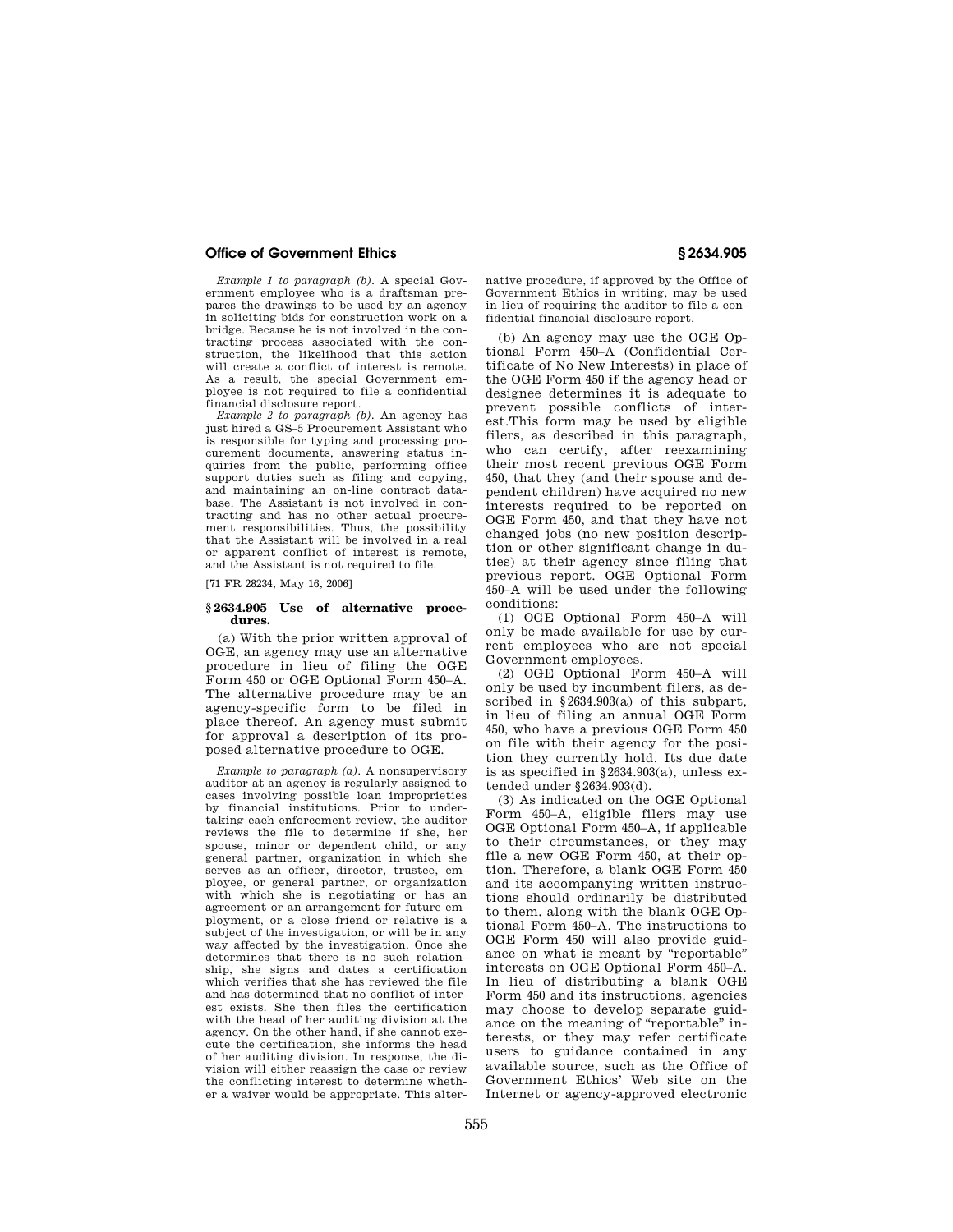software for OGE Form 450. Filers would then also have to be advised of where to obtain a blank OGE Form 450, if needed.

(4) OGE Optional Form 450–A may be used by eligible filers for a maximum of three consecutive years before they are required to complete a new OGE Form 450 every fourth year, on a uniform basis for all incumbent (annual) filers, as provided in paragraph (b)(5) of this section. Agencies may, however, elect to permit use of the OGE Optional Form 450–A for only one year (or two years), and to require a new OGE Form 450 every second (or third) year, on a uniform basis for all incumbent filers, as provided in paragraph (b)(5) of this section.

(5) In each year divisible by four, beginning in 2000 (or divisible by two or three, beginning in 1998, for agencies that choose one of the more frequent options described in the second sentence of paragraph (b)(4) of this section), all incumbent filers, as described in §2634.903(a) of this subpart, must file a new OGE Form 450 rather than OGE Optional Form 450–A, regardless of how recently they may have filed an OGE Form 450 (either as a new entrant or as an annual filer who was not eligible to use, or chose not to use, the optional certificate).

(6) When submitting OGE Optional Form 450–A, filers are not required to attach a copy of their previous OGE Form 450, unless their agency determines that it is necessary. Filers should be encouraged, however, to retain a copy of their previous OGE Form 450, so that it will be readily available for their examination prior to completing an OGE Optional Form 450–A.

[57 FR 11826, Apr. 7, 1992; 57 FR 21855, May 22, 1992, as amended at 62 FR 33976, June 24, 1997; 71 FR 28235, May 16, 2006]

### **§ 2634.906 Review of confidential filer status.**

The head of each agency, or an officer designated by the head of the agency for that purpose, shall review any complaint by an individual that his position has been improperly determined by the agency to be one which requires the submission of a confidential financial disclosure report pursuant to this subpart. A decision by the agency head

**§ 2634.906 5 CFR Ch. XVI (1–1–11 Edition)** 

or designee regarding the complaint shall be final.

[72 FR 56242, Oct. 3, 2007]

## **§ 2634.907 Report contents.**

(a) Other than the reports described in §2634.904(a)(3) of this subpart, each confidential financial disclosure report shall comply with instructions issued by the Office of Government Ethics and include on the standardized form prescribed by OGE (see §2634.601 of subpart F of this part) the information described in paragraphs (b) through (g) of this section for the filer. Each report shall also include the information described in paragraph (h) of this section for the filer's spouse and dependent children.

(b) *Noninvestment income.* Each financial disclosure report shall disclose the source of earned or other noninvestment income in excess of \$200 received by the filer from any one source or which has accrued to the filer's benefit during the reporting period, including:

(1) Salaries, fees, commissions, wages and any other compensation for personal services (other than from United States Government employment);

(2) Any honoraria, including payments made or to be made to charitable organizations on behalf of the filer in lieu of honoraria; and

NOTE TO PARAGRAPH (b)(2): In determining whether an honorarium exceeds the \$200 threshold, subtract any actual and necessary travel expenses incurred by the filer and one relative, if the expenses are paid or reimbursed by the filer. If such expenses are paid or reimbursed by the honorarium source, they shall not be counted as part of the honorarium payment.

(3) Any other noninvestment income, such as prizes, scholarships, awards, gambling income or discharge of indebtedness.

*Example to paragraphs (b)(1) and (b)(3).* A filer teaches a course at a local community college, for which she receives a salary of \$1,000 per year. She also received, during the previous reporting period, a \$250 award for outstanding local community service. She must disclose both.

(c) *Assets and investment income.* Each financial disclosure report shall disclose separately: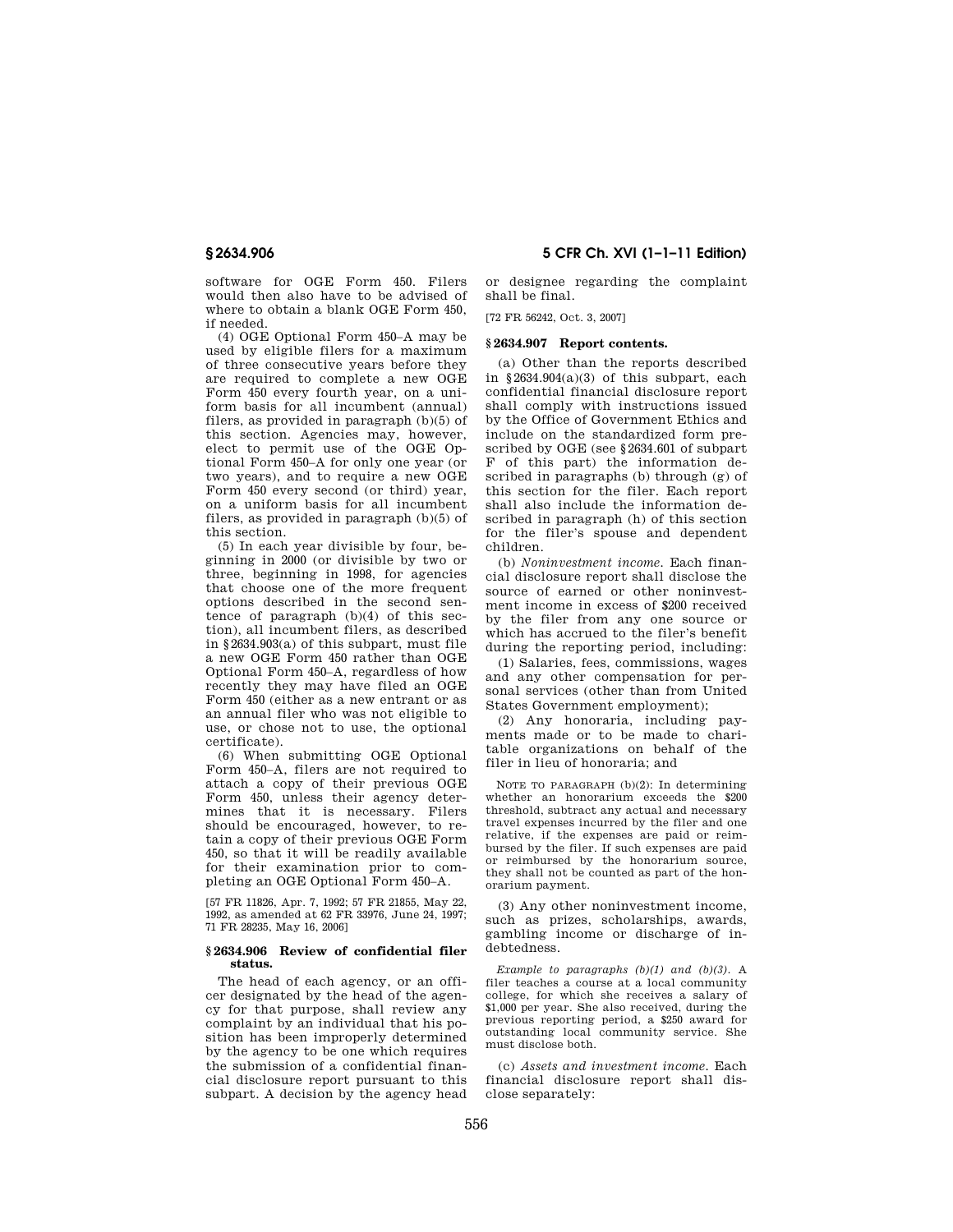(1) Each item of real and personal property having a fair market value in excess of \$1,000 held by the filer at the end of the reporting period in a trade or business, or for investment or the production of income, including but not limited to:

(i) Real estate;

(ii) Stocks, bonds, securities, and futures contracts;

(iii) Livestock owned for commercial purposes;

(iv) Commercial crops, either standing or held in storage;

(v) Antiques or art held for resale or investment;

(vi) Vested beneficial interests in trusts and estates;

(vii) Pensions and annuities;

(viii) Sector mutual funds (see definition at  $§2640.102(q)$  of this chapter);

(ix) Accounts or other funds receivable; and

(x) Capital accounts or other asset ownership in businesses.

(2) The source of investment income (dividends, rents, interest, capital gains, or the income from qualified or excepted trusts or excepted investment funds (see paragraph (i) of this section)), which is received by the filer or accrued to his benefit during the reporting period, and which exceeds \$200 in amount or value from any one source, including but not limited to income derived from:

(i) Real estate;

(ii) Collectible items;

(iii) Stocks, bonds, and notes;

(iv) Copyrights;

(v) Vested beneficial interests in trusts and estates;

(vi) Pensions;

(vii) Sector mutual funds (see definition at §2640.102(q) of this chapter);

(viii) The investment portion of life insurance contracts;

 $(ix)$  Loans:

(x) Gross income from a business;

(xi) Distributive share of a partnership;

(xii) Joint business venture income; and

(xiii) Payments from an estate or an annuity or endowment contract.

NOTE TO PARAGRAPHS (c)(1) AND (c)(2): For Individual Retirement Accounts (IRAs), brokerage accounts, trusts, mutual or pension funds, and other entities with portfolio holdings, each underlying asset must be separately disclosed, unless the entity qualifies for special treatment under paragraph (i) of this section.

(3) *Exemptions.* The following assets and investment income are exempt from the reporting requirements of paragraphs  $(c)(1)$  and  $(c)(2)$  of this section:

(i) A personal residence, as defined in §2634.105(1), of the filer or spouse;

(ii) Accounts (including both demand and time deposits) in depository institutions, including banks, savings and loan associations, credit unions, and similar depository financial institutions;

(iii) Money market mutual funds and accounts;

(iv) U.S. Government obligations, including Treasury bonds, bills, notes, and savings bonds;

(v) Government securities issued by U.S. Government agencies;

(vi) Financial interests in any retirement system of the United States (including the Thrift Savings Plan) or under the Social Security Act; and

(vii) Diversified mutual funds. (''Diversified'' means that the fund does not have a stated policy of concentrating its investments in any industry, business, single country other than the United States, or bonds of a single State within the United States and, in the case of an employee benefit plan, means that the plan's trustee has a written policy of varying plan investments. Whether a mutual fund meets this standard may be determined by checking the fund's prospectus or by calling a broker or the manager of the fund.)

*Example 1 to paragraph (c).* A filer owns a beach house which he rents out for several weeks each summer, receiving annual rental income of approximately \$5,000. He must report the rental property, as well as the city and state in which it is located.

*Example 2 to paragraph (c).* A filer's investment portfolio consists of several stocks, U.S. Treasury bonds, several cash bank deposit accounts, an account in the Government's Thrift Savings Plan, and shares in sector mutual funds and diversified mutual funds. He must report the name of each sector mutual fund in which he owns shares, and the name of each company in which he owns stock, valued at over \$1,000 at the end of the reporting period or from which he received income of more than \$200 during the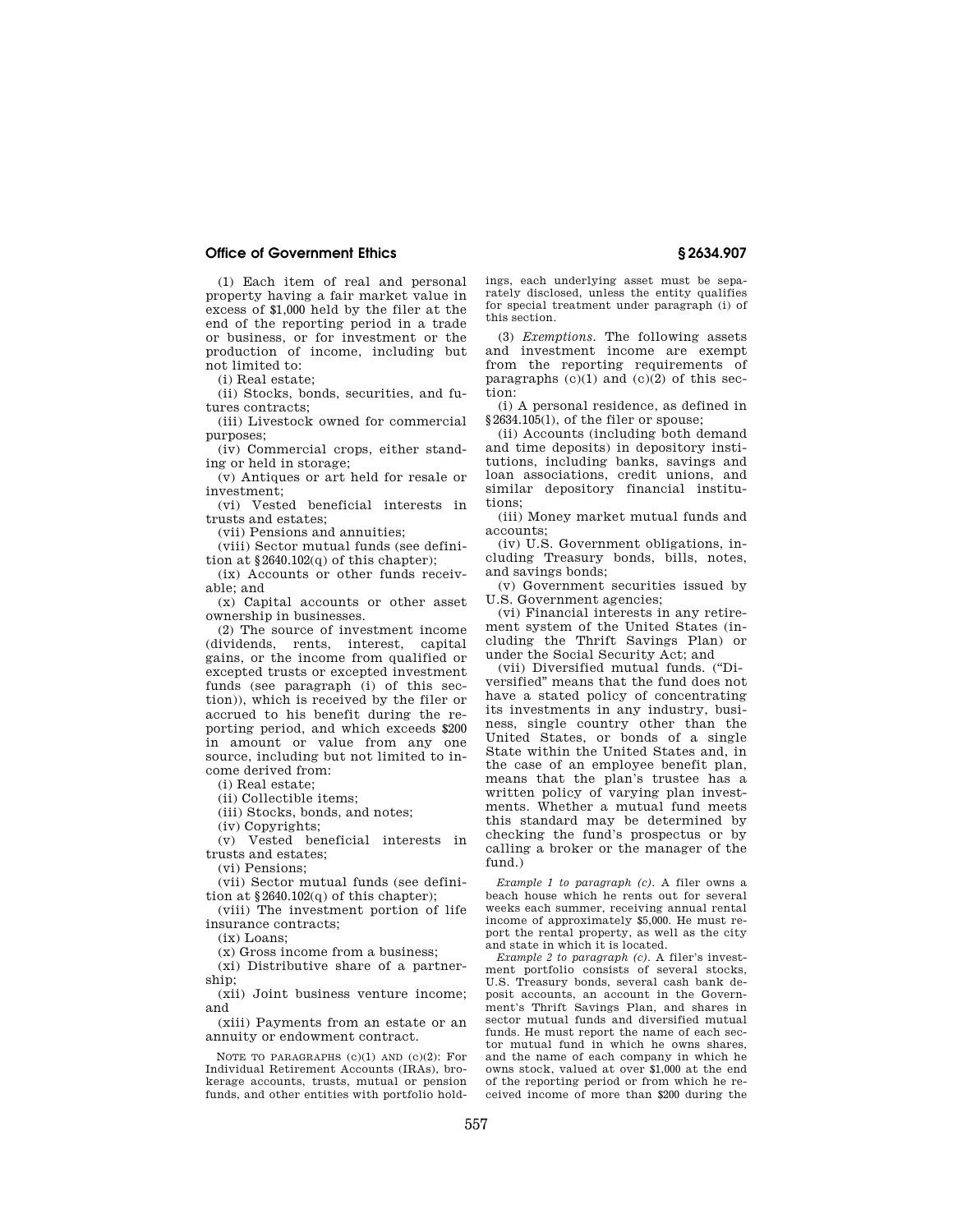reporting period. He need not report his diversified mutual funds, U.S. Treasury bonds, bank deposit accounts, or Thrift Savings Plan holdings.

(d) *Liabilities.* Each financial disclosure report filed pursuant to this subpart shall identify liabilities in excess of \$10,000 owed by the filer at any time during the reporting period, and the name and location of the creditors to whom such liabilities are owed, except:

(1) Personal liabilities owed to a spouse or to the parent, brother, sister, or child of the filer, spouse, or dependent child;

(2) Any mortgage secured by a personal residence of the filer or his spouse;

(3) Any loan secured by a personal motor vehicle, household furniture, or appliances, provided that the loan does not exceed the purchase price of the item which secures it;

(4) Any revolving charge account;

(5) Any student loan; and

(6) Any loan from a bank or other financial institution on terms generally available to the public.

*Example to paragraph (d).* A filer owes \$2,500 to his mother-in-law and \$12,000 to his best friend. He also has a \$15,000 balance on his credit card, a \$200,000 mortgage on his personal residence, and a car loan. Under the financial disclosure reporting requirements, he need not report the debt to his mother-inlaw, his credit card balance, his mortgage, or his car loan. He must, however, report the debt of over \$10,000 to his best friend.

(e) *Positions with non-Federal organizations*—(1) *In general.* Each financial disclosure report filed pursuant to this subpart shall identify all positions held at any time by the filer during the reporting period, other than with the United States, as an officer, director, trustee, general partner, proprietor, representative, executor, employee, or consultant of any corporation, company, firm, partnership, trust, or other business enterprise, any nonprofit organization, any labor organization, or any educational or other institution.

(2) *Exemptions.* The following positions are exempt from the reporting requirements of paragraph  $(e)(1)$  of this section:

(i) Positions held in religious, social, fraternal, or political entities; and

# **§ 2634.907 5 CFR Ch. XVI (1–1–11 Edition)**

(ii) Positions solely of an honorary nature, such as those with an emeritus designation.

*Example to paragraph (e).* A filer holds outside positions as the trustee of his family trust, the secretary of a local political party committee, and the ''Chairman emeritus'' of his town's Lions Club. He also is a principal of a tutoring school on weekends. The individual must report his outside positions as trustee of the family trust and as principal of the school. He does not need to report his positions as secretary of the local political party committee or ''Chairman emeritus'' because each of these positions is exempt.

(f) *Agreements and arrangements.* Each financial disclosure report filed pursuant to this subpart shall identify the parties to, and shall briefly describe the terms of, any agreement or arrangement of the filer in existence at any time during the reporting period with respect to:

(1) Future employment (including the date on which the filer entered into the agreement for future employment);

(2) A leave of absence from employment during the period of the filer's Government service;

(3) Continuation of payments by a former employer other than the United States Government; and

(4) Continuing participation in an employee welfare or benefit plan maintained by a former employer.

*Example 1 to paragraph (f).* A filer plans to retire from Government service in eight months. She has negotiated an arrangement for part-time employment with a privatesector company, to commence upon her retirement. On her financial disclosure report, she must identify the future employer, and briefly describe the terms of, this agreement and disclose the date on which she entered into the agreement.

*Example 2 to paragraph (f).* A new employee who has entered a position which requires the filing of a confidential form is on a leave of absence from his private-sector employment. During his Government tenure, he will continue to receive deferred compensation from this employer, and will continue to participate in its pension plan. He must report and briefly describe his arrangements for a leave of absence, for the receipt of deferred compensation, and for participation in the pension plan.

(g) *Gifts and travel reimbursements*—(1) *Gifts.* Each annual financial disclosure report filed pursuant to this subpart shall contain a brief description of all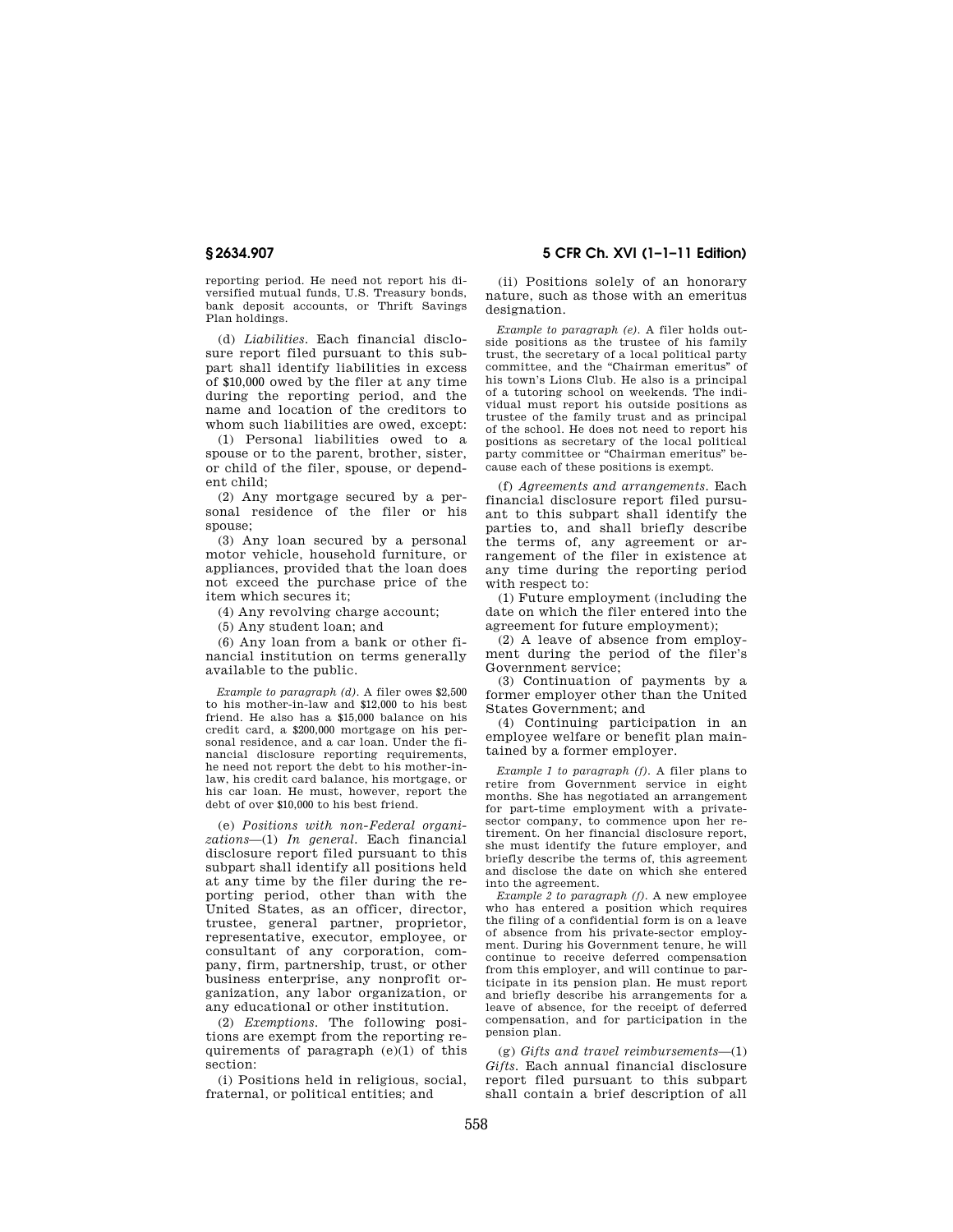gifts aggregating more than \$335 in value which are received by the filer during the reporting period from any one source, as well as the identity of the source. For in-kind travel-related gifts, the report shall include a travel itinerary, the dates, and the nature of expenses provided.

(2) *Travel reimbursements.* Each annual financial disclosure report filed pursuant to this subpart shall contain a brief description itinerary, dates, and the nature of expenses provided) of any travel-related reimbursements aggregating more than \$335 in value which are received by the filer during the reporting period from any one source, as well as the identity of the source.

(3) *Aggregation exception.* Any gift or travel reimbursement with a fair market value of \$134 or less need not be aggregated for purposes of the reporting rules of this section. However, the acceptance of gifts, whether or not reportable, is subject to the restrictions imposed by Executive Order 12674, as modified by Executive Order 12731, and the implementing regulations standards of ethical conduct.

(4) *Valuation of gifts and travel reimbursements.* The value to be assigned to a gift or travel reimbursement is its fair market value. For most reimbursements, this will be the amount actually received. For gifts, the value should be determined in one of the following manners:

(i) If the gift has been newly purchased or is readily available in the market, the value shall be its retail price. The filer need not contact the donor, but may contact a retail establishment selling similar items to determine the present cost in the market.

(ii) If the item is not readily available in the market, such as a piece of art, a handmade item, or an antique, the filer may make a good faith estimate of the value of the item.

(iii) The term "readily available in the market'' means that an item generally is available for retail purchase in the metropolitan area nearest to the filer's residence.

(5) New entrants, as described in §2634.903(b) of this subpart, need not report any information on gifts and travel reimbursements.

(6) *Exemptions.* Reports need not contain any information about gifts and travel reimbursements received from relatives (see  $§2634.105(0)$ ) or during a period in which the filer was not an officer or employee of the Federal Government. Additionally, any food, lodging, or entertainment received as ''personal hospitality of any individual'', as defined in  $$2634.105(k)$ , need not be reported. See also exclusions specified in the definitions of "gift" and "reimbursement'' at §2634.105(h) and (n).

*Example to paragraph (g).* A filer accepts a briefcase, a pen and pencil set, a paperweight, and a palm pilot from a community service organization he has worked with solely in his private capacity. He determines that the value of these gifts is:

Gift 1—Briefcase: \$200

Gift 2—Pen and Pencil Set: \$35

Gift 3—Paperweight: \$5

Gift 4—Palm Pilot: \$275

The filer must disclose gifts 1 and 4 since, together, they aggregate more than \$335 in value from the same source. He need not aggregate or report gifts 2 and 3 because each gift's value does not exceed \$134.

(h) *Disclosure rules for spouses and dependent children*—(1) *Noninvestment income.* (i) Each financial disclosure report required by the provisions of this subpart shall disclose the source of earned income in excess of \$1,000 from any one source, which is received by the filer's spouse or which has accrued to the spouse's benefit during the reporting period. If earned income is derived from a spouse's self-employment in a business or profession, the report shall also disclose the nature of the business or profession. The filer is not required to report other noninvestment income received by the spouse such as prizes, scholarships, awards, gambling income, or a discharge of indebtedness.

(ii) Each report shall disclose the source of any honoraria received by or accrued to the spouse (or payments made or to be made to charity on the spouse's behalf in lieu of honoraria) in excess of \$200 from any one source during the reporting period.

*Example to paragraph (h)(1).* A filer's husband has a seasonal part-time job as a sales clerk at a department store, for which he receives a salary of \$1,000 per year. He also received, during the previous reporting period, a \$250 award for outstanding local community service, and an honorarium of \$250 from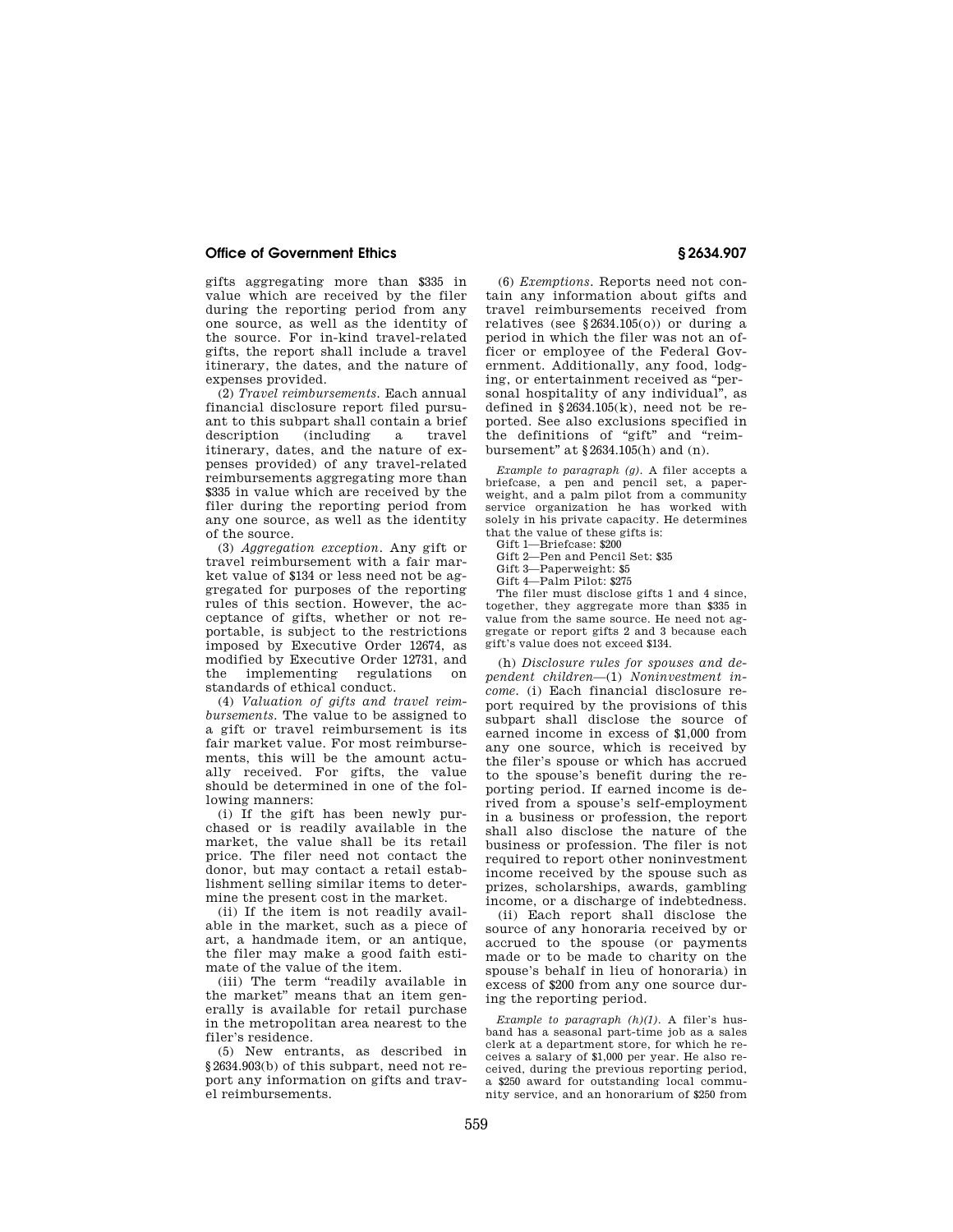the state university. The filer need not report either her husband's outside earned income or award because neither exceeded \$1,000. She must, however, report the source of the honorarium because it exceeded \$200.

(2) *Assets and investment income.* Each confidential financial disclosure report shall disclose the assets and investment income described in paragraph (c) of this section and held by the spouse or dependent child of the filer, unless the following three conditions are satisfied:

(i) The filer certifies that the item represents the spouse's or dependent child's sole financial interest, and that the filer has no specific knowledge regarding that item;

(ii) The item is not in any way, past or present, derived from the income, assets or activities of the filer; and

(iii) The filer neither derives, nor expects to derive, any financial or economic benefit from the item.

NOTE TO PARAGRAPH (h)(2): One who prepares a joint tax return with his spouse will normally derive a financial or economic benefit from assets held by the spouse, and will also be charged with knowledge of such items; therefore, he could not avail himself of this exception. Likewise, a trust for the education of one's minor child normally will convey a financial benefit to the parent. If so, the assets of the trust would be reportable on a financial disclosure report.

(3) *Liabilities.* Each confidential financial disclosure report shall disclose all information concerning liabilities described in paragraph (d) of this section and owed by a spouse or dependent child, unless the following three conditions are satisfied:

(i) The filer certifies that the item represents the spouse's or dependent child's sole financial responsibility, and that the filer has no specific knowledge regarding that item;

(ii) The item is not in any way, past or present, derived from the activities of the filer; and

(iii) The filer neither derives, nor expects to derive, any financial or economic benefit from the item.

(4) *Gifts and travel reimbursements.* (i) Each annual confidential financial disclosure report shall disclose gifts and reimbursements described in paragraph (g) of this section and received by a spouse or dependent child which are not received totally independently of

their relationship to the filer. (ii) A filer who is a new entrant as described in §2634.903(b) of this subpart is not required to report information regarding gifts and reimbursements re-

ceived by a spouse or dependent child. (5) *Divorce and separation.* A filer need not report any information about:

(i) A spouse living separate and apart from the filer with the intention of terminating the marriage or providing for permanent separation;

(ii) A former spouse or a spouse from whom the filer is permanently separated; or

(iii) Any income or obligations of the filer arising from dissolution of the filer's marriage or permanent separation from a spouse.

*Example to paragraph (h)(5).* A filer and her husband are living apart in anticipation of divorcing. The filer need not report any information about her spouse's sole assets and liabilities, but she must continue to report their joint assets and liabilities.

(i) *Trusts, estates, and investment funds*—(1) *In general.* (i) Except as otherwise provided in this section, each confidential financial disclosure report shall include the information required by this subpart about the holdings of any trust, estate, investment fund or other financial arrangement from which income is received by, or with respect to which a beneficial interest in principal or income is held by, the filer, his spouse, or dependent child.

(ii) No information, however, is required about a nonvested beneficial interest in the principal or income of an estate or trust. A vested interest is a present right or title to property, which carries with it an existing right of alienation, even though the right to possession or enjoyment may be postponed to some uncertain time in the future. This includes a future interest when one has a right, defeasible or indefeasible, to the immediate possession or enjoyment of the property, upon the ceasing of another's interest. Accordingly, it is not the uncertainty of the time of enjoyment in the future, but the uncertainty of the right of enjoyment (title and alienation), which differentiates a ''vested'' and a ''nonvested'' interest.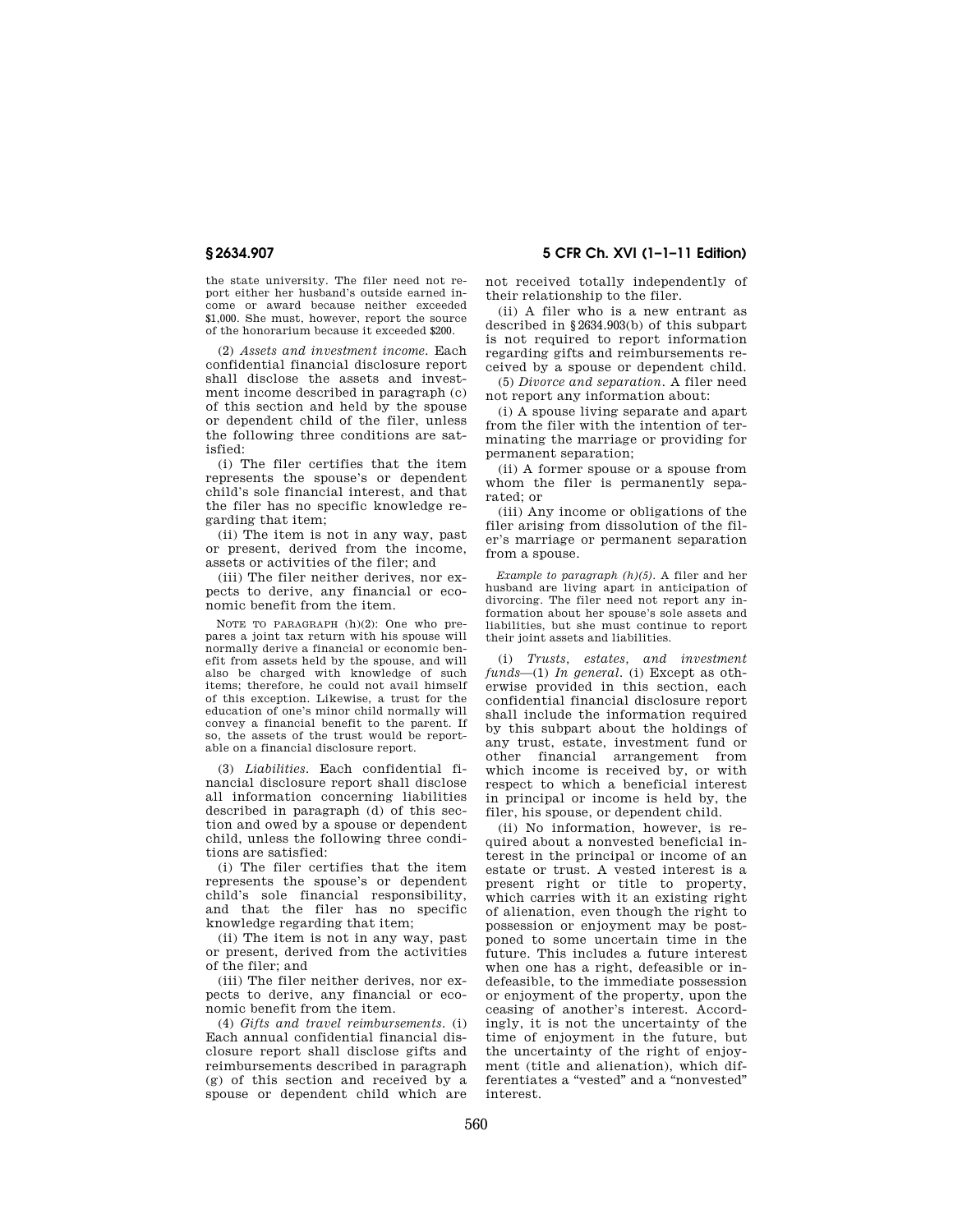NOTE TO PARAGRAPH (i)(1): Nothing in this section requires the reporting of the holdings of a revocable inter vivos trust (also known as a "living trust") with respect to which the filer, his spouse or dependent child has only a remainder interest, whether or not vested, provided that the grantor of the trust is neither the filer, the filer's spouse, nor the filer's dependent child. Furthermore, nothing in this section requires the reporting of the holdings of a revocable inter vivos trust from which the filer, his spouse or dependent child receives any discretionary distribution, provided that the grantor of the trust is neither the filer, the filer's spouse, nor the filer's dependent child.

(2) *Qualified trusts and excepted trusts.*  (i) A filer should not report information about the holdings of any qualified blind trust (as defined in §2634.403) or any qualified diversified trust (as defined in §2634.404).

(ii) In the case of an excepted trust, a filer should indicate the general nature of its holdings, to the extent known, but does not otherwise need to report information about the trust's holdings. For purposes of this part, the term "excepted trust" means a trust:

(A) Which was not created directly by the filer, spouse, or dependent child; and

(B) The holdings or sources of income of which the filer, spouse, or dependent child have no specific knowledge through a report, disclosure, or constructive receipt, whether intended or inadvertent.

(3) *Excepted investment funds.* (i) No information is required under paragraph (i)(1) of this section about the underlying holdings of an excepted investment fund as defined in paragraph  $(i)(3)(ii)$  of this section, except that the fund itself shall be identified as an interest in property and/or a source of income.

(ii) For purposes of financial disclosure reports filed under the provisions of this subpart, an ''excepted investment fund'' means a widely held investment fund (whether a mutual fund, regulated investment company, common trust fund maintained by a bank or similar financial institution, pension or deferred compensation plan, or any other investment fund), if:

(A)(*1*) The fund is publicly traded or available; or

(*2*) The assets of the fund are widely diversified; and

(B) The filer neither exercises control over nor has the ability to exercise control over the financial interests held by the fund.

(iii) A fund is widely diversified if it holds no more than 5% of the value of its portfolio in the securities of any one issuer (other than the United States Government) and no more than 20% in any particular economic or geographic sector.

(j) *Special rules.* (1) Political campaign funds, including campaign receipts and expenditures, need not be included in any report filed under this subpart. However, if the individual has authority to exercise control over the fund's assets for personal use rather than campaign or political purposes, that portion of the fund over which such authority exists must be reported.

(2) In lieu of entering data on a part of the report form designated by the Office of Government Ethics, a filer may attach to the reporting form a copy of a brokerage report, bank statement, or other material, which, in a clear and concise fashion, readily discloses all information which the filer would otherwise have been required to enter on the concerned part of the report form.

(k) For reports of confidential filers described in  $§2634.904(a)(3)$  of this subpart, each supplemental confidential financial disclosure report shall include only the supplemental information:

(1) Which is more extensive than that required in the reporting individual's public financial disclosure report under this part; and

(2) Which has been approved by the Office of Government Ethics for collection by the agency concerned, as set forth in supplemental agency regulations and forms, issued under §§2634.103 and 2634.601(b) (see §2634.901(b) and (c) of this subpart).

[71 FR 28236, May 16, 2006, as amended at 73 FR 15388, Mar. 24, 2008]

#### **§ 2634.908 Reporting periods.**

(a) *Incumbents.* Each confidential financial disclosure report filed under §2634.903(a) of this subpart shall include on the standard form prescribed by the Office of Government Ethics and in accordance with instructions issued by the Office, a full and complete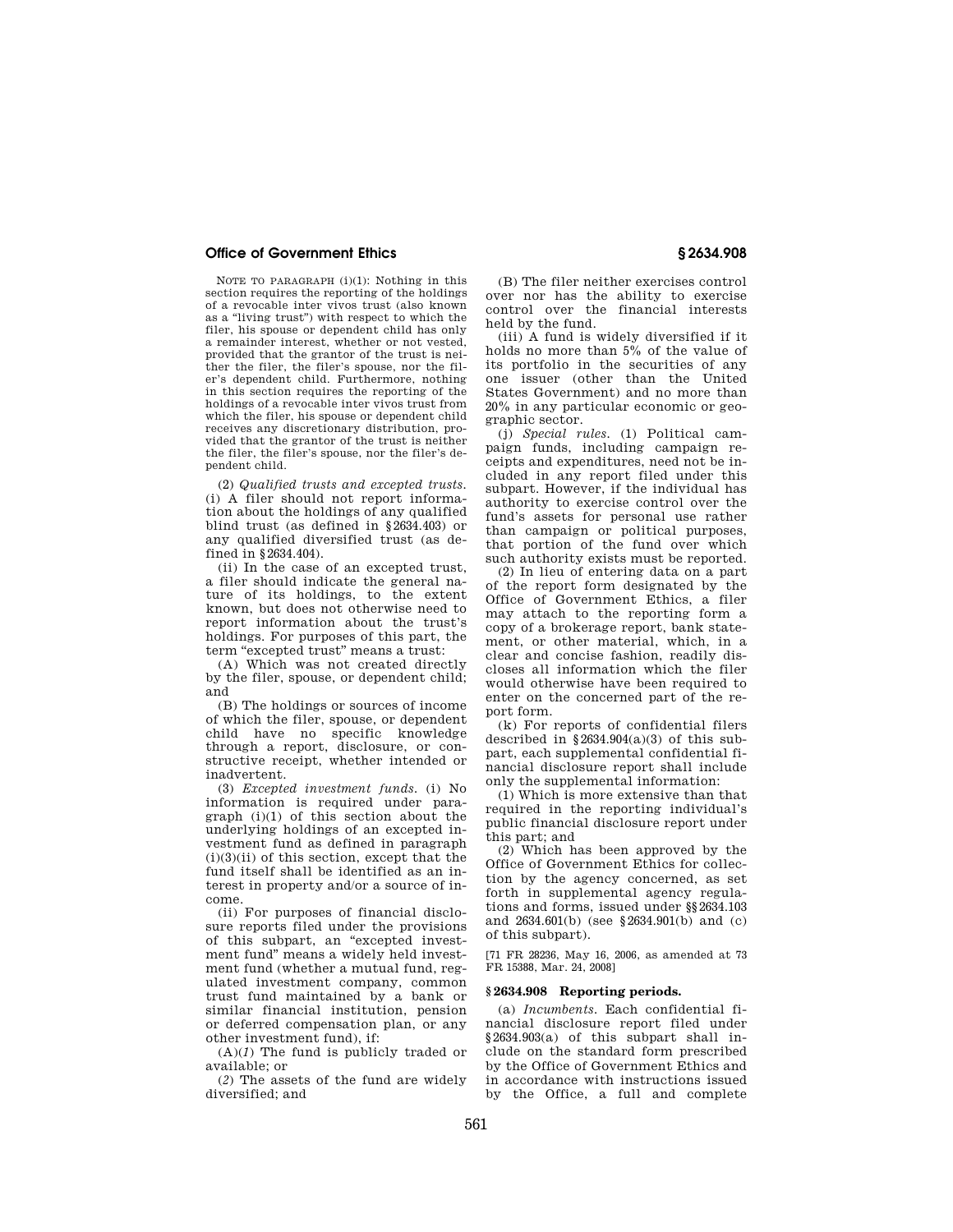statement of the information required to be reported according to the provisions of this subpart for the preceding calendar year, or for any portion of that period not covered by a previous confidential or public financial disclosure report filed under this part.

(b) *New entrants.* Each confidential financial disclosure report filed under §2634.903(b) of this subpart shall include, on the standard form prescribed by the Office of Government Ethics and in accordance with instructions issued by the Office, a full and complete statement of the information required to be reported according to the provisions of this subpart for the preceding twelve months from the date of filing.

[57 FR 11826, Apr. 7, 1992, as amended at 71 FR 28239, May 16, 2006]

## **§ 2634.909 Procedures, penalties, and ethics agreements.**

(a) The provisions of subpart F of this part govern the filing procedures and forms for, and the custody and review of, confidential disclosure reports filed under this subpart.

(b) For penalties and remedial action which apply in the event that the reporting individual fails to file, falsifies information, or files late with respect to confidential financial disclosure reports, see subpart G of this part.

(c) Subpart H of this part on ethics agreements applies to both the public and confidential reporting systems under this part.

# **Subpart J—Certificates of Divestiture**

SOURCE: 69 FR 44894, July 28, 2004, unless otherwise noted.

## **§ 2634.1001 Overview.**

(a) *Scope.* 26 U.S.C. 1043 and the rules of this subpart allow an eligible person to defer paying capital gains tax on property sold to comply with conflict of interest requirements. To defer the gains, an eligible person must obtain a Certificate of Divestiture from the Director of the Office of Government Ethics before selling the property. This subpart describes the circumstances when an eligible person may obtain a Certificate of Divestiture and estab-

**§ 2634.909 5 CFR Ch. XVI (1–1–11 Edition)** 

lishes the procedure that the Office of Government Ethics uses to issue Certificates of Divestiture.

(b) *Purpose.* The purpose of section 1043 and this subpart is to minimize the burden that would result from paying capital gains tax on the sale of assets to comply with conflict of interest requirements. Minimizing this burden aids in attracting and retaining highly qualified personnel in the executive branch and ensures the confidence of the public in the integrity of Government officials and decision-making processes.

## **§ 2634.1002 Role of the Internal Revenue Service.**

The Internal Revenue Service (IRS) has jurisdiction over the tax aspects of a divestiture made pursuant to a Certificate of Divestiture. Eligible persons seeking to defer capital gains:

(a) Must follow IRS requirements for reporting dispositions of property and electing under section 1043 not to recognize capital gains; and

(b) Should consult a personal tax advisor or the IRS for guidance on these matters.

#### **§ 2634.1003 Definitions.**

For purposes of this subpart:

*Eligible person* means:

(1) Any officer or employee of the executive branch of the Federal Government, except a person who is a special Government employee as defined in 18 U.S.C. 202;

(2) The spouse or any minor or dependent child of the individual referred to in paragraph (1) of this definition; and

(3) Any trustee holding property in a trust in which an individual referred to in paragraph (1) or (2) of this definition has a beneficial interest in principal or income.

*Permitted property* means:

(1) An obligation of the United States; or

(2) A diversified investment fund. A diversified investment fund is a diversified mutual fund or diversified unit investment trust, as defined in 5 CFR 2640.102(a), (k) and (u);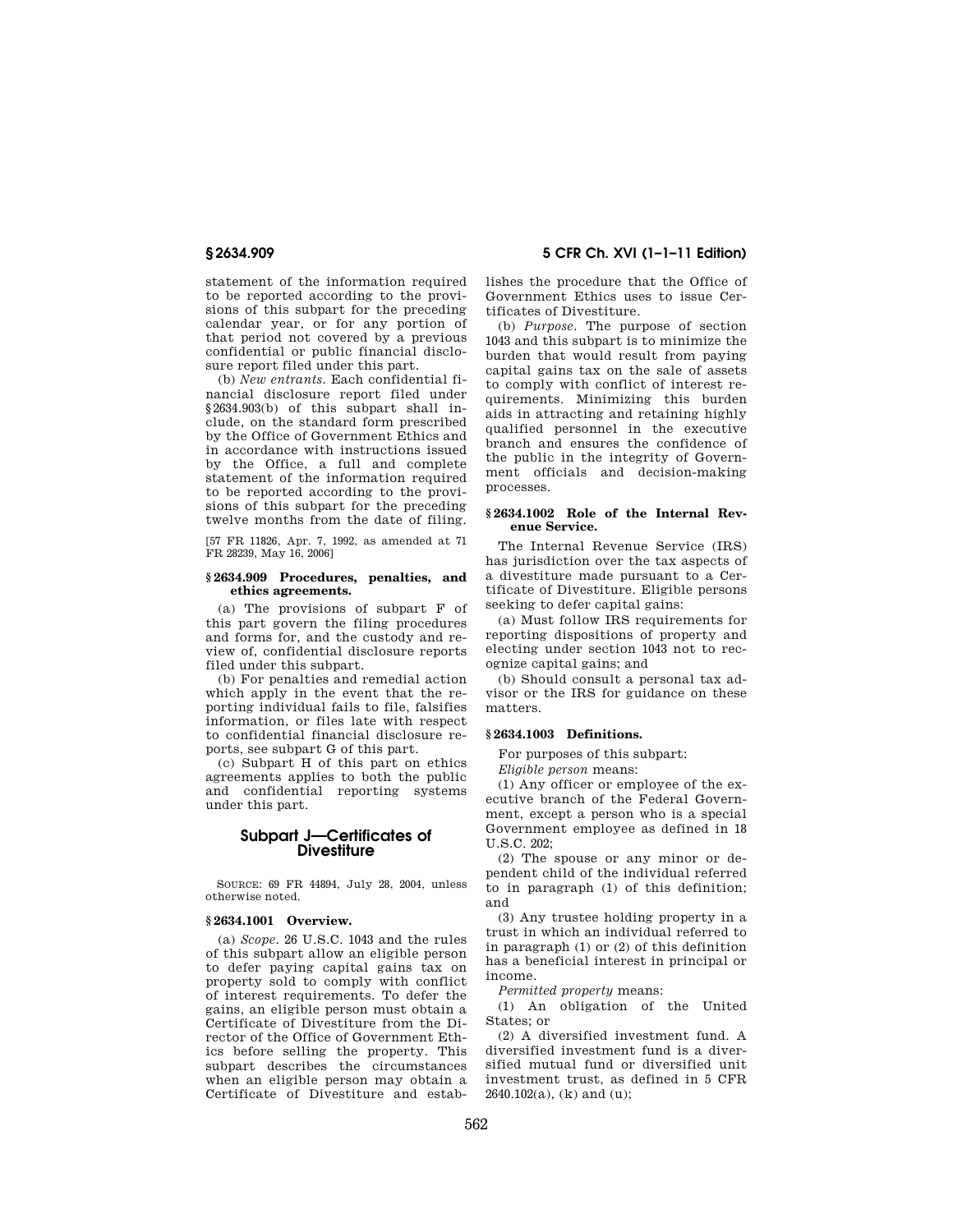(3) Provided, however, a permitted property cannot be any holding prohibited by statute, regulation, rule, or Executive order. As a result, requirements applicable to specific agencies and positions may limit an eligible person's choices of permitted property. An employee seeking a Certificate of Divestiture should consult the appropriate designated agency ethics official to determine whether a statute, regulation, rule, or Executive order may limit choices of permitted property.

### **§ 2634.1004 General rule.**

(a) The Director of the Office of Government Ethics may issue a Certificate of Divestiture for specific property in accordance with the procedures of §2634.1005 of this subpart if:

(1) The Director determines that divestiture of the property by an eligible person is reasonably necessary to comply with 18 U.S.C. 208, or any other Federal conflict of interest statute, regulation, rule, or Executive order; or

(2) A congressional committee requires divestiture as a condition of confirmation.

(b) The Director of the Office of Government Ethics cannot issue a Certificate of Divestiture for property that already has been sold.

*Example 1 to §2634.1004:* An employee is directed to divest shares of stock, a limited partnership interest, and foreign currencies. If the sale of these assets will result in capital gains under the Internal Revenue Code, the employee may request and receive a Certificate of Divestiture.

*Example 2 to §2634.1004:* An employee of the Department of Commerce is directed to divest his shares of XYZ stock acquired through the exercise of options held in an employee benefit plan. His gain from the sale of the stock will be treated as ordinary income. Because only capital gains realized under Federal tax law are eligible for deferral under section 1043, a Certificate of Divestiture cannot be issued for the sale of the XYZ stock.

*Example 3 to §2634.1004:* During her Senate confirmation hearing, a nominee to a Department of Defense (DOD) position is directed to divest stock in a DOD contractor as a condition of her confirmation. Eager to comply with the order to divest, the nominee sells her stock immediately after the hearing and prior to being confirmed by the Senate. Once she is a DOD employee, she requests a Certificate of Divestiture for the stock. Because the Office of Government

Ethics cannot issue a Certificate of Divestiture for property that has already been divested, the employee's request for a Certificate of Divestiture will be denied.

*Example 4 to §2634.1004:* After receiving a Certificate of Divestiture, the spouse of a Food and Drug Administration employee sold stock in a regulated company. Between the time of the request for the Certificate of Divestiture and the sale of the stock, the stock price dropped and the spouse sold the stock at a loss. Because the sale of the stock did not result in capital gains, the spouse has no need for the Certificate of Divestiture and cannot submit it to the Internal Revenue Service for deferral of gains. No further action need be taken by the employee or the employee's spouse in connection with the Certificate of Divestiture.

#### **§ 2634.1005 How to obtain a Certificate of Divestiture.**

(a) *Employee's request to the designated agency ethics official.* An employee seeking a Certificate of Divestiture must submit a written request to the designated agency ethics official at his or her agency. The request must contain:

(1) A full and specific description of the property that will be divested. For example, if the property is corporate stock, the request must include the number of shares for which the eligible person seeks a Certificate of Divestiture;

(2) A brief description of how the eligible person acquired the property;

(3) A statement that the eligible person holding the property has agreed to divest the property; and

(4)(i) The date that the requirement to divest first applied; or

(ii) The date the employee first agreed that the eligible person would divest the property in order to comply with conflict of interest requirements.

(b) *Designated agency ethics official's submission to the Office of Government Ethics.* The designated agency ethics official must forward to the Director of the Office of Government Ethics the employee's written request described in paragraph (a) of this section. In addition, the designated agency ethics official must submit:

(1) A copy of the employee's latest financial disclosure report. If the employee is not required to file a financial disclosure report, the designated agency ethics official must obtain from the employee, and submit to the Office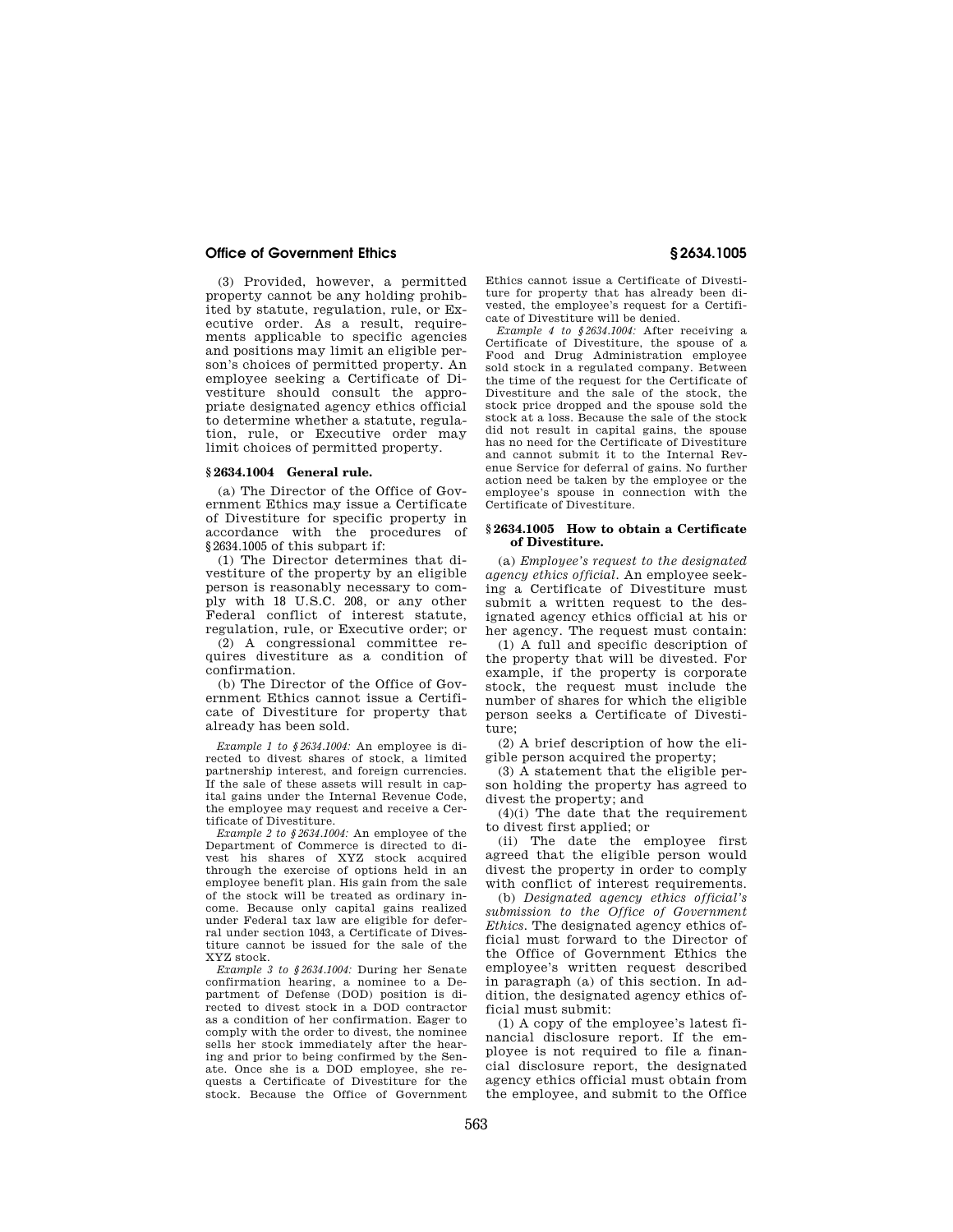of Government Ethics, a listing of the employee's interests that would be required to be disclosed on a confidential financial disclosure report excluding gifts and travel reimbursements. For purposes of this listing, the reporting period is the preceding twelve months from the date the requirement to divest first applied or the date the employee first agreed that the eligible person would divest the property;

(2) An opinion that describes why divestiture of the property is reasonably necessary to comply with 18 U.S.C. 208, or any other Federal conflict of interest statute, regulation, rule, or Executive order; and

(3) A brief description of the employee's position or a citation to a statute that sets forth the duties of the position.

(c) *Divestitures required by a congressional committee.* In the case of a divestiture required by a congressional committee as a condition of confirmation, the designated agency ethics official must submit appropriate evidence that the committee requires the divestiture. A transcript of congressional testimony or a written statement from the designated agency ethics official concerning the committee's custom regarding divestiture are examples of evidence of the committee's requirements.

(d) *Divestitures for property held in a trust.* In the case of divestiture of property held in a trust, the employee must submit a copy of the trust instrument, as well as a list of the trust's current holdings, unless the holdings are listed on the employee's most recent financial disclosure report. In certain cases involving divestiture of property held in a trust, the Director may not issue a Certificate of Divestiture unless the parties take actions which, in the opinion of the Director, are appropriate to exclude, to the extent practicable, parties other than eligible persons from benefitting from the deferral of capital gains. Such actions may include, as permitted by applicable State law, division of the trust into separate portfolios, special distributions, dissolution of the trust, or anything else deemed feasible by the Director, in his or her sole discretion.

# **§ 2634.1006 5 CFR Ch. XVI (1–1–11 Edition)**

*Example 1 to paragraph (d):* An employee has a 90% beneficial interest in an irrevocable trust created by his grandfather. His four adult children have the remaining 10% beneficial interest in the trust. A number of the assets held in the trust must be sold to comply with conflicts of interest requirements. Due to State law, no action can be taken to separate the trust assets. Because the adult children have a small interest in the trust and the assets cannot be separated. the Director may consider issuing a Certificate of Divestiture to the trustee for the sale of all of the conflicting assets.

(e) *Time requirements.* A request for a Certificate of Divestiture does not extend the time in which an employee otherwise must divest property required to be divested pursuant to an ethics agreement, or prohibited by statute, regulation, rule, or Executive order. Therefore, an employee must submit his or her request for a Certificate of Divestiture as soon as possible once the requirement to divest becomes applicable. The Office of Government Ethics will consider requests submitted beyond the applicable time period for divestiture. If the designated agency ethics official submits a request to the Office of Government Ethics beyond the applicable time period for divestiture, he must explain the reason for the delay. (*See* 5 CFR 2634.802 and 2635.403 for rules relating to the time requirements for divestiture.)

(f) *Response by the Office of Government Ethics.* After reviewing the materials submitted by the employee and the designated agency ethics official, and making a determination that all requirements have been met, the Director will issue a Certificate of Divestiture. The certificate will be sent to the designated agency ethics official who will then forward it to the employee.

# **§ 2634.1006 Rollover into permitted property.**

(a) *Reinvestment of proceeds.* In order to qualify for deferral of capital gains, an eligible person must reinvest the proceeds from the sale of the property divested pursuant to a Certificate of Divestiture into permitted property during the 60-day period beginning on the date of the sale. The proceeds may be reinvested into one or more types of permitted property.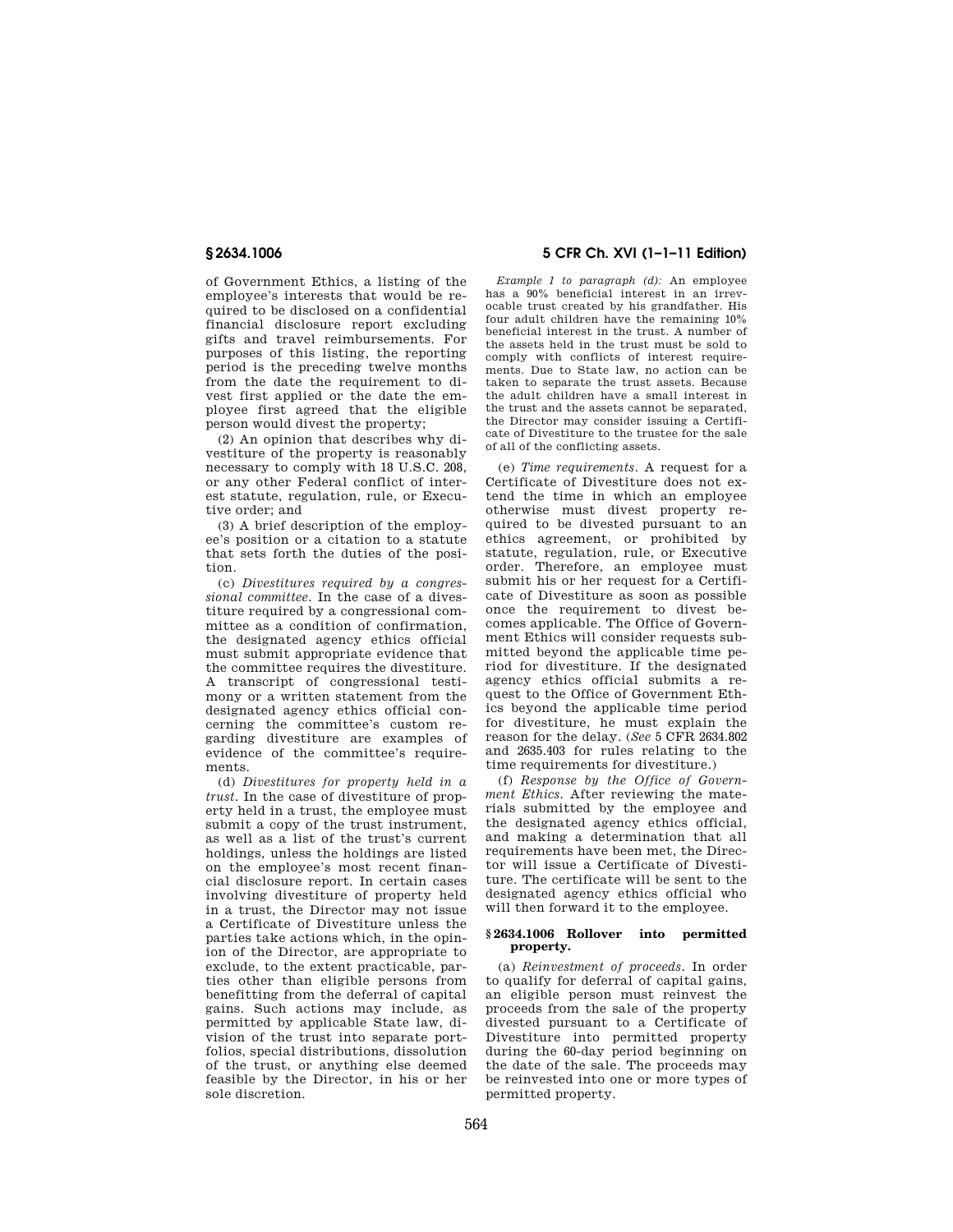## **Office of Government Ethics**  Pt. 2634, App. A

*Example 1 to paragraph (a):* A recently hired employee of the Department of Transportation receives a Certificate of Divestiture for the sale of a large block of stock in an airline. He may split the proceeds of the sale and reinvest them in an S&P Index Fund, a diversified Growth Stock Fund, and U.S. Treasury bonds.

*Example 2 to paragraph (a):* The Secretary of Treasury sells certain stock after receiving a Certificate of Divestiture and is considering reinvesting the proceeds from the sale into U.S. Treasury securities. However, because the Secretary of the Treasury is prohibited by 31 U.S.C. 329 from being involved in buying obligations of the United States Government, the Secretary cannot reinvest the proceeds in such securities. However, she may invest the proceeds in a diversified mutual fund. See the definition of *permitted property* at §2634.1003.

(b) *Internal Revenue Service reporting requirements.* An eligible person who elects to defer the recognition of capital gains from the sale of property pursuant to a Certificate of Divestiture must follow Internal Revenue Service rules for reporting the sale of the property and the reinvestment transaction.

#### **§ 2634.1007 Cases in which Certificates of Divestiture will not be issued.**

The Director of the Office of Government Ethics, in his or her sole discretion, may deny a request for a Certificate of Divestiture in cases where an unfair or unintended benefit would result. Examples of such cases include:

(a) *Employee benefit plans.* The Director will not issue a Certificate of Divestiture if the property is held in a pension, profit-sharing, stock bonus, or other employee benefit plan and can otherwise be rolled over into an eligible tax-deferred retirement plan within the 60-day reinvestment period.

(b) *Complete divestiture.* The Director will not issue a Certificate of Divestiture unless the employee agrees to divest all of the property that presents a conflict of interest, as well as other similar or related property that presents a conflict of interest under a Federal conflict of interest statute, regulation, rule, or Executive order. However, any property that qualifies for a regulatory exemption at 5 CFR part 2640 need not be divested for a Certificate of Divestiture to be issued.

*Example 1 to paragraph (b):* A Department of Agriculture employee owns shares of

stock in Better Workspace, Inc. valued at \$25,000. As part of his official duties, the employee is assigned to evaluate bids for a contract to renovate office space at his agency. The Department's designated agency ethics official discovers that Better Workspace is one of the companies that has submitted a bid and directs the employee to sell his stock in the company. Because Better Workspace is a publicly traded security, the employee could retain up to \$15,000 of the stock under the regulatory exemption for interests in securities at 5 CFR 2640.202(a). He would be able to request a Certificate of Divestiture for the \$10,000 of Better Workspace stock that is not covered by the exemption. Alternatively, he could request a Certificate of Divestiture for the entire \$25,000 worth of stock. If he chooses to sell his stock down to an amount permitted under the regulatory exemption, the Office of Government Ethics will not issue additional Certificates of Divestiture if the value of the stock goes above \$15,000 again.

(c) *Property acquired under improper circumstances.* The Director will not issue a Certificate of Divestiture:

(1) If the eligible person acquired the property at a time when its acquisition was prohibited by statute, regulation, rule, or Executive order; or

(2) If circumstances would otherwise create the appearance of a conflict with the conscientious performance of Government responsibilities.

## **§ 2634.1008 Public access to a Certificate of Divestiture.**

A Certificate of Divestiture issued pursuant to the provisions of this subpart is available to the public in accordance with the rules of §2634.603 of this part.

## APPENDIX A TO PART 2634—CERTIFICATE OF INDEPENDENCE (FORM APPROVED: OMB CONTROL NO. 3209–0007)

The Certificate of Independence required by §2634.406(b) shall be executed as follows:

## CERTIFICATE OF INDEPENDENCE

With respect to the trust of \_\_\_\_\_ (Set-<br>tlor), which has been submitted to the Office of Government Ethics for certification pursuant to the Ethics in Government Act of 1978 (Pub. L. 95–521, as amended), the undersigned proposed [Trustee] [ill] of such trust is a financial institution which is eligible to serve in such fiduciary capacity in accordance with section 102(f)(3)(A) of such Act:

FIRST: The undersigned is (check one)—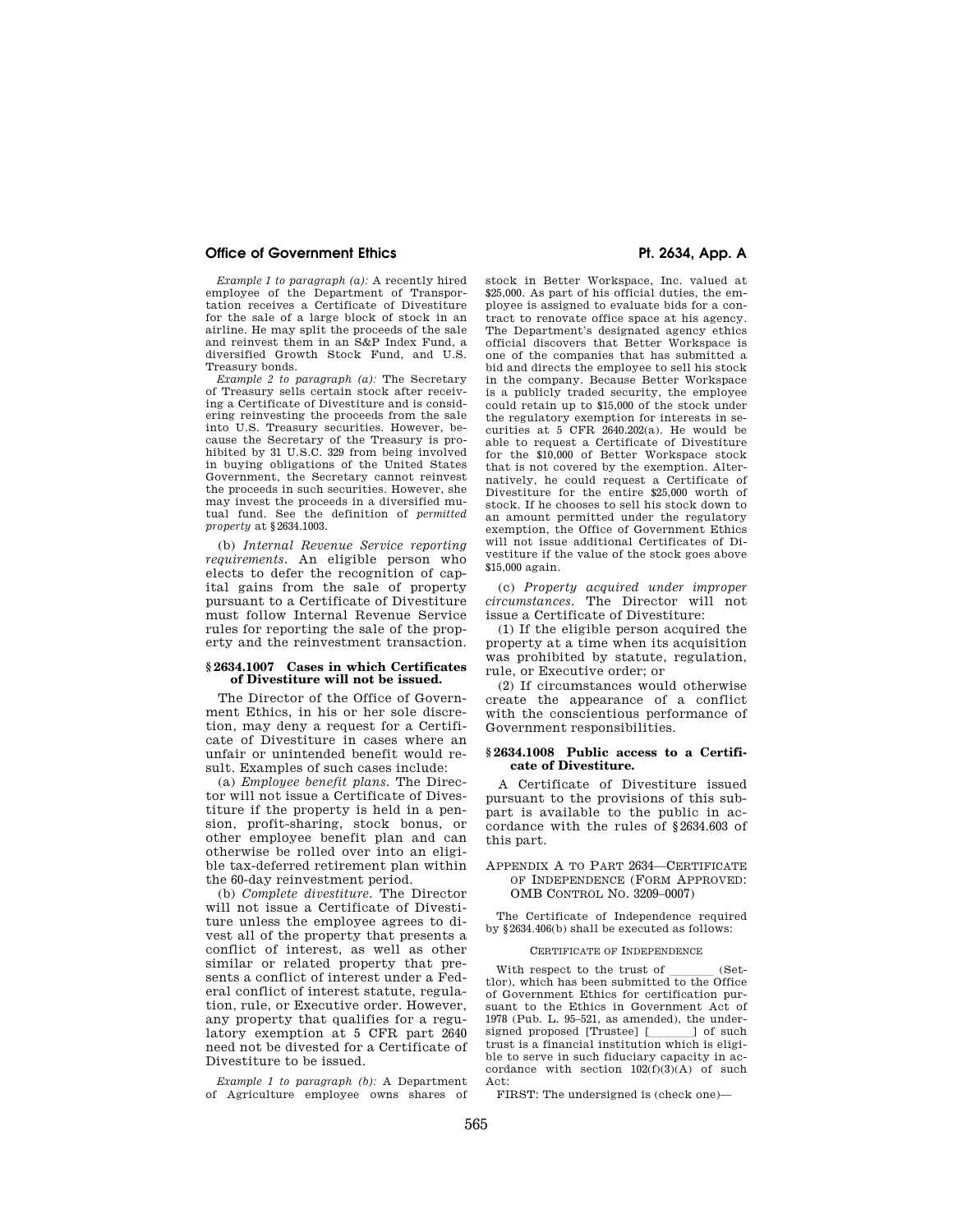( ) a bank, as defined in 12 U.S.C. 1841(c), or

) an investment adviser, as defined in 15  $U.S.C. 80b-2(a)(11),$ 

not more than 10 percent of which is owned or controlled by a single individual.

SECOND: The undersigned—

(1) Is independent of and unassociated with any interested party so that the undersigned cannot be controlled or influenced in the administration of the trust by any interested party; and

(2) is not and has not been affiliated with any interested party, and is not a partner of, or involved in any joint venture or other investment or business with any interested party.

THIRD: Any director, officer, or employee of the undersigned—

(1) Is independent of and unassociated with any interested party so that such director, officer, or employee cannot be controlled or influenced in the administration of the trust by any interested party;

(2) Is not and has not been employed by any interested party, nor a director, officer, or employee of any organization affiliated with any interested party, and is not and has not been a partner of, or involved in any joint venture or other investment or business with, any interested party; and

(3) Is not a relative of any interested party. FOURTH: The undersigned certifies that the statements contained herein are true, complete and correct to the best of such undersigned's knowledge and belief.

Datelll (firm)lll

 $By:$ <br>(title)

(title)\_\_\_\_\_<br>NOTE: See Appendix C of this part for Privacy Act and Paperwork Reduction Act notices.

[57 FR 11829, Apr. 7, 1992, as amended at 63 FR 58620, Nov. 2, 1998]

## APPENDIX B TO PART 2634—CERTIFICATE OF COMPLIANCE (FORM APPROVED: OMB CONTROL NO. 3209–0007)

The Certificate of Compliance required by §2634.408(b) shall be executed as follows:

## CERTIFICATE OF COMPLIANCE

With respect to the qualified blind trust<br>(qualified diversified trust) of (Settlor), (qualified diversified trust) of \_\_\_\_\_ (Settlor),<br>the undersigned, the approved [Trustee] [111] of such trust, pursuant to 5 CFR 2634.406, has served in such fiduciary capacity during the calendar year [or for the period beginning and ending and is eligible to continue in such capacity by virtue of the following:

FIRST: The undersigned (and any director, officer, or employee) has not knowingly or negligently, and will not—

# **Pt. 2634, App. B 5 CFR Ch. XVI (1–1–11 Edition)**

(A) disclose any information to an interested party with respect to the trust that may not be disclosed pursuant to title I of the Act, the implementing regulations (including 5 CFR  $2634.403(b)(12)(i)$  for a qualified blind trust, and 5 CFR  $2634.404(c)(12)(i)$  for a qualified diversified trust), or the trust instrument;

(B) acquire any holding the ownership of which is prohibited by, or not in accordance with, applicable statute, regulation, or the terms of the trust instrument;

(C) solicit advice from any interested party with respect to such trust, which solicitation is prohibited by title I of the Act, the implementing regulations (including 5 CFR  $2634.403(b)(12)(iii)$  for a qualified blind trust and 5 CFR  $2634.404(c)(12)(iii)$ , for a qualified diversified trust), or the trust instrument;

(D) fail to file any document required by title I of the Act, the implementing regulations (including  $5$  CFR 2634.408(b) and (c)), or the trust instrument; or

(E) violate or fail to comply with any provision or requirement of title I of the Act, the implementing regulations, or the trust instrument.

SECOND: The undersigned (and any director, officer, or employee) will not knowingly or negligently engage in the above-mentioned activities.

THIRD: The undersigned certifies that the statements contained herein are true, complete and correct to the best of such undersigned's knowledge and belief.

 $By:$ <br>(title)

(title)\_\_\_\_\_\_<br>NOTE: See appendix C of this part for Privacy Act and Paperwork Reduction Act notices.

[57 FR 11830, Apr. 7, 1992; 57 FR 21855, May 22, 1992]

## APPENDIX C TO PART 2634—PRIVACY ACT AND PAPERWORK REDUCTION ACT NO-TICES FOR APPENDIXES A AND B

#### PRIVACY ACT STATEMENT

Section 102(f) of the Ethics in Government Act of 1978 as amended (the "Ethics Act") (5 U.S.C. App.) and subpart D of 5 CFR part 2634 of the regulations of the Office of Government Ethics (OGE) require the reporting of this information for the administration of qualified trusts under the Ethics Act. The primary use of the information on this certificate is for review by Government officials of OGE and the agency of the Government employee for whom the trust is established to determine compliance with applicable Federal laws and regulations as regards qualified trusts. Additional disclosures of the information on this certificate may be made:

Datelll

 $\frac{\text{(firm)}}{\text{Bv}}$